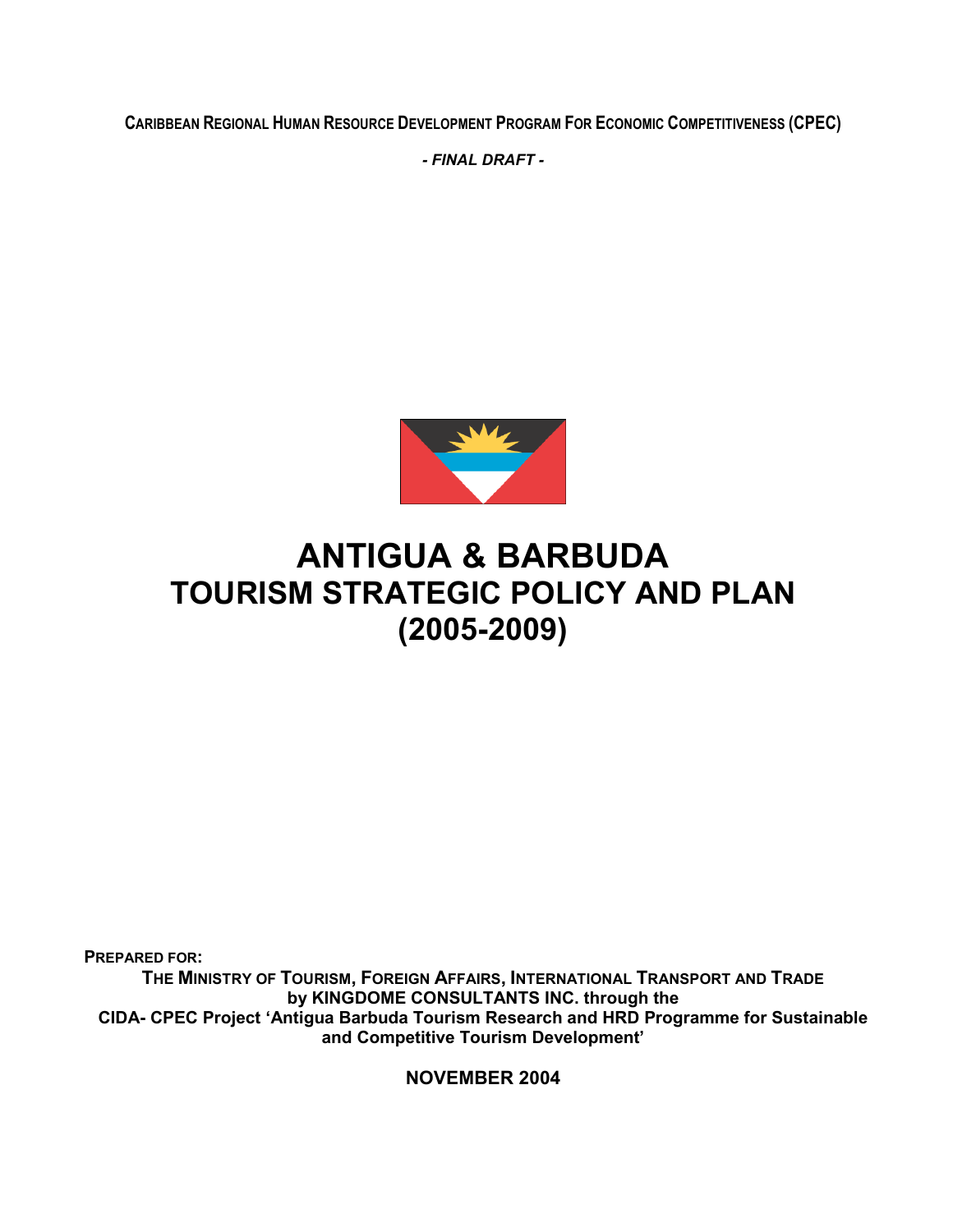# ANTIGUA & BARBUDA TOURISM STRATEGIC POLICY AND PLAN (2005-2009)



The CIDA-CPEC Project 'Antigua Barbuda Tourism Research and HRD Programme for Sustainable and Competitive Tourism Development' is a collaborative effort between the Antigua Hotels and Tourist Association and the Ministry of Tourism, Foreign Affairs, International Transport and Trade.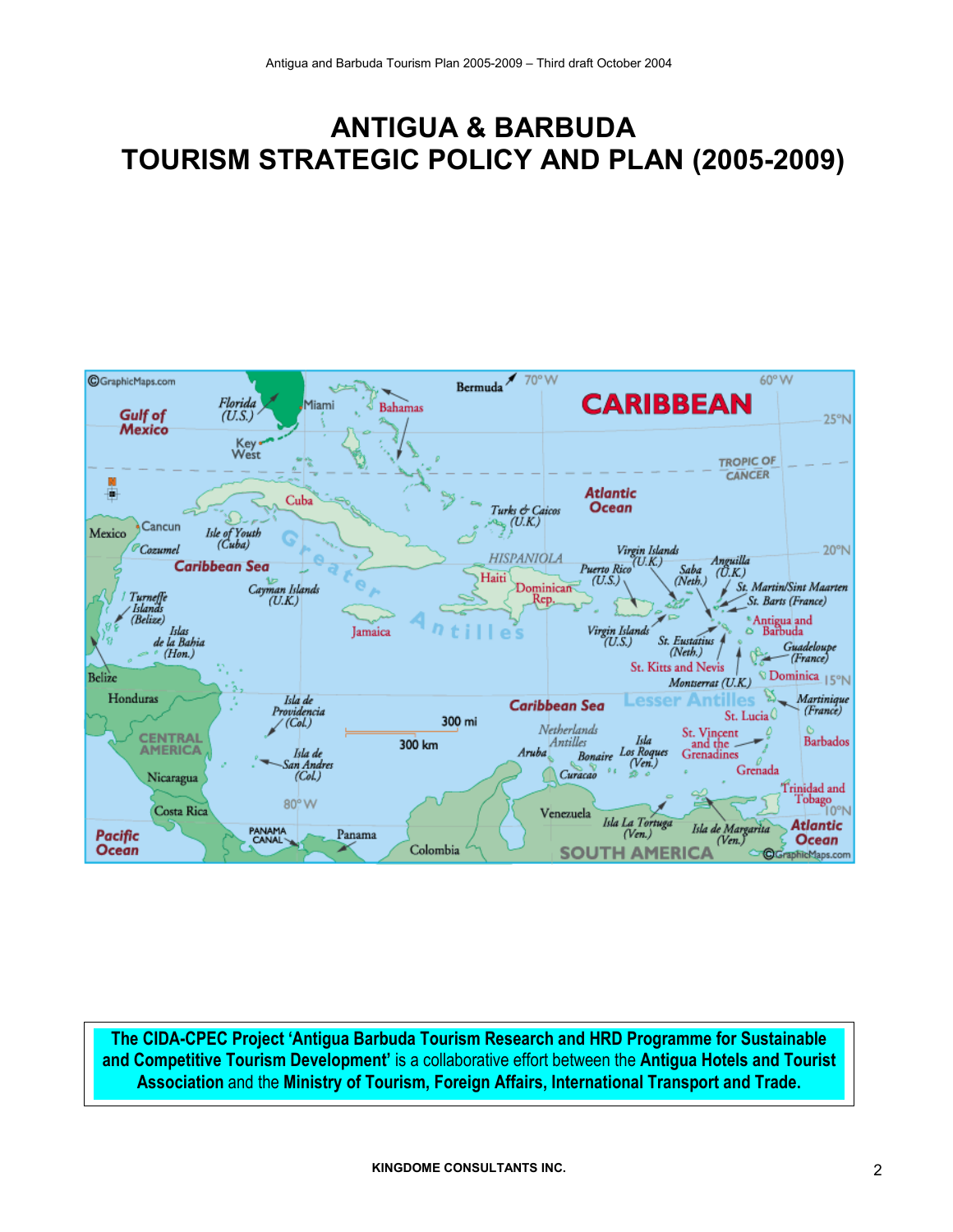## TABLE OF CONTENTS

|     |       | Page |
|-----|-------|------|
|     |       |      |
|     |       |      |
| 1.1 |       |      |
|     |       |      |
| 2.1 |       |      |
| 2.2 |       |      |
|     |       |      |
| 2.3 |       |      |
| 2.4 |       |      |
| 2.5 |       |      |
| 2.6 |       |      |
| 2.7 |       |      |
| 2.8 |       |      |
| 2.9 |       |      |
|     |       |      |
| 3.1 |       |      |
| 3.2 |       |      |
| 3.3 |       |      |
| 3.4 |       |      |
| 3.5 |       |      |
|     |       |      |
|     |       |      |
| 5.1 |       |      |
| 5.2 |       |      |
| 5.3 |       |      |
|     |       |      |
|     |       |      |
| 5.4 |       |      |
|     | 5.4.1 |      |
|     | 5.4.2 |      |
|     | 5.4.3 |      |
|     | 5.4.4 |      |
|     |       |      |
|     | 5.5.1 |      |
|     | 5.5.2 |      |
|     |       |      |
| 6.1 |       |      |
| 6.2 |       |      |
| 6.3 |       |      |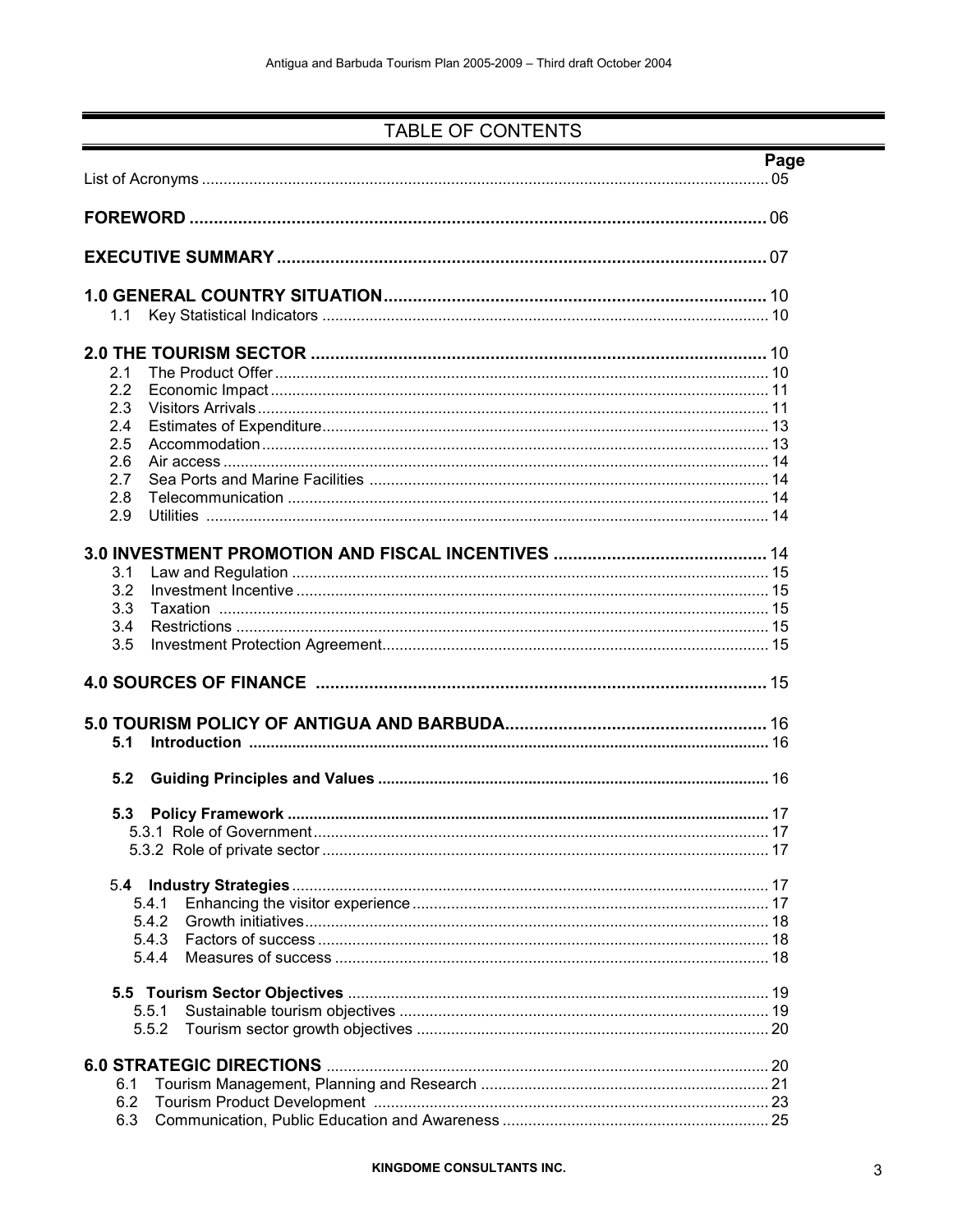| 6.4 |   |  |
|-----|---|--|
| 6.5 |   |  |
| 6.6 |   |  |
| 6.7 |   |  |
| 6.8 |   |  |
| 6.9 |   |  |
|     |   |  |
|     |   |  |
|     |   |  |
|     |   |  |
|     |   |  |
|     |   |  |
| 7.1 |   |  |
|     |   |  |
|     |   |  |
|     |   |  |
|     |   |  |
|     |   |  |
|     | A |  |
|     | B |  |
|     | C |  |
|     | D |  |
|     | Е |  |
|     | F |  |
|     | G |  |
|     |   |  |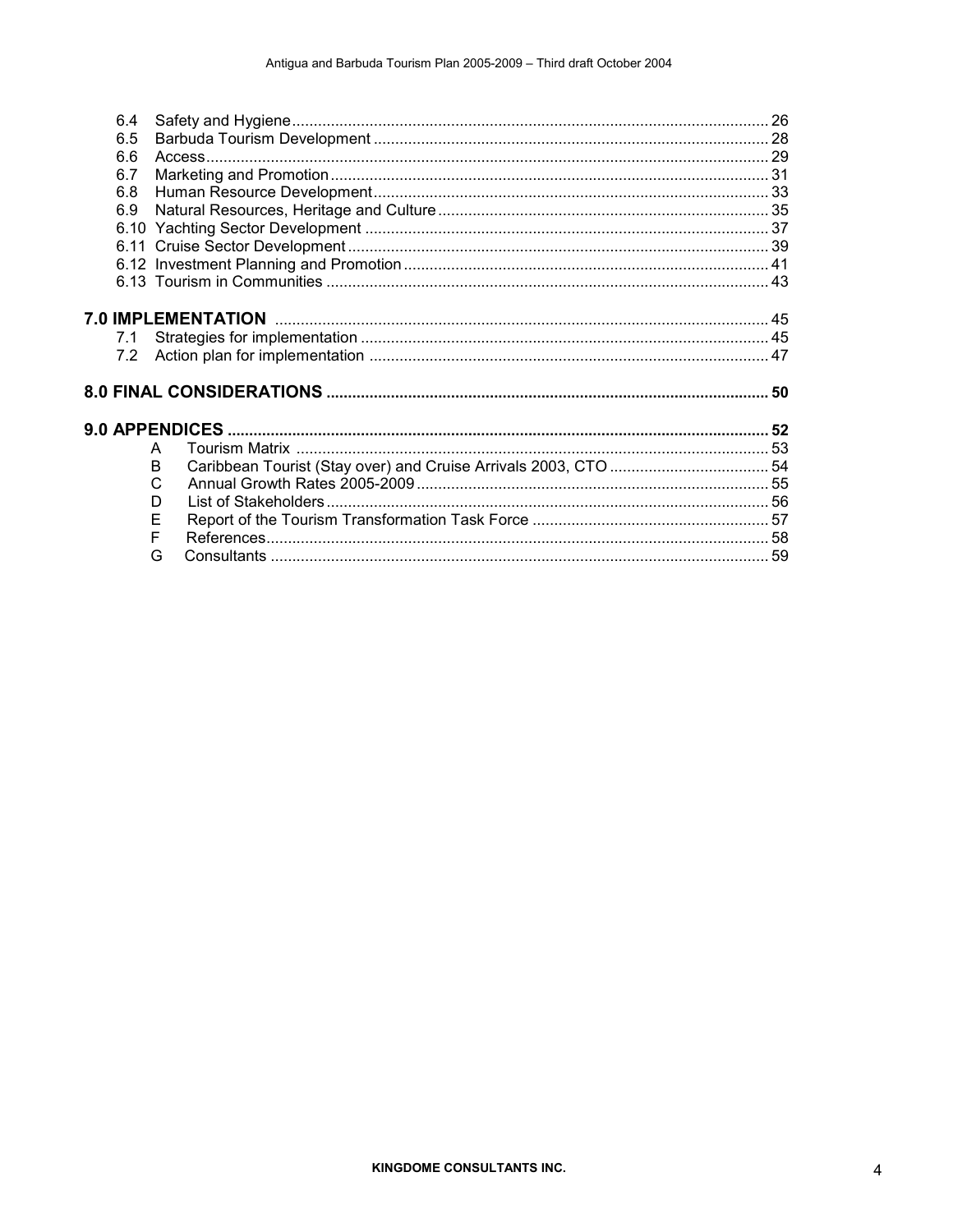# List of Acronyms

| <b>AAAB</b>   |                                                     |
|---------------|-----------------------------------------------------|
|               | Airlines Association of Antigua and Barbuda         |
| <b>ABDB</b>   | Antigua and Barbuda Development Bank                |
| <b>ABCTA</b>  | Antigua and Barbuda Cruise Tourism Association      |
| ABHTI         | Antigua and Barbuda Hospitality Training Institute  |
| <b>ABIT</b>   | Antigua and Barbuda Institute of Technology         |
| <b>ABITPC</b> | Antigua and Barbuda Independent Tourism Corporation |
| <b>ABTA</b>   | Antigua and Barbuda Tourism Authority               |
| <b>ABTB</b>   | Antigua and Barbuda Transport Board                 |
| AHTA          | Antigua Hotel and Tourist Association               |
| AMTA          | Antigua Marine Trades Association                   |
| <b>APG</b>    | Antigua Pier Group                                  |
| <b>BDO</b>    | <b>Barbuda Development Organization</b>             |
| <b>BOE</b>    | <b>Board of Education</b>                           |
| CCI           | Chamber of Commerce and Industry                    |
| <b>CDB</b>    | Caribbean Development Bank                          |
| <b>CPEC</b>   | Caribbean Regional Human Resource Development       |
|               | <b>Program For Economic Competitiveness</b>         |
| <b>CTO</b>    | Caribbean Tourism Organization                      |
| <b>CYM</b>    | Antigua-Barbuda Charter Yacht Meeting               |
| <b>DCA</b>    | <b>Development Control Authority</b>                |
| <b>EAG</b>    | <b>Environment Awareness Group</b>                  |
| <b>ECCB</b>   | Eastern Caribbean Central Bank                      |
| <b>EDA</b>    | <b>Enterprise Development Agency</b>                |
| <b>MoAE</b>   | Ministry of Agriculture and Environment             |
| <b>MoFE</b>   | Ministry of Finance and the Economy                 |
| MoLA          | Ministry of Legal Affairs                           |
| <b>MoPW</b>   | Ministry of Public Works                            |
| <b>MoT</b>    | Ministry Tourism and Foreign Affairs                |
| <b>MSME</b>   | Micro, Small and Medium Enterprises                 |
| <b>NPA</b>    | <b>National Parks Authority</b>                     |
| <b>NSWMA</b>  | National Solid Waste Management Authority           |
| <b>SJDC</b>   | St. John's Development Corporation                  |
| <b>STCA</b>   | <b>Sports Tourism Cultural Alliance</b>             |
| <b>UVA</b>    | <b>United Vendors Association</b>                   |
|               |                                                     |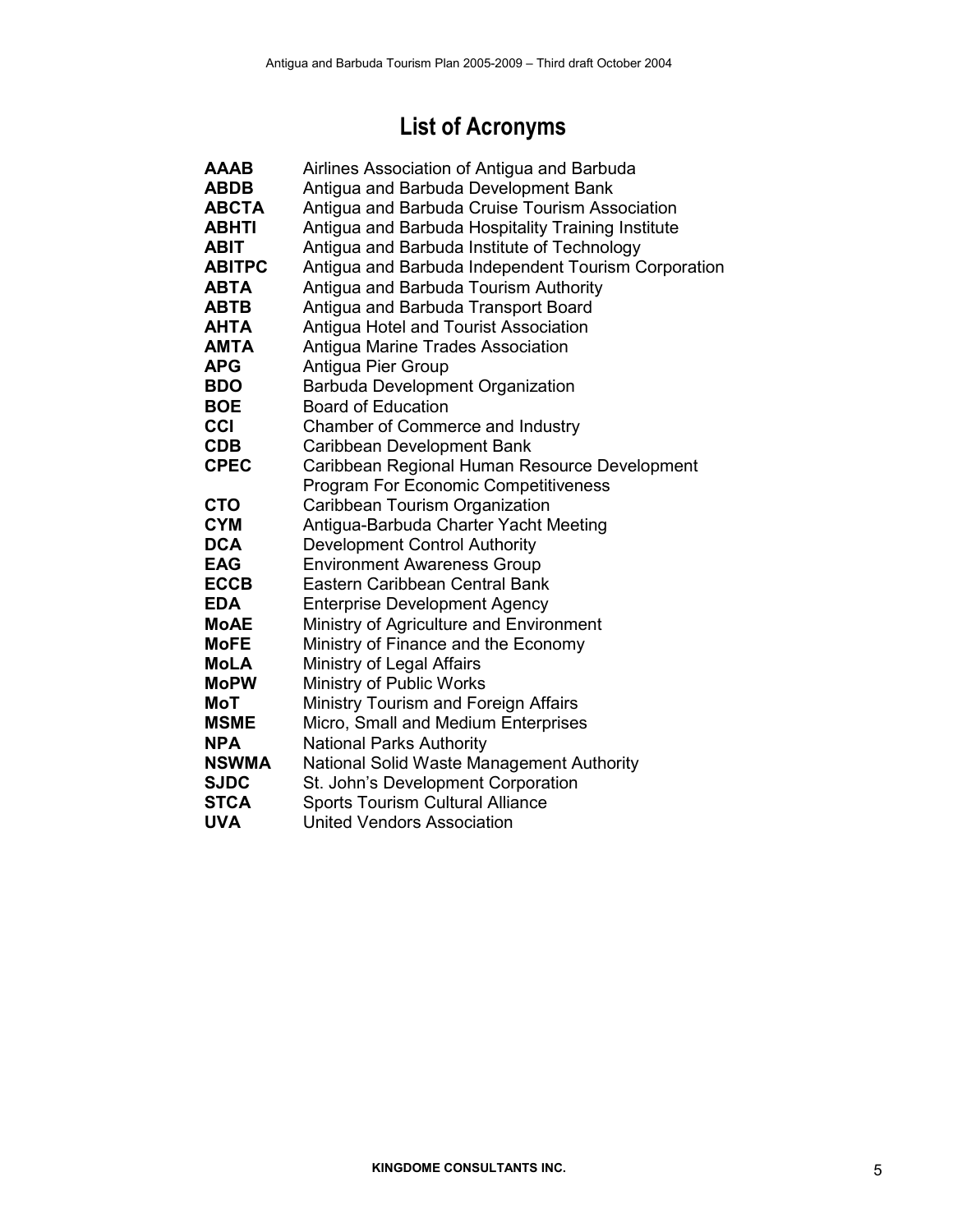

## FOREWORD

The Government of Antigua and Barbuda is convinced that through a properly managed tourism industry, Antigua and Barbuda can become one of the premium holiday destinations of the world.

The Ministry of Tourism, Foreign Affairs, International Transport and Trade is charged with important economic resonsibility of managing tourism and propelling a rapid transformation of the quality of our tourism product. It is clearly recognized that improvements in our tourism product cannot be achieved without the full participaton of all stakeholders in the 'rescue mission'. To this end, a multi-sectoral National Tourism Task Force was established in June 2004. Its report of August 2004 forms the basis for the development of this strategic policy and plan. The hard work and eager participation of stakeholders in the task force process are commendable and appreciated.

The policy statement reflects the commitment of the Antigua Government to sustainable tourism development focusing on the quality of our tourism product through the collaborative efforts of both private and public sectors.

The plan details a series of strategic initiatives and integrated actions required to achieve the overall goal of improving the quality of the life of all citizens and residents. This is the 'road map' we wish to follow, not blindly, for the next five years. We see planning as a dynamic process and one which must be managed with sensitivity to all stakeholders. The Government is committed to empowering the Ministry of Tourism to implement and monitor the results of this policy and strategic plan. We urge the cooperation of all stakeholders and citizens in this national effort.

The Ministry acknowledges the support of the Canadian International Development Agency (CIDA) and the Caribbean Regional Human Resource Development Program For Economic Competitiveness (CPEC) that provided resources for the development of this policy and strategic plan through a tourism project coordinated jointly by the Executive Director of the Antigua Hotels and Tourist Association and the Director General of Tourism. We also acknowledge the work of the local consultants Kingdome Consultants Inc. who produced this document.

#### ………………………………. Hon. Harold E. Lovell, Minister of Tourism, Foreign Affairs, International Transport and Trade October 2004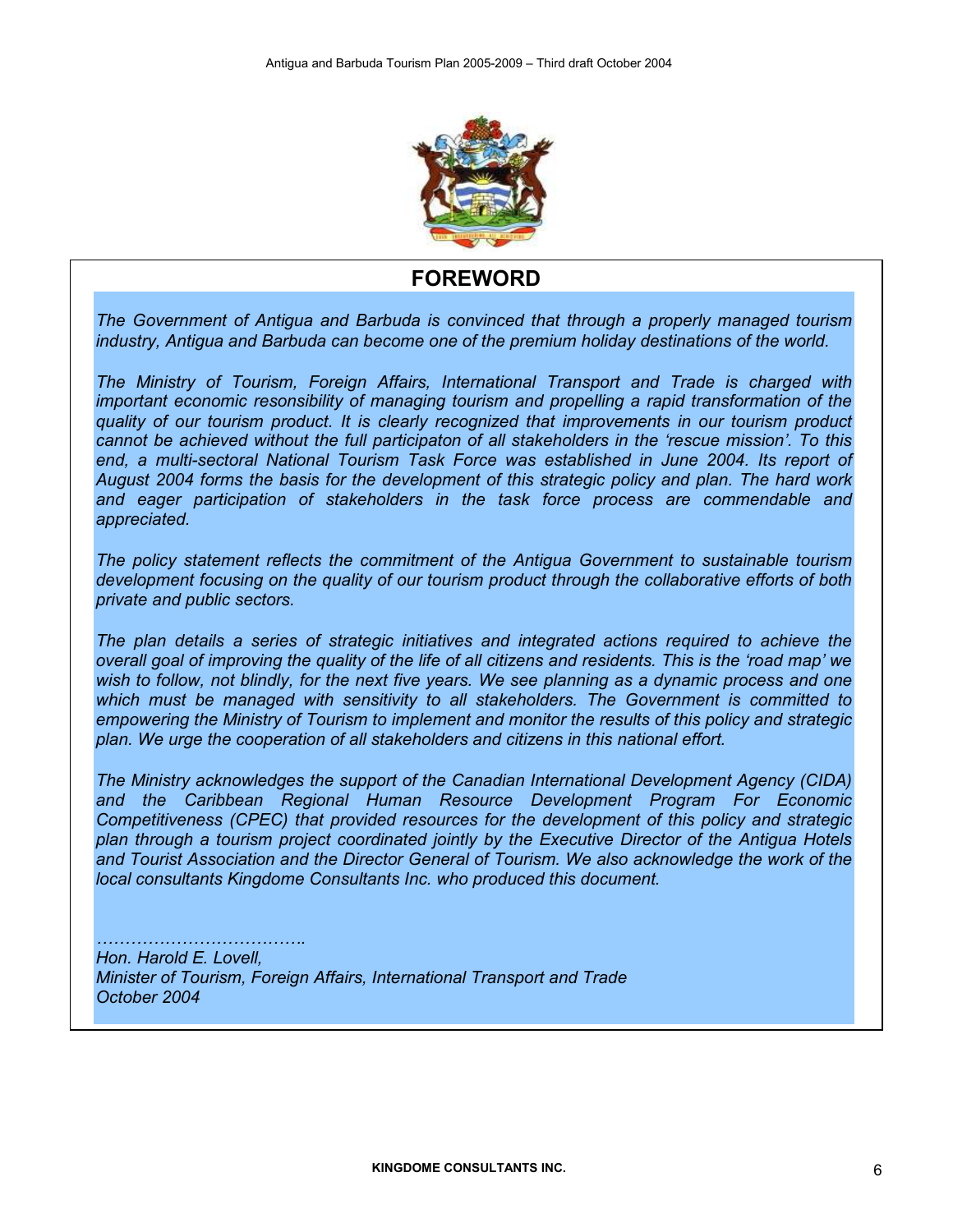## ANTIGUA & BARBUDA TOURISM STRATEGIC POLICY AND PLAN (2005-2009)

## EXECUTIVE SUMMARY

### **Overview**

This tourism strategic policy and plan makes a case for increased public and private sector commitment to the development of Antigua and Barbuda tourism industry which is defined by the following attributes  $(2002/3)^{1}$ 

- $\circ$  Tourism accounts for approximately fifty percent (50%) of GDP.
- $\circ$  Tourism generates approximately eight thousand (8,000) jobs or about twenty-six percent (26%) directly plus a further 3,000 jobs in related areas throughout the economy.
- Total visitor expenditures in 2003 was approximately EC\$738.0 million.
- o Total imports, which represent leakages from the economy associated with visitor expenditures is EC\$194.6 million

#### Tourism Policy

The following guiding principles and values are standards that all stakeholders must uphold in efforts to achieve the common vision espoused in this plan. These principles are the 'common page' from which all must operate in order to develop a cohesive industry.

o Sustainability

To maximize the social and economic benefits to tourism stakeholders and the general population, with minimum negative impact on local culture, human values and the natural environment.

o Collaboration

To encourage and support a continuous multi-stakeholder dialogue that ensures the participation of all stakeholders and communities in the planning and development of all tourism projects.

o Quality

To deliver excellent quality tourism services and products in a manner that enhances the unique brand of Antigua and Barbuda tourism in the wider Caribbean market.

#### Growth Targets

 $\overline{a}$ 

The plan establishes the following targets of growth and development as shown below.

| <b>Tourism Sector Growth Targets</b>               |                        |                       |                              |  |  |
|----------------------------------------------------|------------------------|-----------------------|------------------------------|--|--|
|                                                    | <b>Current</b><br>2003 | <b>Target</b><br>2009 | Ave. % increase<br>per annum |  |  |
| <b>Room capacity</b>                               | 3,305                  | 6,000                 |                              |  |  |
| <b>Stayover visitors #</b>                         | 224,030                | 341,000               | 7.0%                         |  |  |
| <b>Stayover Visitor expenditure (EC\$ million)</b> | 708.7                  | 1,250.8               | 3.0%                         |  |  |
| Cruise arrivals #                                  | 385,686                | 676,000               | 4.0%                         |  |  |
| Cruise Visitor expenditure (EC\$ million)          | 29.3                   | 59.6                  | 3.0%                         |  |  |
| <b>TOTAL VISITOR ARRIVALS</b>                      | 610,000                | 1,017,000             | 4.8%                         |  |  |
| <b>TOTAL VISITOR EXPENDITURE (EC\$ million)</b>    | 738.0                  | 1,310.3               |                              |  |  |

Projected annual growth targets are shown in Appendix C.

<sup>&</sup>lt;sup>1</sup>Various sources including ECCB and 'Tourism's Economic Impacts – Increasing the Contribution to Prosperity; Feb 2003. Prepared by Dave Russell of KPMG Consulting LP for the Antigua and Barbuda Tourism Development Programme and CPEC.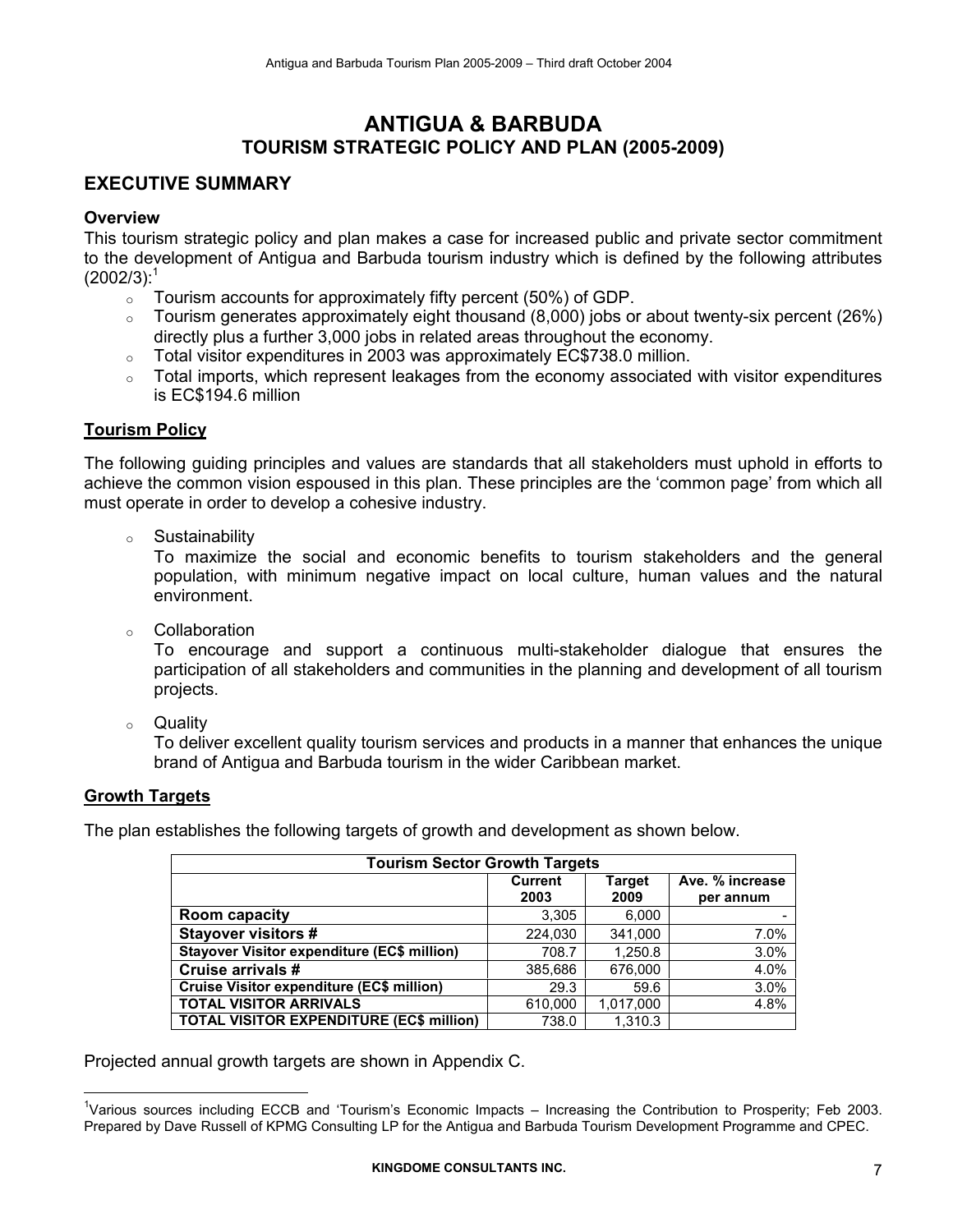### Strategic interventions

The plan identifies the following strategic initiatives as the foundation for the further development of the tourism industry:

- Tourism Management, Planning and Research
- Tourism Product Development
- Communication, Public Education and Awareness
- Safety and Hygiene
- Barbuda Tourism Development
- Access
- Marketing and Promotion
- Human Resource Development
- Natural Resources, Heritage and Culture
- Yachting Tourism Development
- Cruise Tourism Development
- Investment Planning and Promotion
- Tourism in Communities

#### Financial requirements and Mobilization of Resources

This plan calls for the continuation of present investments by the private and public sector and the allocation of additional new resources over the next five years:

| EC\$,000s<br><b>PROJECTED NEW PUBLIC SECTOR INVESTMENT</b>              |        |        |                  |        |        |
|-------------------------------------------------------------------------|--------|--------|------------------|--------|--------|
| <b>STRATEGIC ACTIONS</b>                                                |        |        | <b>EC\$,000s</b> |        |        |
| <b>MINISTRY OF TOURISM</b>                                              | 2005   | 2006   | 2007             | 2008   | 2009   |
| 1. Reorganization – staffing/financing of the Ministry headquarters     | 300    | 100    | 50               |        |        |
| 2. Tourism awareness programmes                                         | 50     | 75     | 75               | 50     | 50     |
| 3. Human resources development                                          | 20     | 50     | 100              | 100    | 100    |
| 4. Establishment of the ABTA                                            | 2,000  | 1,700  | 1,700            | 1,700  | 1,700  |
| 5. ABTA investment for Marketing and Promotion                          | 10.000 | 10,000 | 8,000            | 8,000  | 6,000  |
| 6. Direct support to the Urlings Fish, Better Village & other Festivals | 3.000  | 3,000  | 2,500            | 2,500  | 2,500  |
| <b>SUB-TOTAL EC\$,000</b>                                               | 15,370 | 14,925 | 12,425           | 12,350 | 10,350 |
| <b>PUBLIC SECTOR CAPITAL EXPENDITURE</b>                                |        |        |                  |        |        |
| 8. Caribbean Festival Park                                              | 6,000  | 3,000  | 1,000            |        |        |
| 9. Airport expansion at VC Bird & Codrington                            | 10,000 | 5,000  | 5,000            |        |        |
| 10. Physical infrastructural development of ports & marinas             | 500    | 400    | 100              | 100    | 100    |
| <b>SUB-TOTAL EC\$,000</b>                                               | 16,500 | 8,400  | 6,100            | 100    | 100    |
| TOTAL EC\$,000                                                          | 31,870 | 23,325 | 18,525           | 12,450 | 11,450 |

The 2005-2009 projects call for new investments in the reorganization/upgrade of the staff of the Ministry, Tourism awareness programmes, HRD, Establishment of the ABTA with adequate marketing funds, and direct support to tourism events/festivals e.g. the Urlings Fish, Better Village. There are three main requirements for capital expenditure relating to tourism – the Caribbean Festival Park, the upgrade and expansion of both airports and infrastructural work for the development of yachting facilities. Most of the other areas/activities mentioned in the plan are budgeted for in the regular budget but in many instances funds for execution/implementation have been unavailable. In 2005, a total of EC\$M31.9 in new funds (EC\$M15.3 in Tourism and EC\$M16.5 in other Ministries) are required.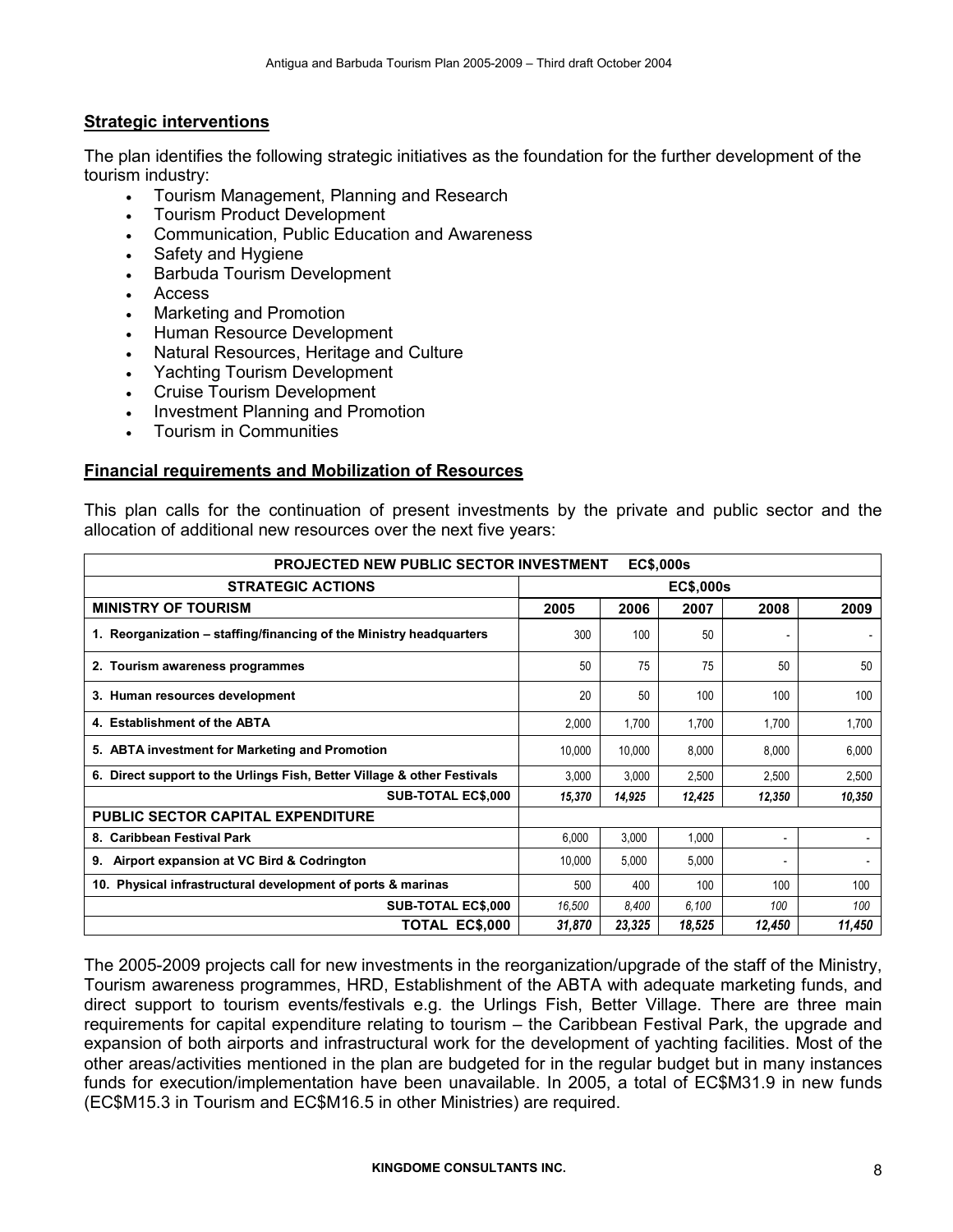## Mobilization of resources

The mobilization of resources will present the greatest challenge to the Ministry of Tourism. Tourism will make its case forcefully and with planning and information support. The Ministry of Finance should be invited to consider the following important issues when making its allocation decisions:

- The existence of this plan that commits both the public and private sector to integrated action for tourism product development
- The economic impact of the hospitality industry on the economy of the country noting the contribution to national revenue and job creation.
- The potential for improvement of national benefits from tourism based on the predictions for international travel to the Caribbean
- The rebound of the industry and the reasons for such
- The potential for growth in the Antigua and Barbuda through product development, service quality improvement and marketing and promotion, and
- The investment potential of the industry.
- The initiatives to enlarge the tax revenue base beyond the accommodation and cruise sectors.

## Implementation and Immediate actions

Plan implementation must be managed. This management should be the responsibility of a Tourism Planner who leads the planning process, monitors implementation and continually adjusts the strategic direction and goals of the plan. The appointment of this officer in the MoT is considered a priority.

The following important immediate actions are detailed in this plan:

2004

- Conduct industry consultation on this plan and policy and have it approved by Cabinet.
- Conduct industry consultation on three proposed tourism Bills.
- Communicate financial information to the Ministry of Finance for consideration for 2005 budget. This is immediate – even before approval of the Plan.
- Recruit management consulting company to do institutional analysis of the Ministry of Tourism and make recommendations for reorganization and staffing. Include overseas offices.
- Recruit management consulting company to do a business plan of the ABTA.

## 2005

- Reorganize MoT and appoint staff Tourism Planner and Tourism IT professional
- Establish and appoint staff to ABTA Director, Marketing manager, Communications/IT specialist and support staff.

## Considerations

The following considerations are detailed:

- This plan is strategic. Its implementation should be directed through detailed planning and execution at tactical and enterprise levels of the industry.
- The plan calls for the integrated actions of many actors/organizations in the public, private and NGO sectors and it is therefore important that MoT be empowered to and leads efforts to create an environment in the tourism sector that promotes and supports consultation and collaborative decision making. There is evidence this view is shared by most players in the industry.
- The establishment of the legal and administrative framework, to include the establishment of ABTA is critical to successful destination management and marketing.
- None of the above is possible without resources and resource mobilization efforts are therefore of paramount focus to the administrative and political leadership of the Ministry of Tourism and stakeholder organizations.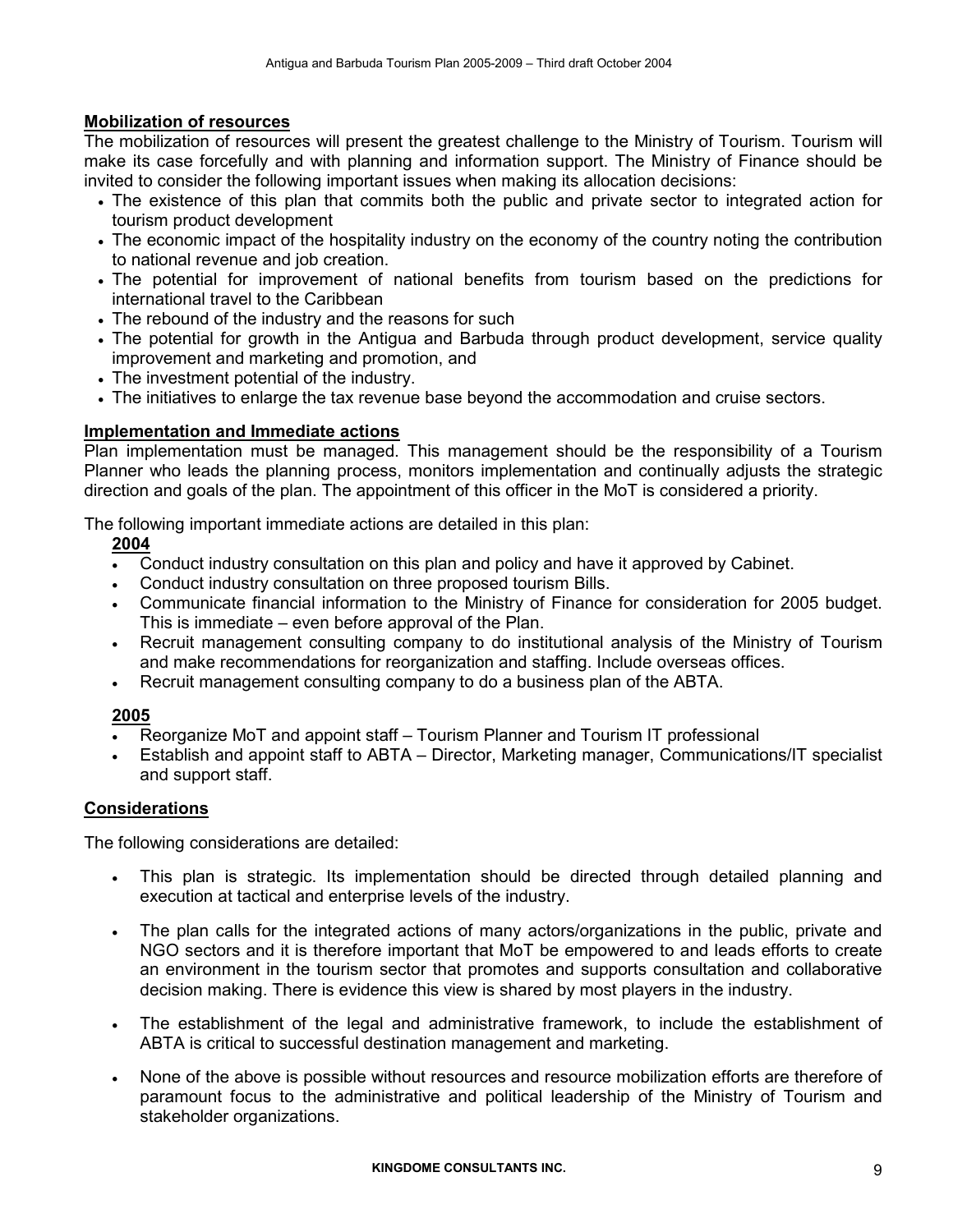## ANTIGUA & BARBUDA TOURISM STRATEGIC POLICY AND PLAN (2005-2009)

## 1. General Country Situation

1.1 Key Statistical Indicators

| Surface Area:<br>Population (2002)<br>Population Growth (1998-2002)<br>GDP (2002) (US\$M)<br>GDP/Capita (US\$)<br><b>GDP Growth</b> | 443 sq. km<br>76.5 thousand<br>2.4%<br>479.8 <sup>P</sup><br>6273.7<br>1998<br>4.93 | 1999<br>4.93 | 2000<br>3.27 | 2001<br>1.53 | 2002 <sup>P</sup><br>2.09                      | 2003 <sup>P</sup><br>n.a | $2004^{Pj}$<br>n.a      |
|-------------------------------------------------------------------------------------------------------------------------------------|-------------------------------------------------------------------------------------|--------------|--------------|--------------|------------------------------------------------|--------------------------|-------------------------|
| Exchange Rate                                                                                                                       |                                                                                     |              |              |              | US\$1 = 2.70 Eastern Caribbean Dollars (Fixed) |                          |                         |
| Contribution to GDP: (2002) <sup>P</sup>                                                                                            |                                                                                     |              |              |              |                                                |                          |                         |
| Agriculture<br>⋗                                                                                                                    |                                                                                     | 3.37%        |              |              |                                                |                          |                         |
| Manufacturing<br>↘                                                                                                                  |                                                                                     | 2.51%        |              |              |                                                |                          |                         |
| Hotels & Restaurants<br>⋗                                                                                                           |                                                                                     | 11.57%       |              |              |                                                |                          |                         |
| Total Visitor Arrivals ('000)                                                                                                       | 1998                                                                                | 1999         | 2000         | 2001         | 2002                                           | 2003 <sup>P</sup>        | $2004^{PJ}$             |
|                                                                                                                                     | 540.4                                                                               | 533.1        | 634.3        | 602.0        | 510.3                                          | 609.7                    | 791.2                   |
| Total Visitor Expenditure (US\$M)                                                                                                   | 1998                                                                                | 1999         | 2000         | 2001         | 2002                                           | 2003 <sup>P</sup>        | $2004^{Pj}$             |
|                                                                                                                                     | 281.3                                                                               | 253.4        | 253.0        | 238.4        | 240.7                                          | 265.7                    |                         |
| <b>Provisional Data</b>                                                                                                             |                                                                                     |              |              |              |                                                |                          | <sup>Pj</sup> Proiected |

## 2. THE TOURISM SECTOR

## 2.1 The Product Offer

Within the Eastern Caribbean, the tourist industry in Antigua & Barbuda is one of the earliest to be developed and is now ranked among the largest. The geographical position of the island makes it a strategic first stop or last landfall for aircraft and pleasure yachts crossing the Atlantic. The major characteristics of the product are:

- $\circ$  A wide variety of accommodation establishments ranging from luxury resorts to boutiques and inns.
- $\circ$  A complex coastline providing a large number of white sand beaches and protected inlets and natural harbours;
- o A wide variety of water-based activities including diving, snorkeling, sailing and fishing;
- o A large yachting industry originally operating primarily from the historic Nelson's Dockyard with its hurricane-safe anchorage and modern mooring and servicing facilities but has since diversified to other anchorages such as the Jolly Harbour;
- $\circ$  A range of historical sites and attractions containing military and naval fortifications and architecture;
- $\circ$  One of the major destinations within the Eastern Caribbean for cruise vessel calls; and
- o Diverse entertainment, including casino gambling.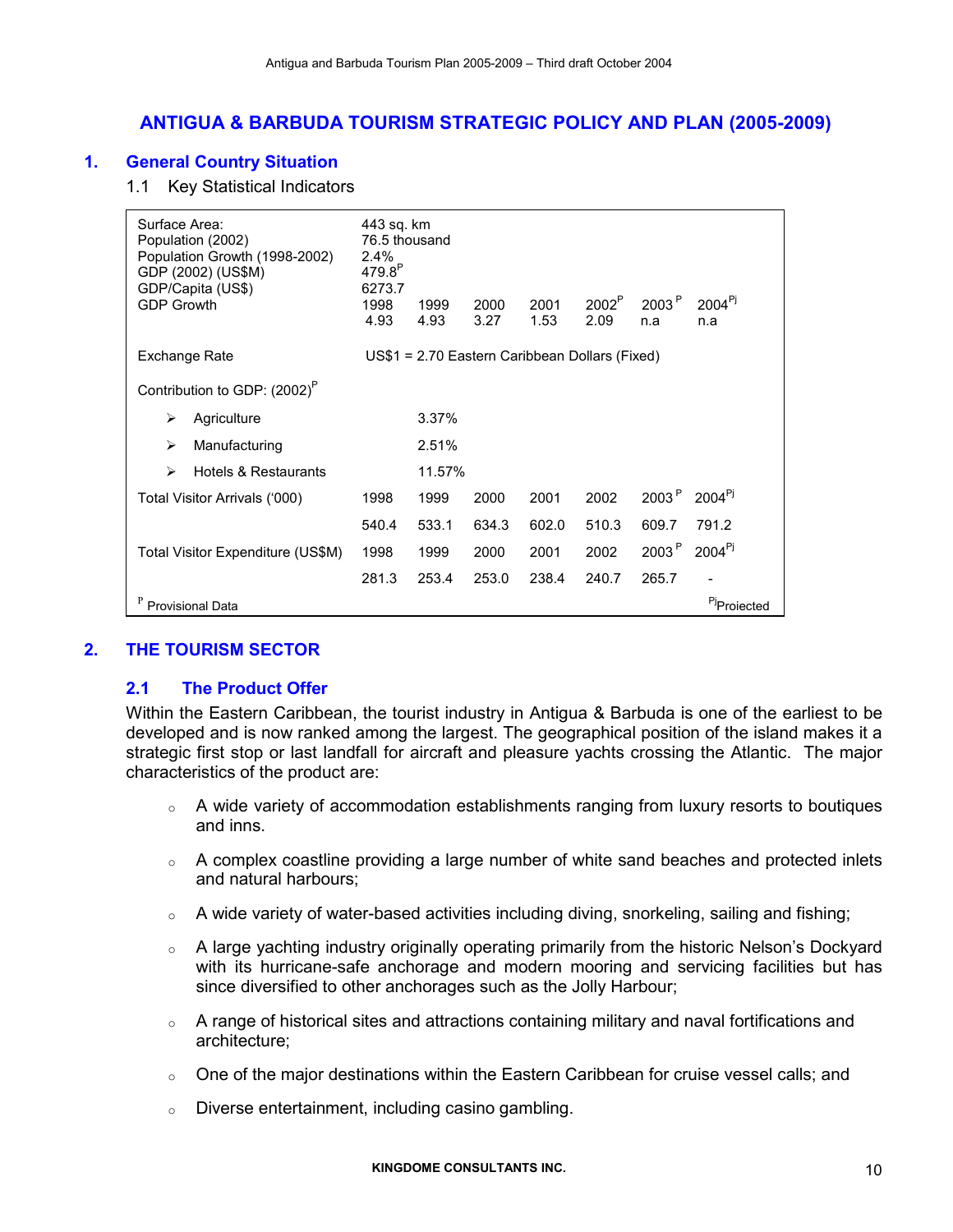The product caters more for high-value tourism customers and the promotional strategy adopted by Antigua & Barbuda has been to target this segment of the market. This has met with obvious success as evidenced by the fact that average expenditure by stayover visitors is among the highest in the Caribbean after such other destinations as the Turks & Caicos Islands, Bermuda, Anguilla and Barbados.

The country has now become one the more popular ports of call for cruise vessels. The comparatively flat terrain of the island allows for tours and visits to the various attractions and sites to be completed within the normal shore time for the passengers. The location of a dedicated dutyfree shopping complex and a casino in the immediate vicinity of the berths also add to the attractiveness of the destination and contribute to its popularity.

The tourism sector is able to draw upon a highly literate population for its labour force. A series of programmes embarked upon through public and private sector partnership have offered over the years, formal training in areas of customer services, hotel crafts and middle management. In addition, a Hospitality Training Institute provides formal instruction for entry level employees and more advanced skills. This is supplemented by in-house programmes offered by most of the major properties to enhance the skills and productivity of their staff.

## 2.2 Economic Impact

Tourism as represented by Hotels & Restaurants is now the largest economic sector in Antigua & Barbuda. Its contribution to overall economic activity is several times larger than agriculture and manufacturing. The most recent study on tourism's economic impacts was conducted in 2003 by Dave Russell of KPMG Consulting LP for CPEC and the Antigua and Barbuda Tourism Development Programme and CPEC. It estimates that in 1998, after years of stagnation the tourism industry contributed up to a maximum of forty-one percent (41%) of national GDP. Other estimates indicate that with the revitalization of tourism since 2001 and the decrease in economic activity of the financial sector, the present contribution of all tourism services to GDP exceeds fifty percent (50%) in 2003.

Tourism is the largest earner of foreign exchange in Antigua & Barbuda and is estimated to be the largest employer when all enterprises providing direct and indirect services to the sector are combined. There are no definitive statistics on the labour force involved in tourism. However, surveys on employment in various accommodation establishments suggest that approximately 8,000 workers or 26% of the total labour force could be employed in hotels, guest houses, apartments and villas. Indirectly, it is estimated that the sector is responsible for creating a further 3,000 jobs in related areas throughout the economy.

The greatest impact of tourism is on commerce as is evidenced by the size of the Wholesale & Retail Trade sector, which has grown parallel with an expanding tourism industry. The purchase of goods and services by tourism establishments and the visitor population has generated a level of imports that is out of proportion with the demands of the domestic population. This has given rise to the establishment of a wide range of general and specialty enterprises supplying goods and services to the accommodation sector and directly to the visitor population.

## 2.3 Visitor Arrivals

Between 1999 and 2003, tourism arrivals increased at an annual average rate of 2.75%. This is notwithstanding the dramatic decline that occurred between 2001 and 2002 particularly in stayover arrivals.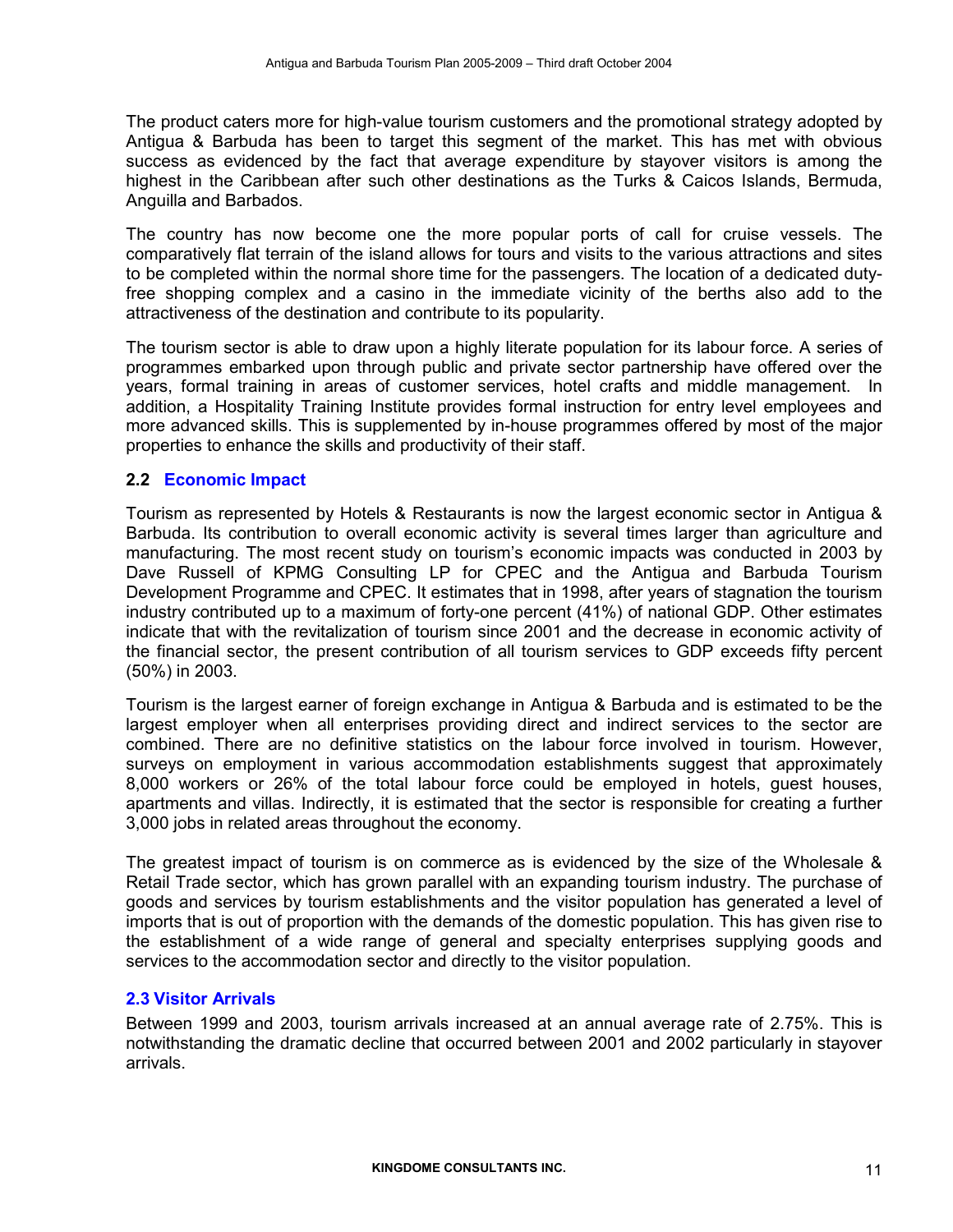| <b>VISITOR ARRIVALS by Source/Year</b>                                                                   |         |         |         |         |                   |                                                                  |
|----------------------------------------------------------------------------------------------------------|---------|---------|---------|---------|-------------------|------------------------------------------------------------------|
| 1998                                                                                                     | 1999    | 2000    | 2001    | 2002    | 2003 <sup>p</sup> | $2004^{Pj}$                                                      |
| 65.995                                                                                                   | 64.953  | 59,012  | 60,176  | 60,680  | 64,363            | n.a                                                              |
| 14.783                                                                                                   | 11,758  | 14,007  | 12,839  | 10,184  | 8.603             | n.a                                                              |
| 57.500                                                                                                   | 71,313  | 74,957  | 67,785  | 72,401  | 83,447            | n.a                                                              |
| 19.663                                                                                                   | 15.554  | 15,092  | 10,330  | 9.506   | 15,218            | n.a                                                              |
| 32.270                                                                                                   | 38,040  | 34,419  | 34.260  | 37,371  | 39.843            | n.a                                                              |
| 8.747                                                                                                    | 6,244   | 9,384   | 7,786   | 8,043   | 12,558            | n.a                                                              |
| 203,958                                                                                                  | 207,862 | 206,871 | 193,176 | 198,085 | 224.032           | 235,000                                                          |
| 336.455                                                                                                  | 328,038 | 427,436 | 408,812 | 312,241 | 385,686,          | 556,000                                                          |
| 540,413                                                                                                  | 535,900 | 634,307 | 601,988 | 510,326 | 609,718           | 791,000                                                          |
| Notes: 1. Stayover Visitors do not include Antiquans Resident Abroad;                                    |         |         |         |         |                   |                                                                  |
|                                                                                                          |         |         |         |         |                   |                                                                  |
| Source: Ministry of Tourism & the Environment and ECCB. Various Reports: $P =$ provisional;<br>projected |         |         |         |         |                   |                                                                  |
|                                                                                                          |         |         |         |         |                   | 2. Total Arrivals exclude "Other Sea Arrivals" and Excursionists |

Table 1

The downturn in the economy of the United States compounded by 9/11 events were the major contributing factors for this sudden fall. In 2003 the sector had recovered quite appreciably with visitor arrivals approaching the 2000 levels (609,718/'03 cf 634,307/'00) and this trend appears to have continued into 2004 where projected visitor arrivals are seven hundred and ninety-one thousand (791,000). (Table 1 and Chart 1)



The three principal source markets for stayover visitors are the UK, USA and the Caribbean. (See Table 1 & Chart 2) Within continental Europe, Italy and Germany are of some relative significance. The United States while remaining buoyant, has consistently declined below the 1998 level while the United Kingdom has displayed healthier growth tendencies.

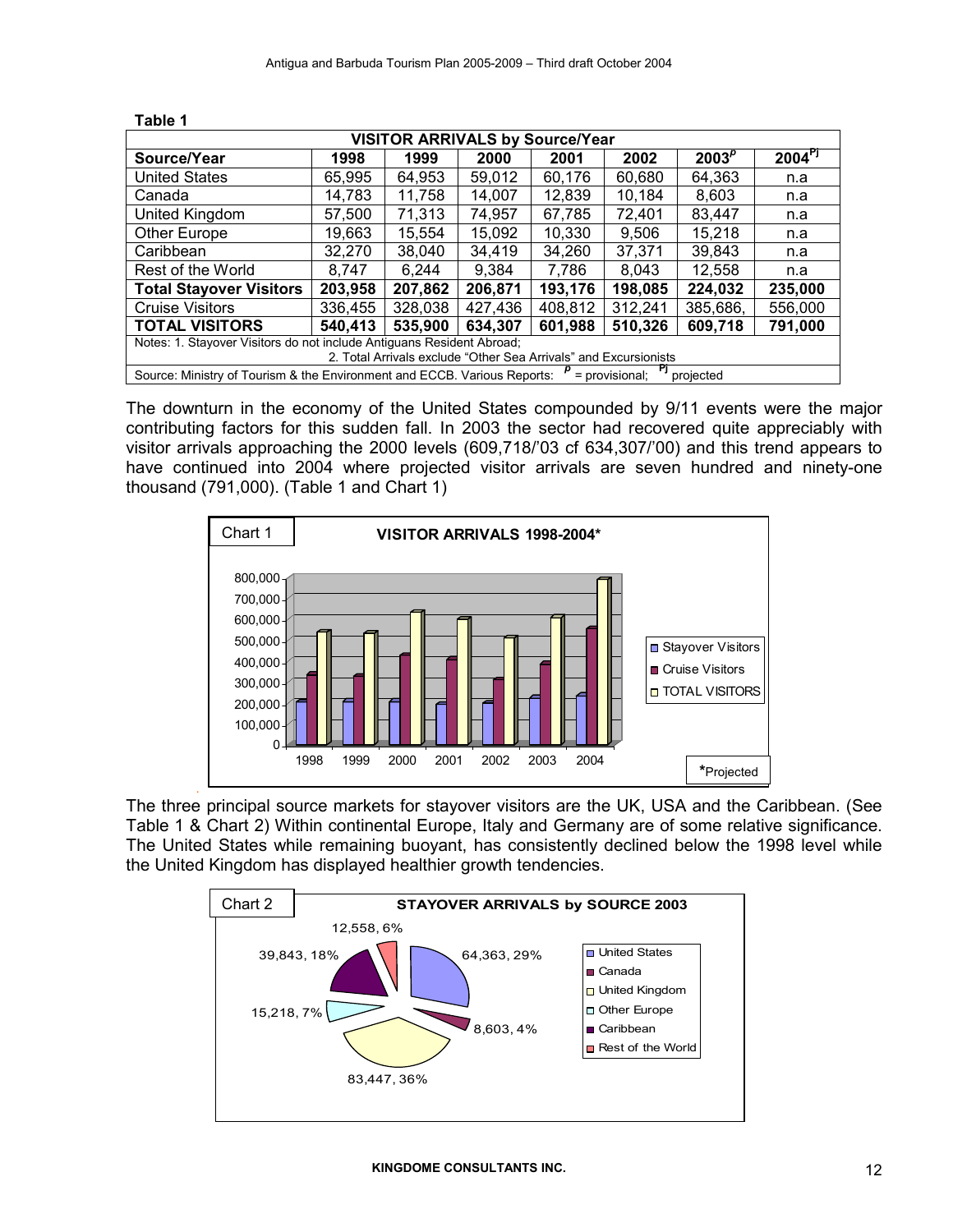Continental European markets have been among the weaker of the major markets although the decline appears to have been arrested after the substantial decline in 2001 and 2002. (See Table 1)

In keeping with other Caribbean destinations the cruise sector has been the most dynamic supplying the largest group of visitors.

Antigua & Barbuda appears to have been relatively successful in moderating seasonal swings in arrivals. As with other tropical destinations depending on temperate countries as their main source markets, the November–April period is clearly the more popular with 56% (2002) of the total stayover visitors. However, the reduction in the ensuing months is not overly dramatic. The staging of events such as the world renowned Antigua Sailing Week in early May, international cricket (March-May) and the island's carnival in early August, have all helped to even out the flow of arrivals across most months of the year.

## 2.4 Estimates of Visitor Expenditure

The characteristics of the product and the concentration of its promotion on the higher end of the market have allowed Antigua & Barbuda to extract a comparatively higher level of visitor expenditure than the average for the Caribbean region. It was estimated in 1999, for example, that the average visitor spent EC\$3,164/US\$1,172 compared to EC\$3,245/US\$1,202 for Barbados and EC\$2,711/US\$1,004 for the United States Virgin Islands.

To a large extent, the higher average spending by stayover visitors is due to the characteristics of the accommodation sector where the majority of rooms are concentrated in large resort hotels. Restaurants offering a variety of cuisines, casinos and other entertainment products also contribute to the present levels of expenditure.

Spending by cruise passengers is still relatively low, averaging EC\$76/US\$28.00 per visitor. This would suggest that the total expenditure at this port during 2003 was approximately EC\$29M/US\$11million compared to the EC\$708M/US\$263million from stayover visitors.

## 2.5 Accommodation

The accommodation plant in Antigua & Barbuda comprises sixty-six (66) properties with a total of 3,305 rooms. Large hotels, considered as properties with seventy-five (75) rooms and more, contain 62% of all rooms. The other rooms are distributed between the small and boutique hotels, apartments/villas/condominiums and guesthouses. (See Table 2)

| Table 2.                                       |                                              |            |  |  |  |
|------------------------------------------------|----------------------------------------------|------------|--|--|--|
|                                                | <b>Accommodation Establishments by Rooms</b> |            |  |  |  |
| <b>Accommodation Establishments</b>            | # of Properties                              | # of Rooms |  |  |  |
| More Than 75 Rooms                             |                                              | 2.063      |  |  |  |
| Less Than 75 Rooms                             | 16                                           | 1,092      |  |  |  |
| Apartments/Villas/Condos./Guest Houses         | 39                                           | 150        |  |  |  |
| <b>TOTAL</b>                                   | 66                                           | 3.305      |  |  |  |
| Source: Antiqua Hotels and Tourist Association |                                              |            |  |  |  |

The dominance of the large resort hotels is a characteristic of the product offering in Antigua & Barbuda. Some of the properties offer the fully all-inclusive resort experience while others sell packages offering offer some of their rooms on this basis. The Sandals Group is the only major international chain operating on the island. The Jolly Beach Resort is the largest property with four hundred and sixty two (462) rooms and condominium operations. It is owned and operated by national interests.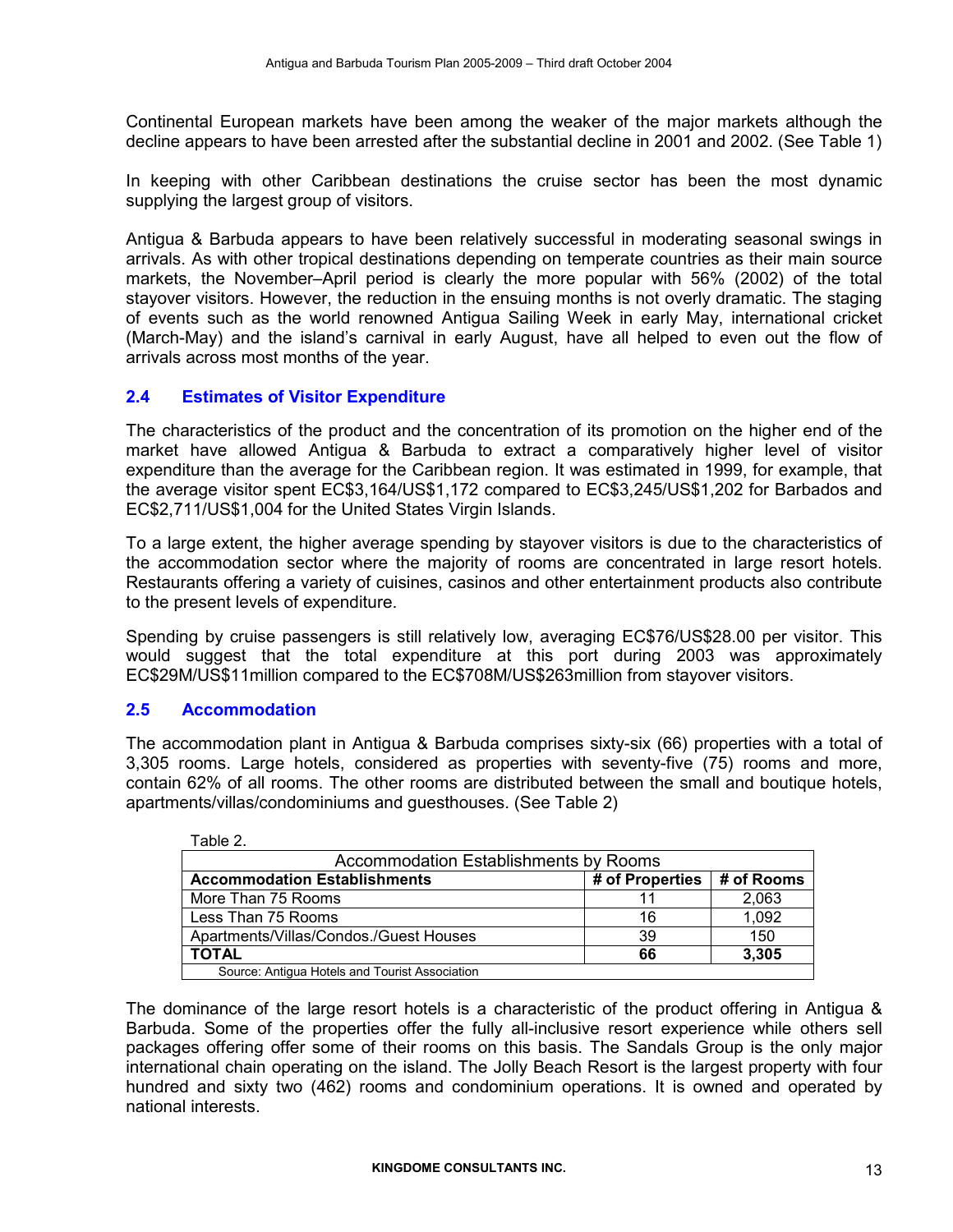Estimates derived from a sample of hotels indicate that average occupancy levels are comparatively low. For 2000, 2001 and 2002, the average was 58.7%, 56.6% and 50.9% respectively. Consistently, the December-April period yielded higher than average levels and coincides with the seasonality patterns.

Construction costs in Antigua & Barbuda are considered to be comparatively high in the region mainly as a result of above average wage rates. It is now estimated that for a 4-star resort, construction costs per room approximate US\$25,000. It is estimated that wages & salaries, food & beverage and electricity & water account for approximately 80% of operating costs. The prevailing labour rates and utility prices make Antigua & Barbuda one of the high-cost destinations in the Eastern Caribbean.

#### 2.6 Air Access

Antigua has a modern international airport. The island's strategic geographical position has allowed the airport to be made a hub for trans-Atlantic flights. Connecting services to other Caribbean destinations are provided by two regional airlines (LIAT & Caribbean Star) headquartered in Antigua. Barbuda has a small airport capable of accommodating small propeller driven aircraft. Scheduled air services to Antigua are provided by some of the major international airlines including:

- from European Gateways: British Airways, Virgin Atlantic, BWIA, BMI
- from North American Gateways: American Airlines, Air Canada, Air Jamaica, BWIA, US Airways, Continental Airlines.

During the winter period, several major tour operators such as *First Choice* out of the United Kingdom provide charter services.

## 2.7 Sea Ports and Marine Facilities

Two (2) recently constructed piers in the capital city of St. Johns provide berthing facilities capable of accommodating at the same time, four (4) of the largest and most modern cruise liners. In addition, there is a modern deepwater port, which is mainly used as a cargo terminal but also serves as an alternative cruise ship berth whenever the traffic demands.

There are four (4) marine facilities and ports of entry that cater to smaller sailing vessels and yachts. In addition to providing anchorage and mooring facilities, some of these offer modern drydocking and the full range of engineering and other services.

#### 2.8 Telecommunications

There is a modern digital telephone system that links Antigua & Barbuda to the rest of the world via satellite and submarine cable, provided by Cable & Wireless (W.I.) Ltd. International companies such as AT&T have now entered the market to provide mobile telephone services. Two internet service providers supply access to the World Wide Web and most hotels now offer reservation services via e-mail and several maintain their own web sites.

#### 2.9 Utilities

Electricity and water are available throughout Antigua and Barbuda. Electrical power is provided from single grids on both islands using diesel turbines. Desalination plants and purpose built reservoirs provide water.

#### 3. INVESTMENT PROMOTION AND FISCAL INCENTIVES

Investment opportunities in Antigua & Barbuda derive from the country's portfolio of natural and historic attractions including, beaches, scenic landscapes, and protected anchorages. Additional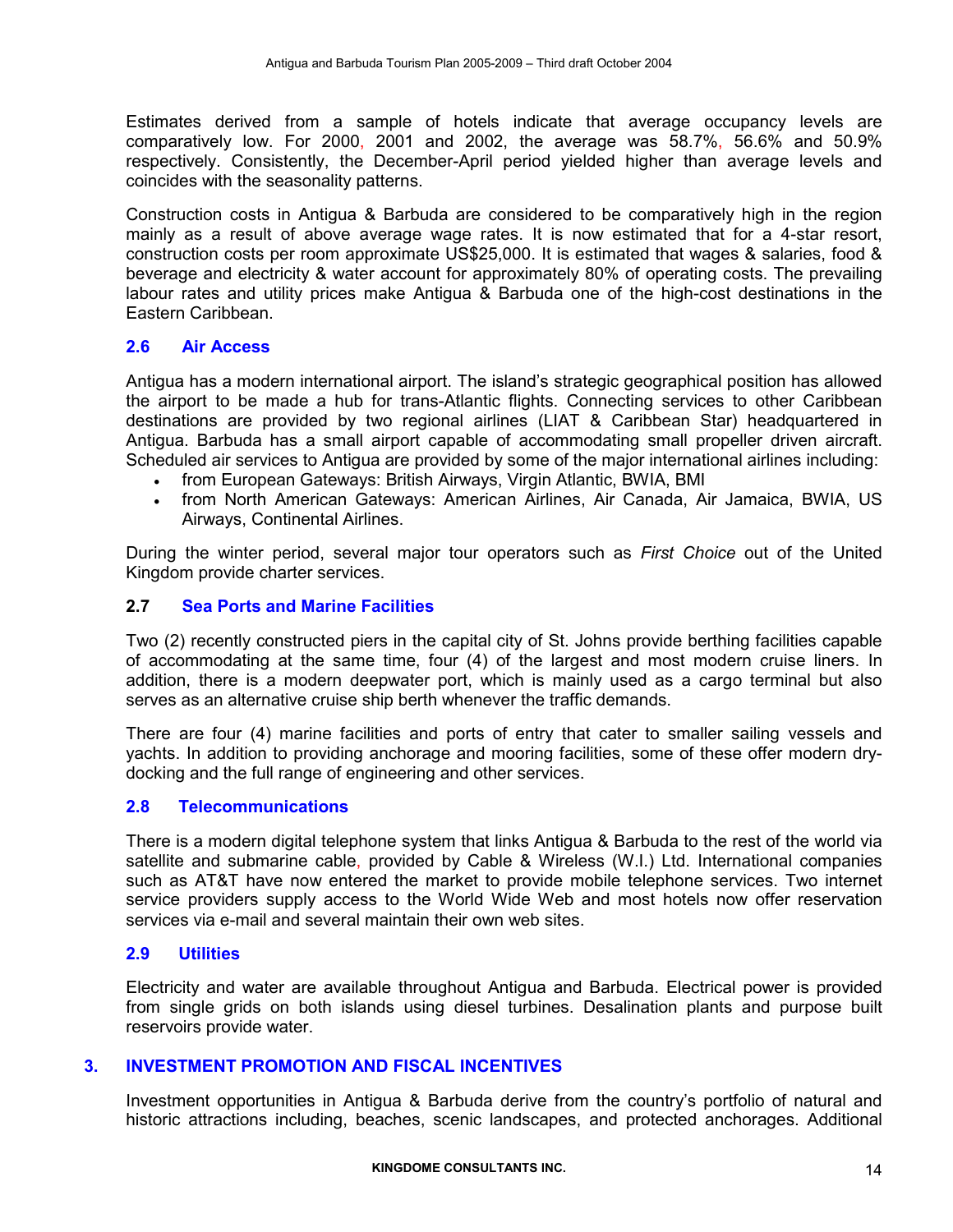opportunities exist for the development and marketing of heritage sites and attractions, accommodation and services. Specific arrangements for encouraging and promoting investments are as follows:

#### 3.1 Laws and Regulations

The legal basis for tax holidays for investors is codified in the Fiscal Incentives Act. Final approval to grant the concessions and the extent of these concessions resides with the Cabinet of Ministers

#### 3.2 Investment Incentives

- $\circ$  A tax holiday of 5 to 15 years is available for new projects with a 5-year extension under certain circumstances. Relief is given from customs duties and other indirect taxes such as the Consumption Tax on imports of materials and equipment employed in the construction and operation of the facility;
- $\circ$  Capital and earnings can be repatriated;
- o Hundred per cent foreign ownership is permitted; and
- o A number of work permits is guaranteed for foreign nationals. However, over and above this number, application has to be made to the relevant Ministry of Government.

#### 3.3 Taxation

- $\circ$  Incorporated companies pay tax at a rate of 35% on profits;
- o Non-incorporated businesses pay a 2% tax on gross income;
- o Capital gains are not subject to taxation;
- $\circ$  Withholding taxes are levied on certain overseas payments, including management fees;
- $\circ$  Resident individuals are not subject to tax on income derived from employment.

#### 3.4 Restrictions

- $\circ$  Local borrowings are subject to a 3% stamp tax unless exception has been given; and
- o Land purchases require an alien landholder's license.

#### 3.5 Investment Protection Agreements

Agreements for the promotion and protection of investments have been signed respectively, with the Federal Republic of Germany and the United Kingdom.

#### 4. SOURCES OF FINANCING

The major sources of financing for projects and working capital in both public and private sector are:

- the national financial sector and services comprising seven (7) commercial banks offering a full complement of services. Interest rates range between 11% and 13% per annum.
- small financial intermediaries, such as the Antigua & Barbuda Development Bank and Credit Unions that offer loans to indigenous small and medium-sized enterprises with similar interest rates and spreads offered by commercial banks.
- The Caribbean Development Bank (CDB) which in addition to its own resources, also onlends funds from international financial institutions such as the EIB and Inter-American Bank. At the moment there are no approved loans for the productive sectors from the CDB.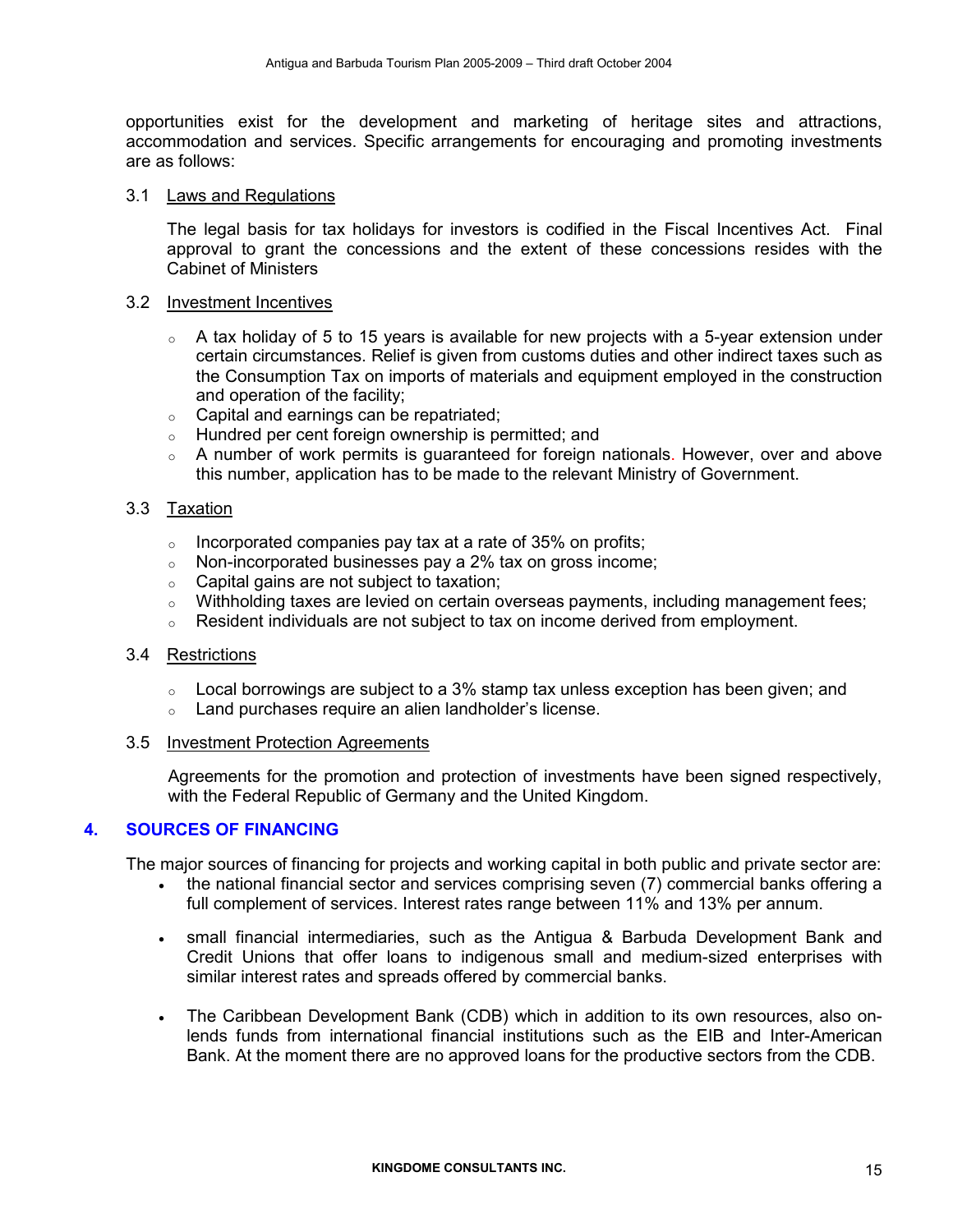## 5. TOURISM POLICY OF ANTIGUA AND BARBUDA

## 5.1 INTRODUCTION

Tourism is critical to Antigua and Barbuda's national development - not only as a major foreign exchange earner and employer of labour but also providing support and protection for environmental, social, cultural and historic resources. The industry has the following attributes<sup>2</sup>:

- Tourism accounts for approximately fifty percent (50%) of GDP in 2003.
- Tourism generates approximately eight thousand (8,000) jobs or about 26% directly plus a further 3,000 jobs in related areas throughout the economy.
- Total visitor expenditures in 2003 was approximately EC\$738.0 million.
- Total imports, which represent leakages from the economy associated with visitor expenditures is EC\$194.6 million

The Caribbean Tourism Organization (CTO)<sup>3</sup> estimates that 'travel and tourism' is expected to generate US\$40.3billion of economic activity in its member states during 2004 of which Antigua and Barbuda market share will be approximately only two percent (2%) or US\$715million. The World Travel and Tourism Council (WTTC) forecasts that the industry will by 2014 'achieve annualized real growth of 4.1 percent, in terms of GDP and 2.8 percent in terms of employment'. It further suggests that the 'individual and collective impact could be even greater than forecast if the underlying regional and national policy framework were conducive to growth<sup>74</sup>. The tourism policy of Antigua and Barbuda aims at creating the underlying conditions for visitor satisfaction and 'investor confidence, dynamism and sustainability'.

## 5.2 GUIDING PRINCIPLES AND VALUES

Tourism is recognized as a vehicle for economic and social development. Its development will be planned on a sustainable and responsible basis, aiming at low impact on the environment and protective of local ecosystems. The ideals and principles of human welfare and the happiness of citizens and visitors alike will also guide tourism development in Antigua and Barbuda.

Guiding principles and values are standards that all stakeholders will uphold in efforts to achieve the common vision espoused in this policy.

o Sustainability

Maximize the social and economic benefits to tourism stakeholders and the general population, with minimum negative impact on local culture, human values and the natural environment.

- o Collaboration Encourage and support a continuous multi-stakeholder dialogue that ensures the participation of all stakeholders and communities in the planning and development of all tourism projects.
- o Quality

 $\overline{a}$ 

Deliver excellent quality tourism services and products in a manner that enhances the unique brand of Antigua and Barbuda tourism in the wider Caribbean market.

 $^2$  Various sources - KPMG Consulting LP – Economic Impacts of Tourism on the Economy of Antigua and Barbuda 2003; CTO, WTTC

<sup>&</sup>lt;sup>3</sup> Caribbean Tourism Organization members: Anguilla, Antigua and Barbuda, Aruba, Bahamas, Barbados, Belize, Bermuda, Bonaire, British Virgin Islands, Cancun (Mexico), Cayman Islands, Cozumel (Mexico), Cuba, Curacao, Dominica, Dominican Republic, Grenada, Guadeloupe, Guyana, Haiti, Jamaica, Martinique, Montserrat, Puerto Rico, Saba, St. Eustatius, St. Kitts and Nevis, St. Lucia, St. Maarten, St. Vincent and the Grenadines, Suriname, Trinidad and Tobago, Turks and Caicos Islands, US Virgin Islands.

<sup>4</sup> World Travel and Tourism Council Report: The Caribbean – The Impact of Travel and Tourism on Jobs and the Economy 2004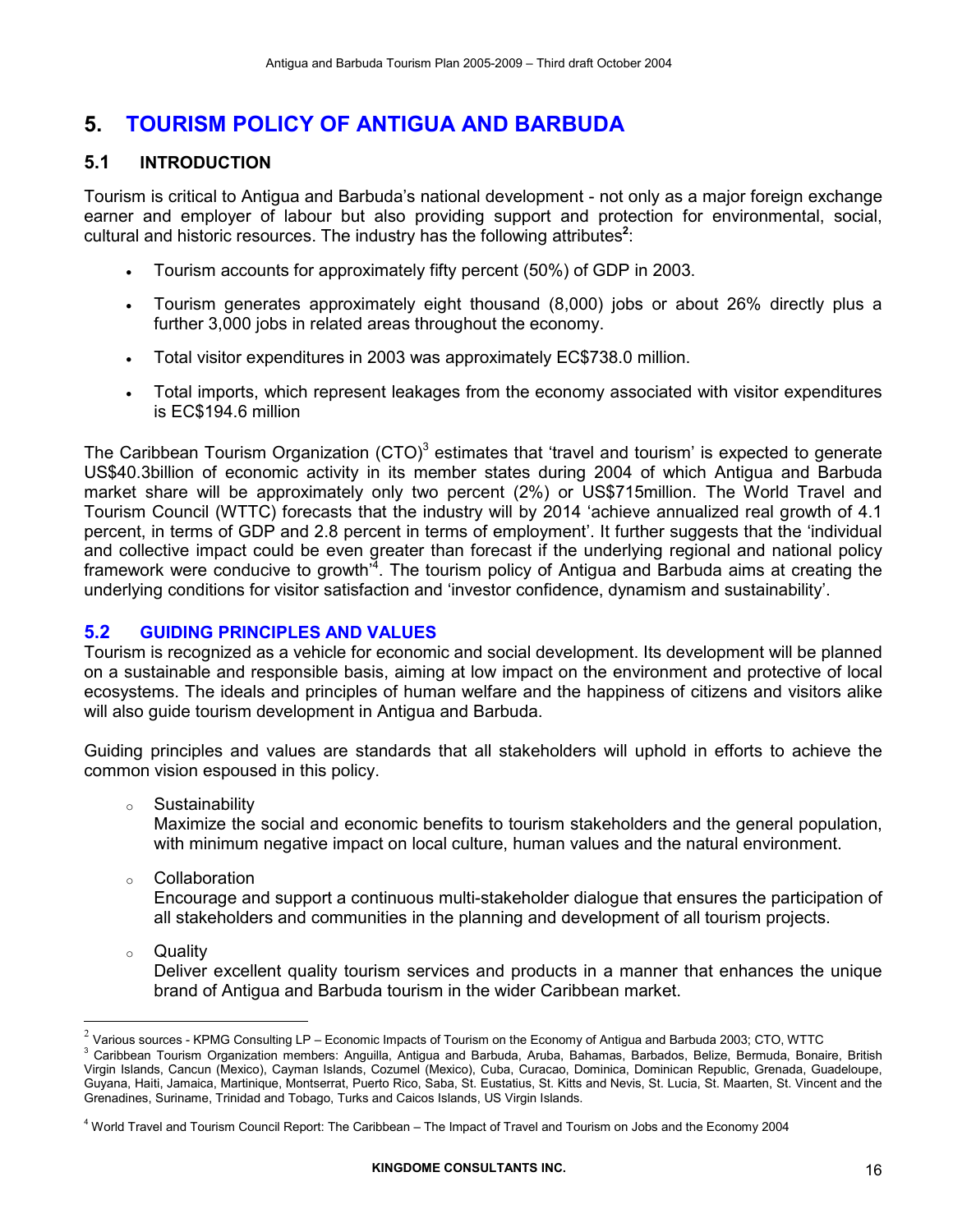## 5.3 POLICY FRAMEWORK

Antigua and Barbuda aims to develop a Caribbean tourism product/experience that is consistent with the cultural, social and economic philosophy of the Government and people. Strategic focus will be retained on the development of high-value tourism products in an environment that is safe and healthy.

### 5.3.1 Role of Government

The government role in tourism development is to provide strategic direction to the tourism sector. It will do this through clearly enunciated policy directives and the development of legislative and fiscal frameworks capable of maximizing the economic benefits of tourism and protecting the environment.

Government will facilitate and encourage local and foreign investment in tourism and partner the private sector in destination marketing and promotion of the tourism product. It is Government's role to provide and develop the public physical infrastructure essential to the enhancement of the tourist product. Government will foster appropriate linkages between tourism and other sectors of the economy - both private and public.

Government will exercise its role in tourism development through the Ministry of Tourism and also through the establishment and function of the Antigua and Barbuda Tourism Authority that replaces the existing Tourism Development Corporation.

#### 5.3.2 Role of the Private Sector

The private sector of Antigua and Barbuda, including those enterprises involved in tourism, has accepted its role as the engine of growth of the economy. In tourism, the private sector will undertake the development of the tourism product and partner government in international marketing and promotion. It will actively collaborate with Government directly and through full participation in Antigua and Barbuda Tourism Authority in the mobilization of foreign investment in the tourism industry. It will lead the national effort in the development of required human resources in tourism.

## 5.4 INDUSTRY STRATEGIES

Two industry strategies are identified. They reflect the commitment of all stakeholders to the established strategic direction of the tourism industry and the targets established in this policy.

## 5.4.1 Enhancing the visitor experience

The growth and development of Antigua and Barbuda tourism will be based on the main industry strategy of 'enhancing the visitor experience'.

The tourism product of Antigua and Barbuda is still characterized by the two traditional components of beaches/sea and sun – as is the case with the product of its Caribbean regional partners and competitors. The Antigua and Barbuda government will orient its tourism product towards the up-market. It will not engage in price leadership strategies but instead seek differentiation on the basis of enhancing the visitor experience by improving the quality of guest/visitor services achieved through:

- collaboration with the private sector and investment in human resources development
- introduction of mandatory minimum standards in all sectors of the tourism industry.
- support for physical beautification and other environmental enhancement programmes.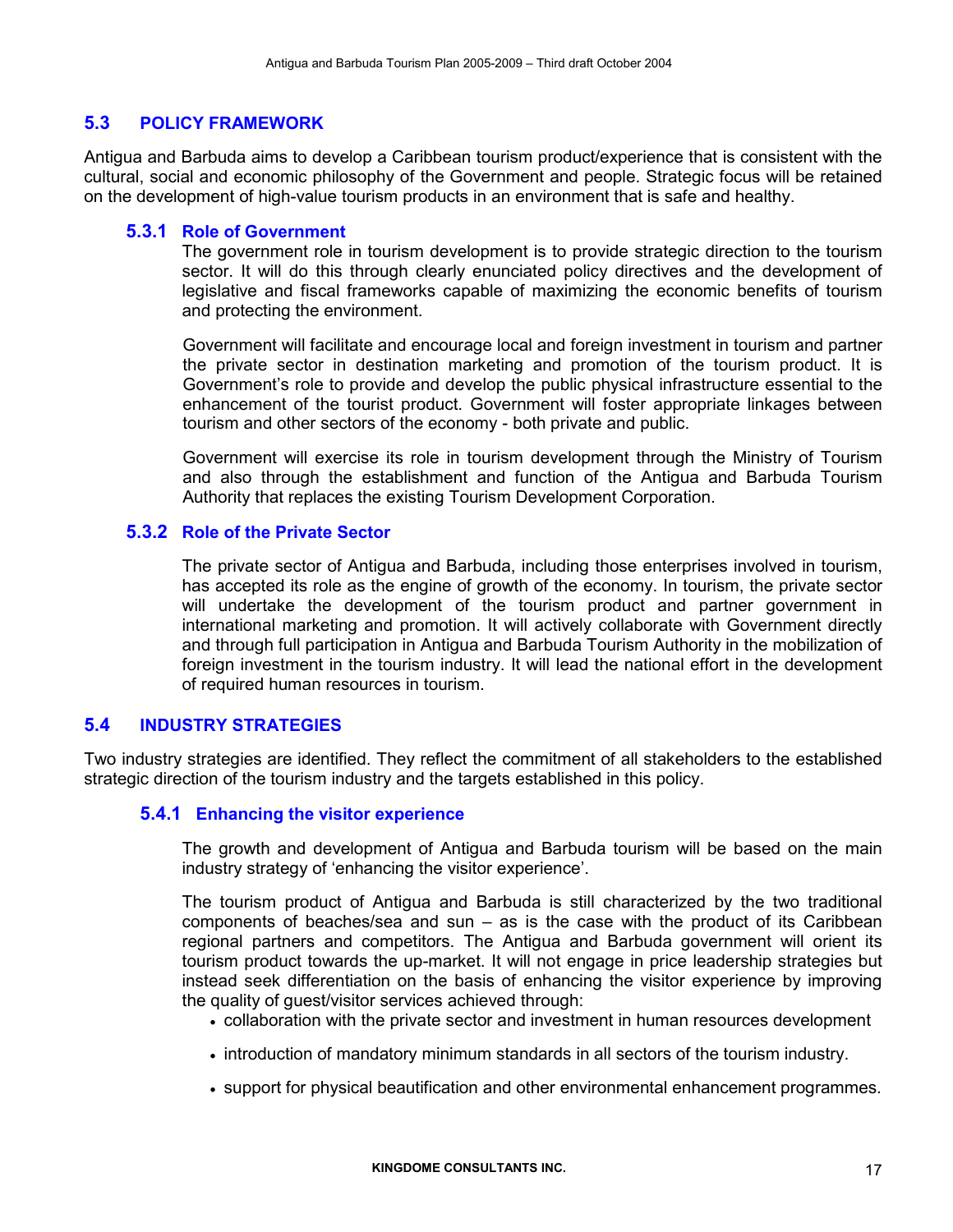## 5.4.2 Growth initiatives

Government is committed to the controlled expansion of the tourism industry. Increasing the number of visitor arrivals remains an important goal. However the primary focus of the growth initiatives will be increasing the expenditure of visitors on activities and experiences.

The Government will therefore support either through direct investment or the creative use of fiscal and economic instruments:

- The mobilization of investment in specific tourism sub-sectors identified in the Tourism Development Act.
- Increased international marketing and promotion in the traditional markets of North America, Europe and the Caribbean.
- The diversification of the yachting product expanding into the bareboat trade.
- Expansion in the up-market accommodation sector and concomitant restructuring and improvements in the small hotels sub-sector
- The development of locally owned MSMEs to service the industry
- Restoration of heritage sites.
- Support for the initiation and maintenance of national and community-based developments in sports and other tourism focused events and festivals.
- The development and promotion of conference/convention activities.

#### 5.4.3 Factors of success

- 5.4.3.1 The key factors or critical determinants of success for development of tourism in Antigua and Barbuda are identified as:
	- The raising of national awareness of the elements of successful sustainable tourism and the importance of the tourism industry to the national economy.
	- Maintenance of a safe, healthy and attractive destination
	- Investment in marketing and promotion
	- The evolution of a branded image and branded tourism products.
- 5.4.3.2 Simultaneous attention will be paid also to additional factors of success:
	- Tourism long term planning. Information management (research and statistics) are important to long term planning of the industry.
	- Human resource development
	- Increased access from international ports
	- Development of tourism sub-sector policies in cruise and yachting.

#### 5.4.4 Measures of success

Results of tourism initiatives will be continually monitored to ensure that the directions established in this strategic plan are yielding the results expected. Success of this policy will be monitored through three main measurements: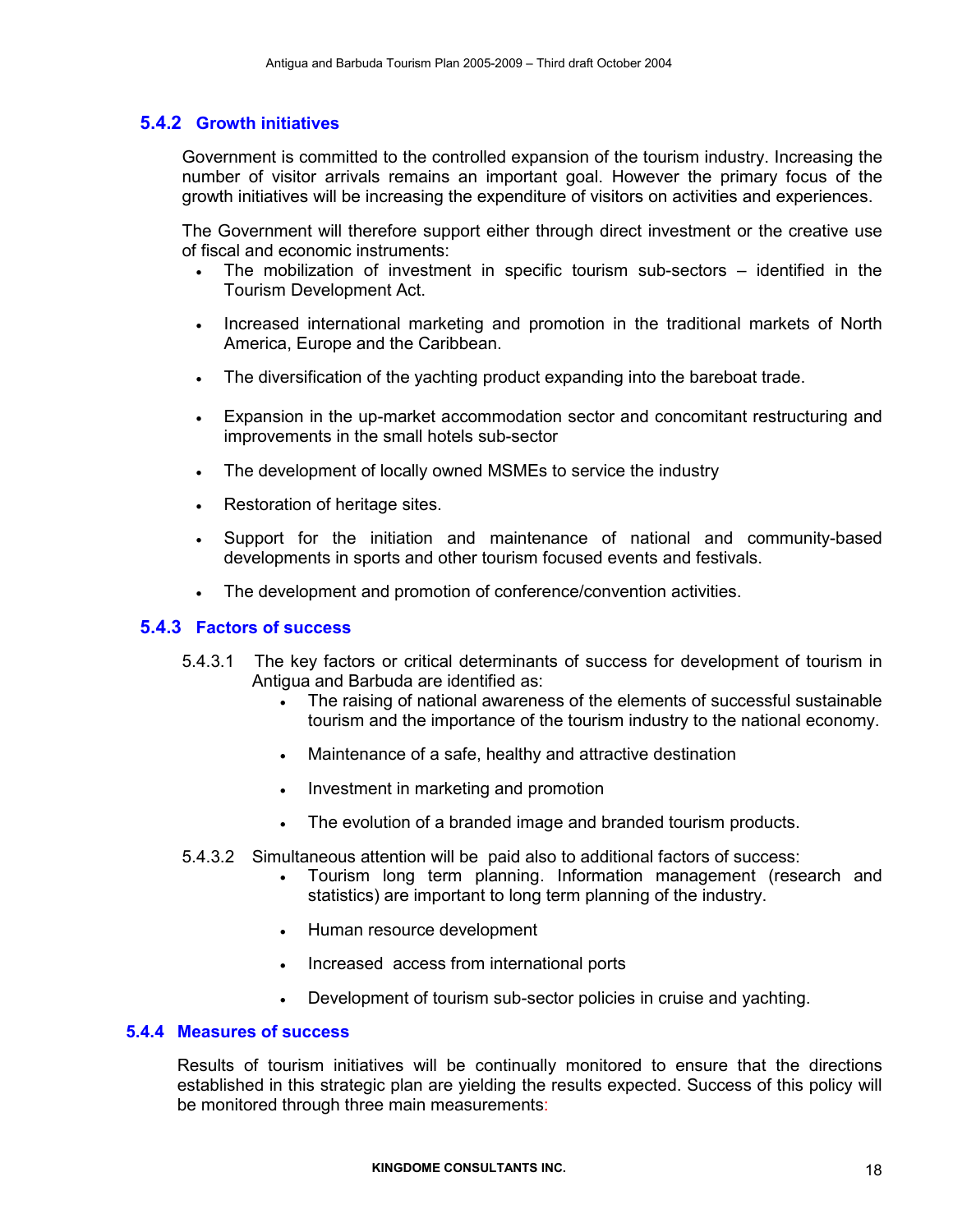#### 5.4.4.1 Visitor spending

Visitor spending will be tracked through the existing financial information systems. It will be elaborated for the source markets and the various tourism product categories enabling evaluation of international and regional marketing efforts and also the national tourism product development objectives.

#### 5.4.4.2 Visitor satisfaction

The Visitor Satisfaction Survey allows for the interpretation of visitor reactions to a wide range of visitor experiences and tourism products and therefore is important in the evaluation of strategic initiatives.

#### 5.4.4.3 Government receipts

Tax receipts from the tourism industry are critical to the Government's goal of social and economic development. They provide funding for the provision of social services and welfare of citizens. These receipts will be tracked through the financial information systems of the ABTA and the Ministry of Finance and the Economy. Attention will be given to the evolution of a focused definition of the tourism sector and a clearer indication of the financial impact of the various sub-sectors of tourism.

## 5.5 TOURISM SECTOR OBJECTIVES

The tourism sectoral objectives are divided into two general areas – sustainable tourism objectives and growth objectives.

#### 5.5.1 Sustainable Tourism Objectives

Sustainable tourism objectives are as integral to national development as the growth objectives. The achievement of these objectives will enhance the commitment of nationals and residents to participation in and the development of the tourism industry.

#### 5.5.1.1 Social & economic objectives

- Creation of jobs and business opportunities in tourism and related sectors
- Broadening of involvement of small business and communities in developing sports and festivals/events tourism
- Development of human resources to manage the tourism industry at all levels of enterprise
- Promulgation of policies that affirm the State ownership of all beaches and the unconditional guarantee of free access to all citizens and residents

#### 5.5.1.2 Cultural protection

- Identification and protection of national heritage and cultural resources
- Further incorporation of cultural and heritage products in the national tourism product

#### 5.5.1.3 Environmental management

- Promulgation and enforcement of physical development policies that protect the environment
- Increased involvement of communities and the non-governmental sector in the management of the environment
- Development of policies and activities that promote landscaping and beautification campaigns.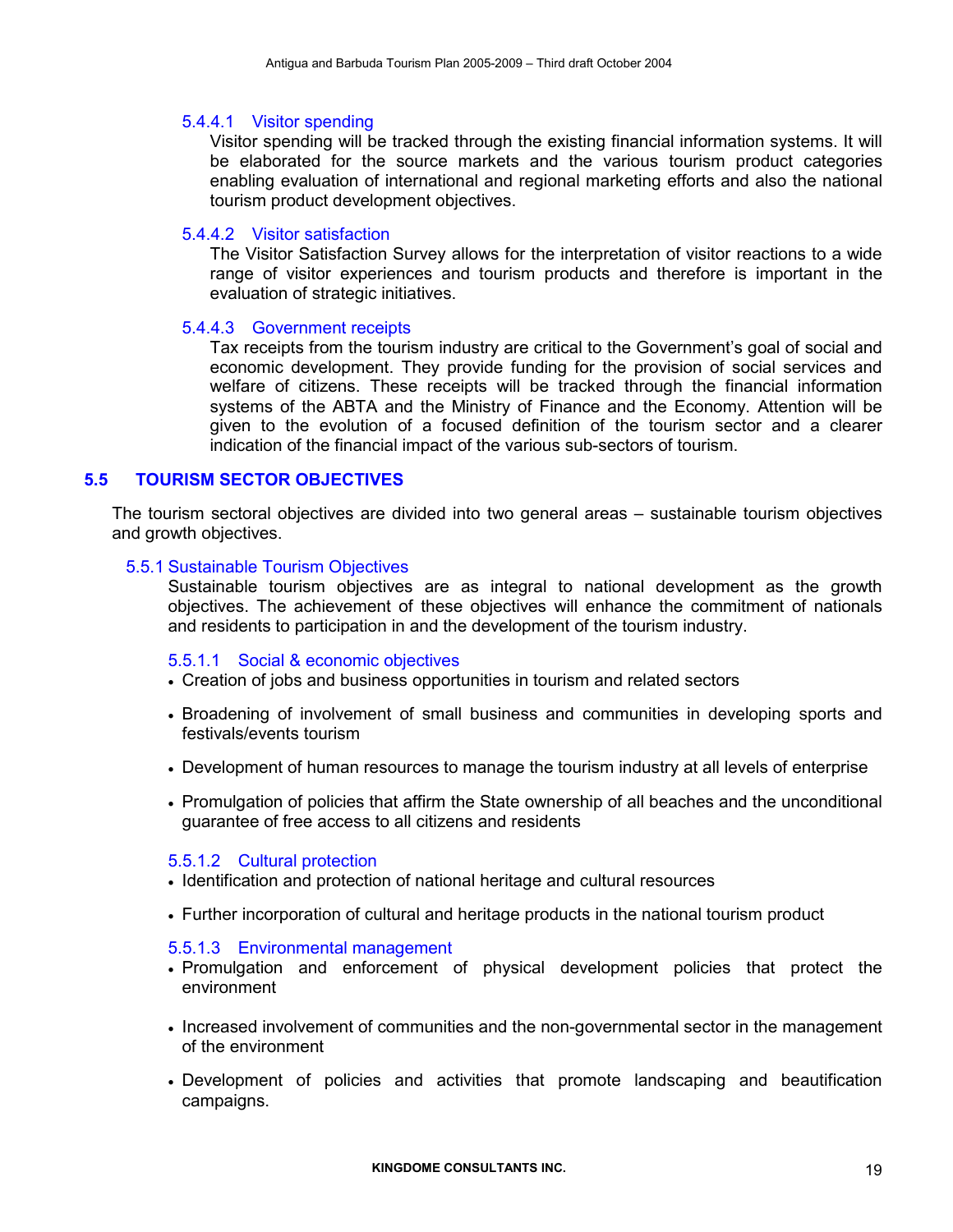### 5.5.2 Tourism sector growth objectives.

The growth targets are estimated through an analysis of the growth rates projected for the national economy, the potential for growth within the existing international and regional market demand for a brand of Caribbean tourism, and the national commitment to marketing and promotion. Using 2003 figures as base, projections are made on the following assumptions:

- 2003: Stayover visitor expenditure = EC\$3164 and Cruise visitor spending = EC\$76
- 2004 and projected: Both cruise visitor and stayover visitor expenditure increase by 3% per annum
- Cruise visitor arrivals will grow by 4% per annum; Stayover visitor arrivals will grow by 7% per annum (with a spike in 2007 due to World Cup Cricket) – yielding a growth in total visitor arrivals of 4.8%

The 2009 policy growth targets of the tourism industry in Antigua and Barbuda are shown below in Table 3 below. In 2009, room capacity is expected to reach 6,000; stay over visitor arrivals 341,000 and stayover expenditure \$EC 1,250.8 million; Cruise visitor arrivals 676,000 and cruise visitor expenditure EC\$ 59.6 million. Total visitor arrivals expected in 2009 is 1,017,000 expending EC\$1,310.3 million. Annual targets are shown in Appendix C.

| Table 3.<br><b>Tourism Sector Growth Targets</b>                       |                        |                       |                              |  |
|------------------------------------------------------------------------|------------------------|-----------------------|------------------------------|--|
|                                                                        | <b>Current</b><br>2003 | <b>Target</b><br>2009 | Ave. % increase<br>per annum |  |
| <b>Room capacity</b>                                                   | $3,305^a$              | 6,000                 |                              |  |
| <b>Stayover visitors #</b>                                             | 224,030                | 341,000               | 7.0%                         |  |
| <b>Stayover Visitor expenditure (EC\$ million)</b>                     | 708.7                  | 1,250.8               | 3.0%                         |  |
| Cruise arrivals #                                                      | 385,686                | 676,000               | 4.0%                         |  |
| <b>Cruise Visitor expenditure (EC\$ million)</b>                       | 29.3                   | 59.6                  | 3.0%                         |  |
| <b>TOTAL VISITOR ARRIVALS</b>                                          | 610,000                | 1,017,000             | 4.8%                         |  |
| <b>TOTAL VISITOR EXPENDITURE (EC\$ million)</b>                        | 738.0                  | 1,310.3               |                              |  |
| a = under upward review to include expansion in the villa rooms sector |                        |                       |                              |  |

## 6.0 STRATEGIC DIRECTIONS

The following strategic initiatives have been identified by the Tourism Transformation Taskforce (TTT)<sup>5</sup> and/or various national seminars and consultations:

- Tourism Management, Planning and Research
- Tourism Product Development
- Communication, Public Education and Awareness
- Safety and Hygiene
- Barbuda Tourism Development
- Access

 $\overline{a}$ 

- Marketing and Promotion
- Human Resource Development
- Natural Resources, Heritage and Culture
- Cruise and Yachting Tourism Development
- Investment Planning and Promotion
- Tourism in Communities

These strategic directions establish a shared vision and commitment of both private and public sectors and require intense inter-sectoral collaboration for implementation. They are presented below in a series of initiatives where goals and objectives are established, measures of success broadly determined and the lead and support organizations identified.

<sup>&</sup>lt;sup>5</sup> TTT appointed June 2004, reported July 2004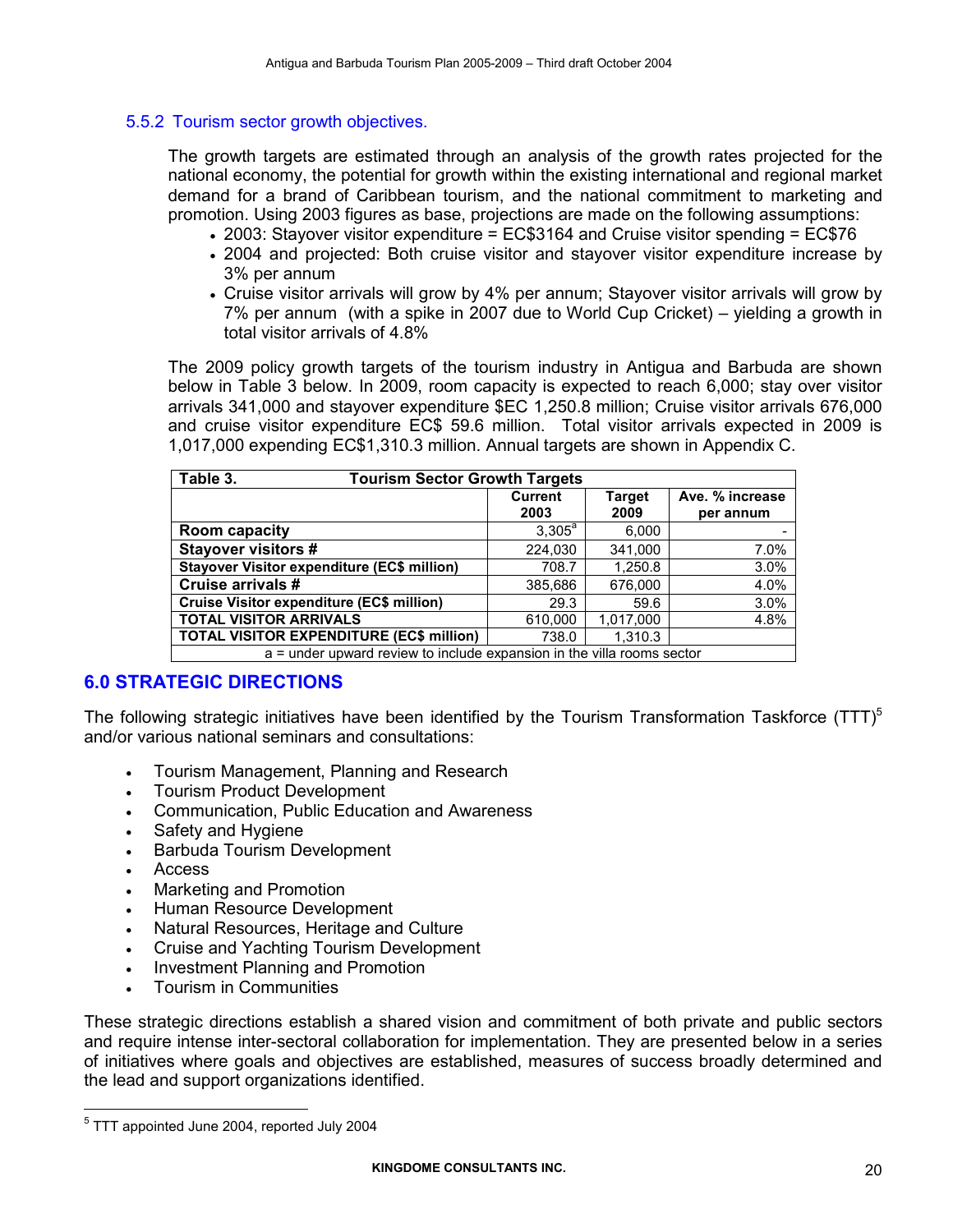### 6.1 STRATEGIC INITIATIVE: TOURISM MANAGEMENT, PLANNING & RESEARCH

#### 6.1.1 Rationale

The Ministry of Tourism in Antigua and Barbuda is charged with providing leadership of the tourism industry and developing a regulatory framework that facilitates and encourages private sector and community involvement in tourism. Attempts have been made to enhance the institutional capacity of the Ministry through the recruitment of professional and technical staff but these efforts have remained disjointed without clear strategic direction.

The international and regional tourism environments have become more competitive and dynamic. National organizational and management structures of the tourism sector will be made equally dynamic and flexible enabling successful competition.

#### 6.1.2 Issues

• The roles of Ministries of Tourism have evolved in countries with developed tourism industries. A theoretical approach to the definition of the roles and responsibilities of the various sectors are tabulated in Appendix A – Tourism Matrix $6$ , which serves as a guide for developing the approach to tourism transformational planning.

The main responsibilities of the Ministry of Tourism will be focused on but not limited to legislative & policy development, facilitation of government action/responses and coordination with other Ministries for the delivery of public sector services to tourism.

- Destination marketing agencies have been developed with specific roles for destination marketing, market research, tourism standards promotion, product development programmes, training & tourism awareness programmes, investment promotion and linkages with other sectors.
- A Tourism Development Corporation Act was passed in 1997 and amended in 2003 but remains dormant.
- 6.1.3 Strategic directions

 $\overline{a}$ 

- Government has already requested the drafting of three bills for the strengthening of the tourism legislative framework. These are:
	- -A Bill for the enactment of the Antigua and Barbuda Tourism Authority Act, 2004;
	- A Bill for the enactment of the Tourism Standards Act, 2004; and
	- A Bill for Antigua and Barbuda Tourism Development Act 2004

The Ministry of Tourism will lead stakeholder review of the draft Bills and pilot the amended Bills through Parliament.

• The Antigua and Barbuda Tourism Authority (ABTA) will be established on passage of enabling legislation. The Board of the ABTA shall comprise representatives from the Antigua Hotels and Tourist Association (AHTA), Chamber of Commerce and Industry (CCI), the Airlines Association of Antigua and Barbuda (AAAB), the Antigua Marine Trades Association (AMTA) and other persons considered for their qualifications, skills and experience related to travel, the tourism industry, national conservation and environmental protection, education and cultural development, transport and public health and safety.

The main functions of the Authority include:-

promote, assist and facilitate efficient policies for the development of tourism;

<sup>&</sup>lt;sup>6</sup> Dave Russell; Tourism Transformation Planning, Antigua and Barbuda, Working Notes June 2004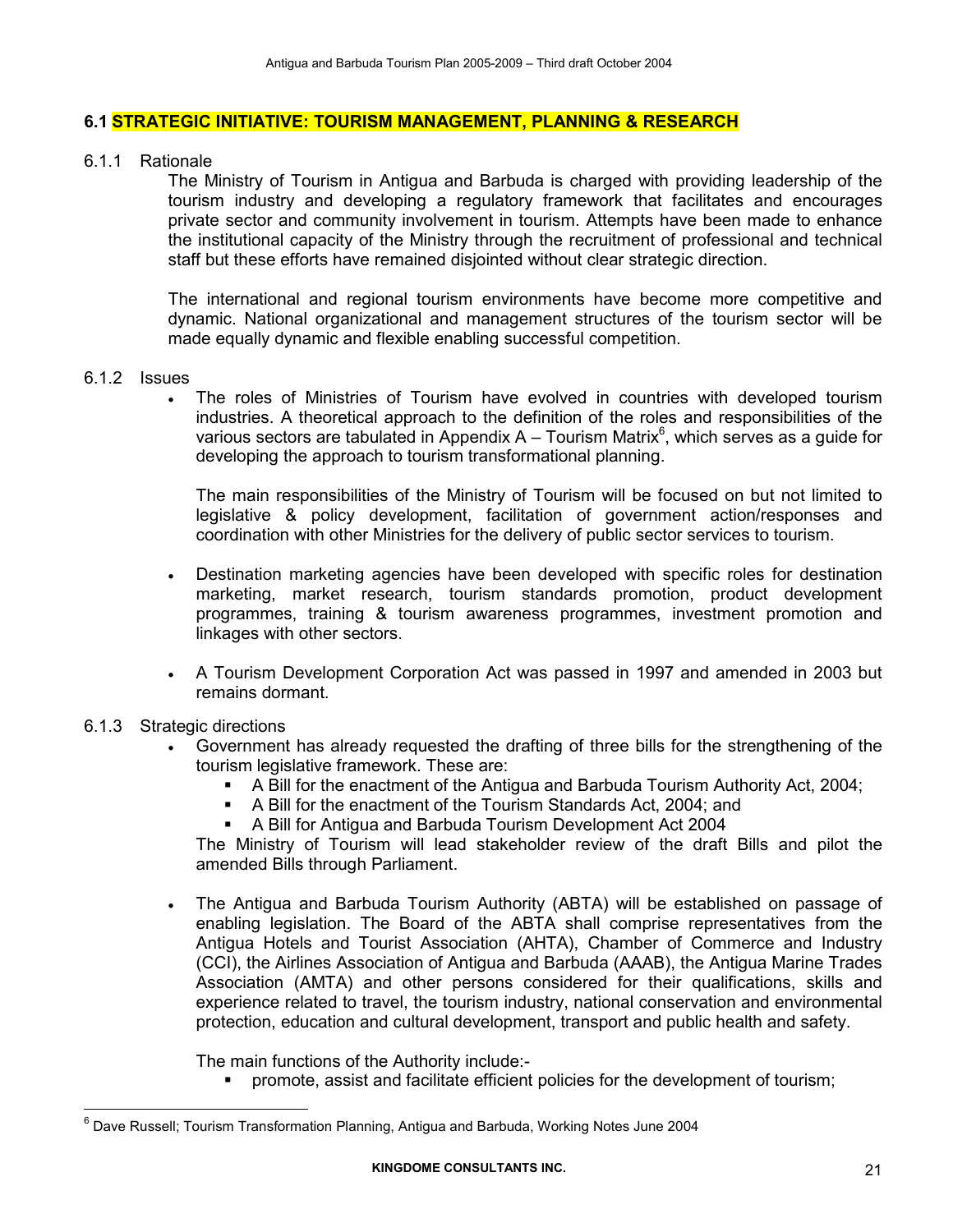- design and implement suitable marketing strategies for the effective promotion of the tourism industry and to advise the government and the Antigua and Barbuda Tourism Industry on matters relating to these strategies;
- make provision for adequate and suitable air and sea passenger transport services to and from the State;
- encourage the establishment of amenities and facilities necessary for the proper enjoyment of Antigua and Barbuda as a tourist destination with particular reference to entertainment, conservation of local flora and fauna, deep sea fishing, handicrafts and development of historic sites;
- carry out research in order to inform the needs of the tourism industry.

 The Authority will be funded by the Parliament and have power to raise funds through the sale of its services or borrowing. It shall be staffed by a cadre of 'suitably qualified persons' led by a Chief Executive Officer who is responsible to the Board of the Authority for the execution of its organizational policy and management of its affairs.

- The capacity and capability of the Ministry of Tourism will be enhanced. A new organizational culture will be established through improved staffing, the definition of new roles, new responsibilities and relationships, clear communication channels etc. An adequately staffed and equipped Tourism Planning Unit will be developed with responsibility for the implementation and monitoring of this plan and policy. The unit will have the capability for information management and industry measurement in all sectors.
- The Government recognizes the importance of consultation and transparency in the development of the tourism industry and will, in collaboration with other stakeholders institute some permanent mechanism for inter-sectoral consultation and collaboration on stimulating the economic impact of tourism. This mechanism will focus on developing linkages between tourism, agriculture, arts/crafts, entertainment and the service industry.

## 6.1.4 STRATEGIC FRAMEWORK: TOURISM MANAGEMENT, PLANNING & RESEARCH

#### GOAL

#### To create a management and legislative framework that facilitates tourism development **OBJECTIVES**

- Strengthen the tourism legislative framework facilitating the management of the tourism industry, promote investment and marketing, and enhance product development.
- Operationalization of the Antigua and Barbuda Tourism Authority
- Re-structure the Ministry of Tourism (MoT)
- Create sound and productive relationships with the international travel trade community
- Improve the capacity of the MoT and partners for information management and industry measurement
- Develop and monitor the implementation of a national strategic tourism plan
- Facilitate greater net contribution of tourism to the economy through linkages with other economic sectors

| <b>Measures of Success</b>  | Passage through Parliament of a) Bill for the enactment of the Antigua and Barbuda<br>Tourism Authority Act, 2004; b) Bill for the enactment of the Tourism Standards Act,     |
|-----------------------------|--------------------------------------------------------------------------------------------------------------------------------------------------------------------------------|
|                             | 2004; and c) Bill for Antiqua and Barbuda Tourism Development Act 2004                                                                                                         |
|                             | Business plan for of the Antiqua and Barbuda Tourism Authority                                                                                                                 |
|                             | Attendance at international trade fairs for new relationships with travel trade leaders.                                                                                       |
|                             | Establishment of the new organizational structure of Ministry of Tourism – defined new                                                                                         |
|                             | roles, responsibilities of staff, clear communication channels                                                                                                                 |
|                             | Adequately staffed and equipped Tourism Planning Unit in the Ministry of Tourism – to                                                                                          |
|                             | include the capacity for information management and industry measurement - with<br>responsibility for the implementation and monitoring of the national tourism strategic plan |
|                             | Permanent mechanism for inter-sectoral consultation and collaboration on stimulating<br>$\bullet$                                                                              |
|                             | linkages with agriculture, arts and crafts and the services industry                                                                                                           |
| <b>Lead Agencies</b>        | MoT. ABTA: MoFE. MoLA                                                                                                                                                          |
| <b>Support Stakeholders</b> | AHTA                                                                                                                                                                           |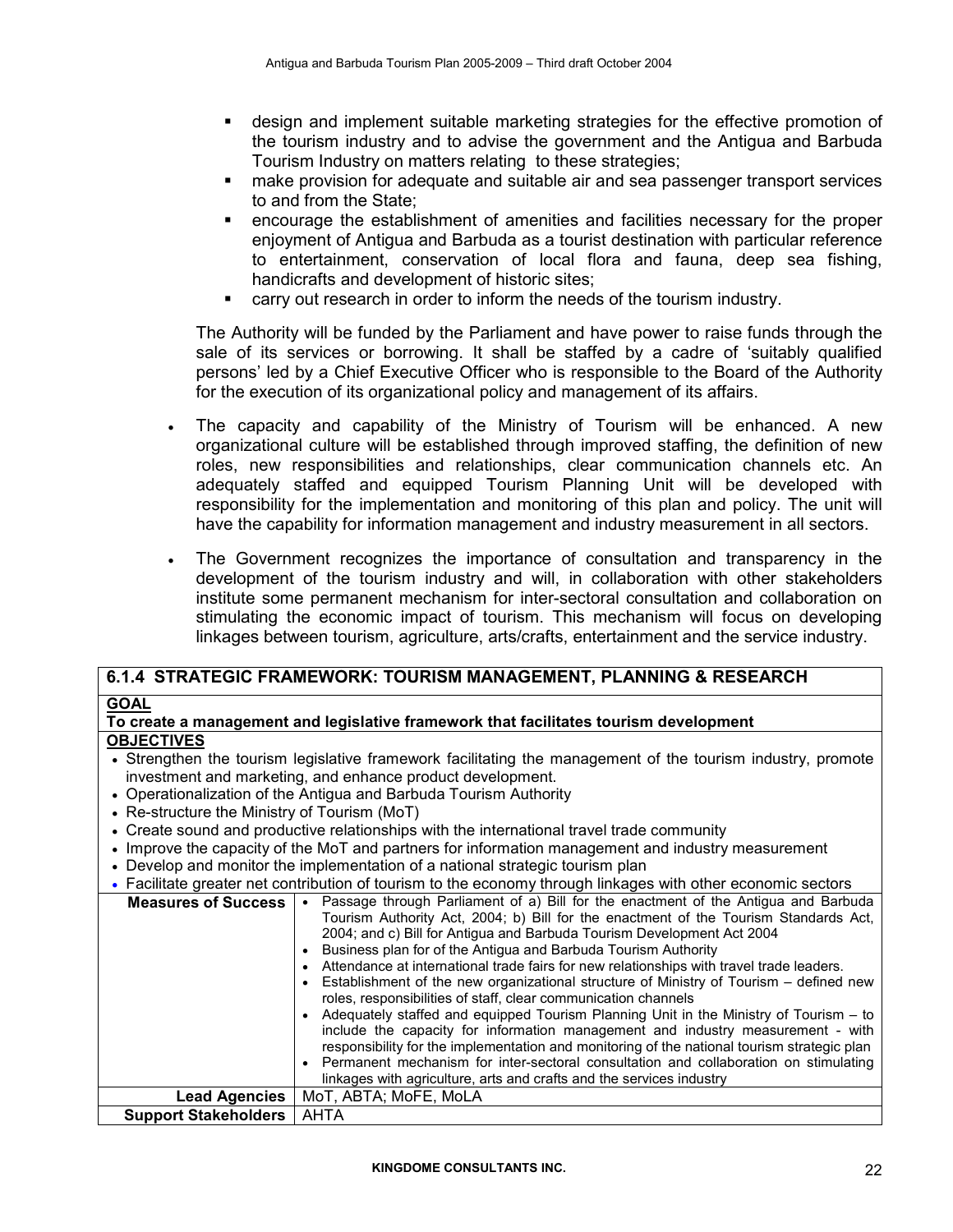#### 6.2 STRATEGIC INITIATIVE: TOURISM PRODUCT DEVELOPMENT

6.2.1 Rationale

The TTT reported that 'there should be a greater focus on enhancing the existing product features before embarking on intensive marketing or repositioning strategies.<sup>7</sup> The tourism product combines three elements – physical, experiential and emotional. It manifests itself through a series of products and experiences starting with those of access (travel information, communication, air/sea travel, customs and immigration) and including those of transportation, hotel, activities, and personal relationships. The matrix below shows the relationships between the supply attributes of the tourism product and the providers' service chain.

| <b>TOURISM PRODUCT</b>             |                                                                                                                                                                                                                |  |  |  |  |
|------------------------------------|----------------------------------------------------------------------------------------------------------------------------------------------------------------------------------------------------------------|--|--|--|--|
| <b>SUPPLY</b><br><b>ATTRIBUTES</b> | <b>SERVICE CHAIN</b>                                                                                                                                                                                           |  |  |  |  |
| <b>Physical</b>                    | Access and arrival/departure<br>(bookings, airport experience with immigration, red caps,<br>custom)<br><b>Transportation</b> (taxi, bus, tour operators), roadways, signage<br>Hotel/accommodation experience |  |  |  |  |
| <b>Experiential</b>                | <b>Activities</b><br><b>Festivals</b><br>Safety and hygiene                                                                                                                                                    |  |  |  |  |
| <b>Emotional</b>                   | Personal/human relationships<br><b>Culture and history</b><br><b>Service and Hospitality</b>                                                                                                                   |  |  |  |  |

The internationally competitive tourism product must therefore provide quality services and experiences along the service chain. The private sector has accepted its role to undertake the detailed development of the tourist product within the strategic vision established in this plan. Government is seen as the enabler, creating the legislative/fiscal framework that encourages private sector and community participation in tourism product development.

#### 6.2.2 Issues

 $\overline{a}$ 

Government through the Ministries of Tourism and of Finance has already committed itself to catalyze tourism product development through:

- the construction/establishment of 'an extensive and exciting Caribbean theme park in the Perry Bay/Donovans area'. The park will feature the music, cuisines, cultural traditions, song and dance, art and craft of all the countries of the Caribbean. Persons from other Caribbean countries who have made Antigua their home, will be invited to guide and maintain for the visitor an experience/product that is authentic and memorably Caribbean. The project is estimated to cost EC\$40million of which Government will invest EC\$10million mainly in land and infrastructural development.
- full support for the creation of an Urlings Fish Festival and a Better Village Festival.

Government sees this involvement as encouragement to the private sector to diversify the tourism product. It will not make such direct investment in other sectors of product development but use

<sup>7</sup> Tourism Transformation Taskforce 2004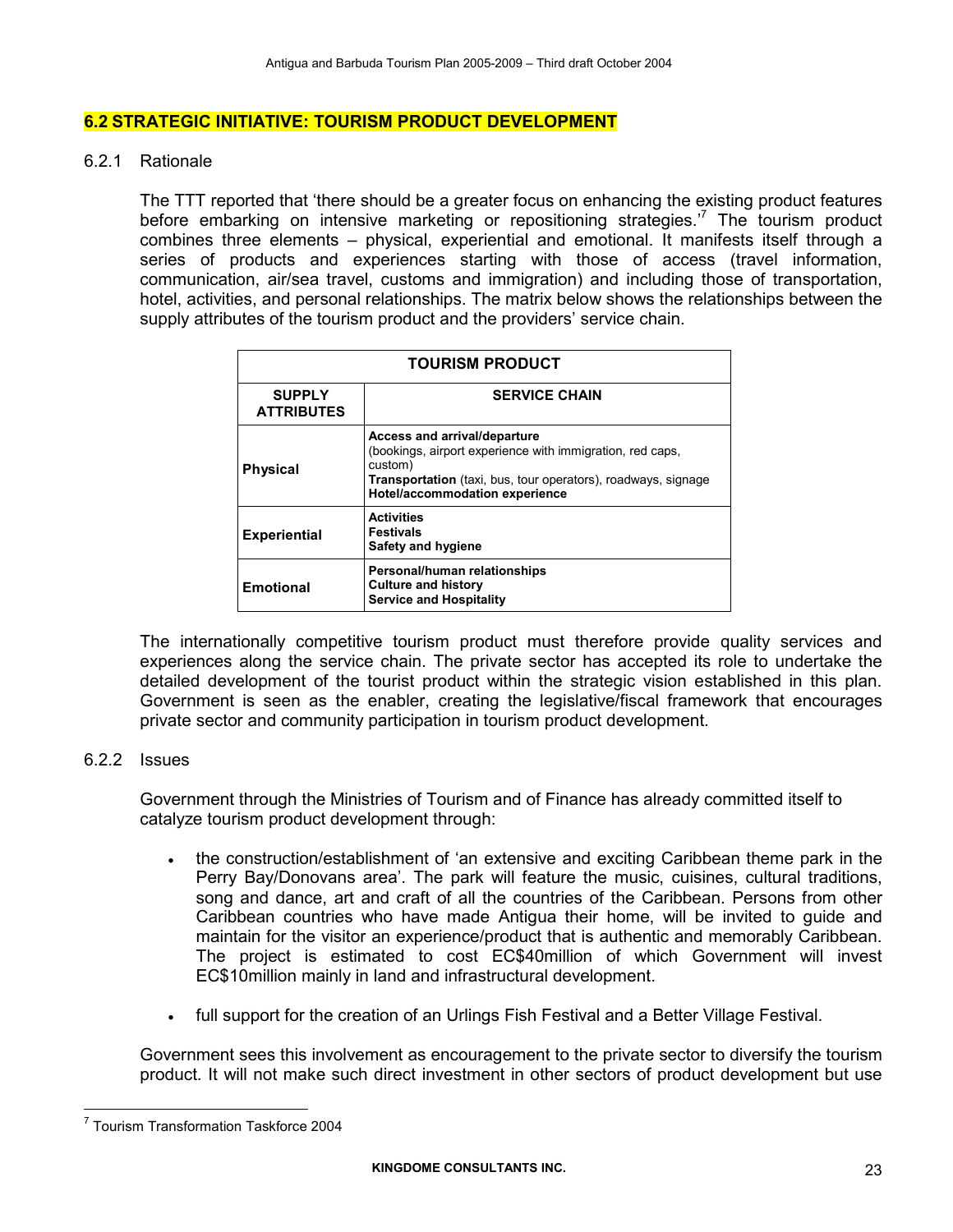fiscal and financial interventions to facilitate the actions of the private sector to meet the demands and expectations of the niche markets for events, adventure and heritage tourism.

#### 6.2.3 Strategic directions

The Ministry of Tourism will continue collaboration with the World Cup Cricket Inc. in preparation for the hosting of an additional ten thousand visitors in the first or second quarter 2007. It will seek to intensify its involvement in the establishment of the Caribbean Festival Park, negotiating for its opening/operation by the end of 2006. It will lead in the organization and management of the 'Urlings Fish Festival' and the 'Better Village Festival' ensuring that both have their premiere staging in 2005.

Incentives will be provided at all levels of the tourism service chain, notably to the transportation and tour operators sub-sector. Priority incentive attention will be given to the enhancement of the presentation of local culture and entertainment in all hospitality facilities - including hotels and restaurants. This type of support will also be extended to communities and ngos involved in the staging of environmental, sports and cultural events that have visitor attraction potential. (see Strategic Initiative 6.12 Community Tourism)

The results of visitor satisfaction surveys and internet tourism chat lines in respect to the entertainment/things-to-do aspect of the tourism product will be continually monitored as they provide evaluation of the strategic interventions.

|                                                                                                | 6.2.4 STRATEGIC FRAMEWORK: TOURISM PRODUCT DEVELOPMENT                                                   |  |  |
|------------------------------------------------------------------------------------------------|----------------------------------------------------------------------------------------------------------|--|--|
| <b>GOAL</b>                                                                                    |                                                                                                          |  |  |
|                                                                                                | To enable private sector and community participation in tourism product development                      |  |  |
| <b>OBJECTIVES</b>                                                                              |                                                                                                          |  |  |
|                                                                                                | Encourage diversification of the tourism product to meet the demands and expectations of niche           |  |  |
| markets and World Cup Cricket 2007                                                             |                                                                                                          |  |  |
| Establish the Caribbean Festival Park                                                          |                                                                                                          |  |  |
|                                                                                                | Provide incentives to the transportation and tour operators sub-sector                                   |  |  |
| $\bullet$                                                                                      | Provide incentives for the presentation of local culture and entertainment in all hospitality facilities |  |  |
| including hotels and restaurants                                                               |                                                                                                          |  |  |
| Improve the regulation of beach vending<br>٠                                                   |                                                                                                          |  |  |
|                                                                                                | Enhance accommodation for beach vending of arts and crafts                                               |  |  |
| <b>Measures of Success</b>   • Publication of an investment guide for niche market development |                                                                                                          |  |  |
|                                                                                                | • Official opening of the Caribbean Festival Park                                                        |  |  |
|                                                                                                | • The staging of the Urlings Fish Festival and the Best Village Festival                                 |  |  |
|                                                                                                | • Number of exemptions approved to taxi, bus and tour operators                                          |  |  |
|                                                                                                | • Increased visitor satisfaction with the entertainment aspect of the tourist product                    |  |  |
| • Minimum standards for the regulation of beach vending                                        |                                                                                                          |  |  |
| Number of vendors kiosks constructed on beaches                                                |                                                                                                          |  |  |
| <b>Lead Agencies</b>                                                                           | Ministry of Tourism, ABTA, The Ministry of the Prime Ministers Office; Ministry                          |  |  |
|                                                                                                | of Finance and the Economy, Ministry of Legal Affairs, ABDB                                              |  |  |
| <b>Support Stakeholders</b>                                                                    | AHTA; Sports Fishing Association; Sports Tourism Group, YAAB, UVA                                        |  |  |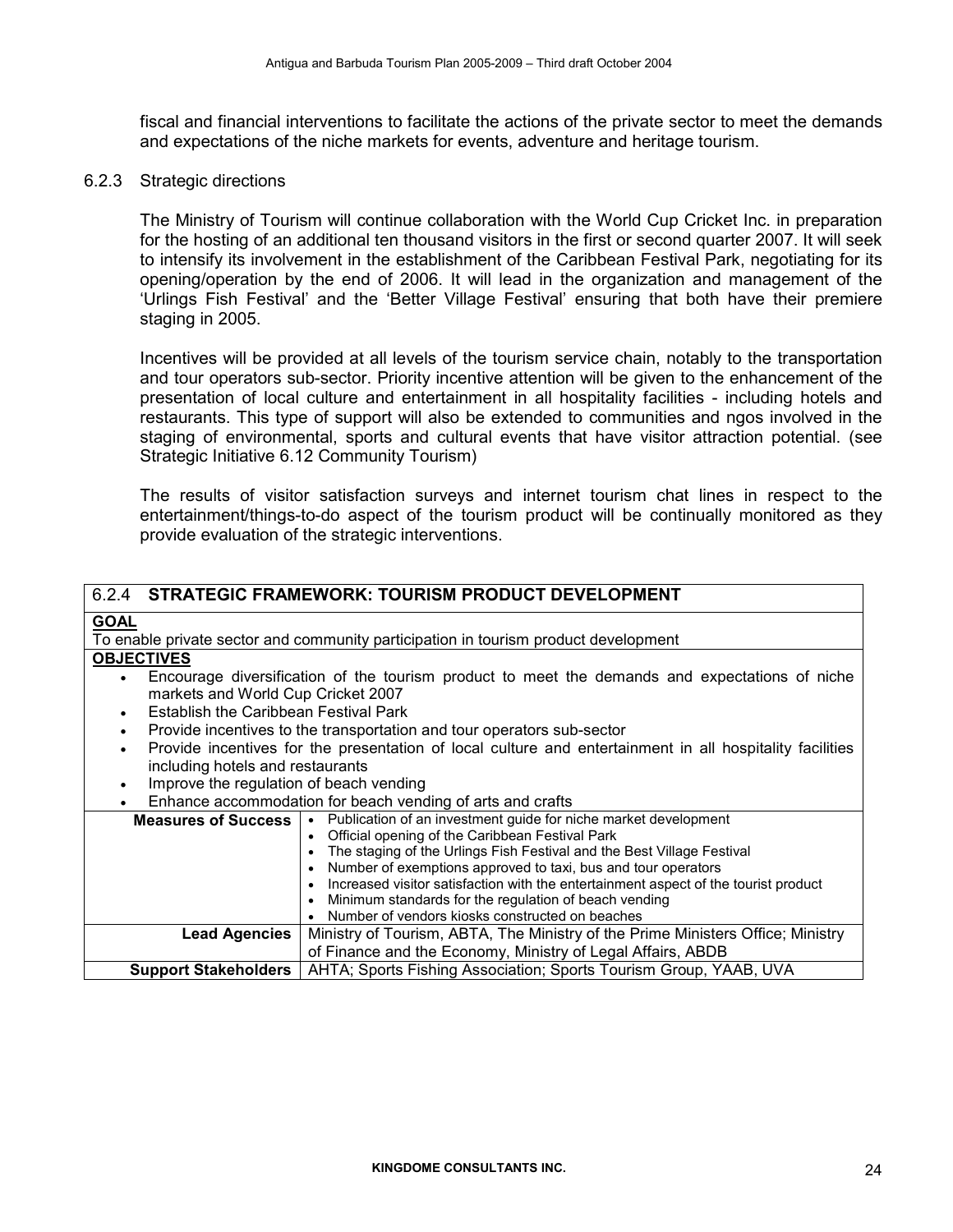#### 6.3 STRATEGIC INITIATIVE: COMMUNICATION, PUBLIC EDUCATION and AWARENESS

#### 6.3.1 Rationale

Tourism becomes 'everybody's business' when everybody knows about it and is involved in it. Managers, investors and policymakers tend to have very little direct contact with visitors yet it is in this cadre of leaders that most of the information about tourism and visitor expectations resides. But it is the workers in tourism and members of the public who 'deliver' the visitor experience.

There is broad consensus in tourism planning that workers with knowledge of the industry perform better at providing the visitor experience and that likewise, the informed member of the public is more disposed to congeniality towards the visitor once he is aware of the contribution of the visit.

### 6.3.2 Issues

The exchange of information between all stakeholders and visitors about the tourism industry and product that we offer is important for visitor satisfaction. Visitors with information on local culture and approaches are more likely to have a pleasant experience than those who do not.

The general public and workers in the industry need to be constantly reminded about the importance of the industry to the national economy and well-being. The involvement of local persons in the business of tourism has been identified as one of the 'factors of success'. It is strategically important that information be provided to entrepreneurs and communities about the investment and other opportunities in tourism resulting from new strategic directions of the MoT.

#### 6.3.3 Strategic directions

Tourism awareness can be achieved through the use of the mass media and through the formal education system. The MoT will lead other stakeholders in a creative effort to disseminate information about tourism through the continuation of its annual Tourism Week of Activities and its ongoing media programmes. A long-term consideration is the establishment of a Tourism Channel on television cable systems that serve hotels, enabling a more direct communication with visitors and improving the potential for more active feedback from them on their visitor experience.

The results of visitor satisfaction surveys will help to inform tourism managers and the public about visitor experiences and expectations and identify gaps in the tourism product and services.

The continuation of Tourism Studies in the formal school curricula and the informal tourism cadet programme will help shape the reactions of young persons to tourism and encourage their participation in the industry as a career choice.

|                             | 6.3.4 STRATEGIC FRAMEWORK: COMMUNICATION, PUBLIC EDUCATION and AWARENESS                               |
|-----------------------------|--------------------------------------------------------------------------------------------------------|
| <b>GOAL</b>                 |                                                                                                        |
|                             | Engender the exchange of information between all stakeholders and visitors about the tourism industry. |
| <b>OBJECTIVES</b>           |                                                                                                        |
|                             | Raise the national awareness of contribution of tourism to the national well-being                     |
|                             | Increase local awareness of investment opportunities in tourism                                        |
|                             | Encourage community participation in planning, implementation, management of all tourism projects      |
|                             | Measures of Success   • Annual Tourism Awareness Week of activities                                    |
|                             | • 'Travel and Tourism' enhanced in primary and secondary school curriculum                             |
|                             | On-going media and community outreach programmes                                                       |
|                             | Tourism TV channel and number of visitors viewing it.                                                  |
|                             | • Permanent feedback of visitors experience through the Visitor Satisfaction Survey                    |
|                             | Increased number of enquiries about investment opportunities in tourism                                |
|                             | Increased private and public sector support for the tourist industry                                   |
| <b>Lead Agencies</b>        | Ministry of Tourism, Ministry of Information; AHTA, ABHT                                               |
| <b>Support Stakeholders</b> | ABTA; ABCA, Overseas Information Offices; Community organizations                                      |

#### KINGDOME CONSULTANTS INC. 25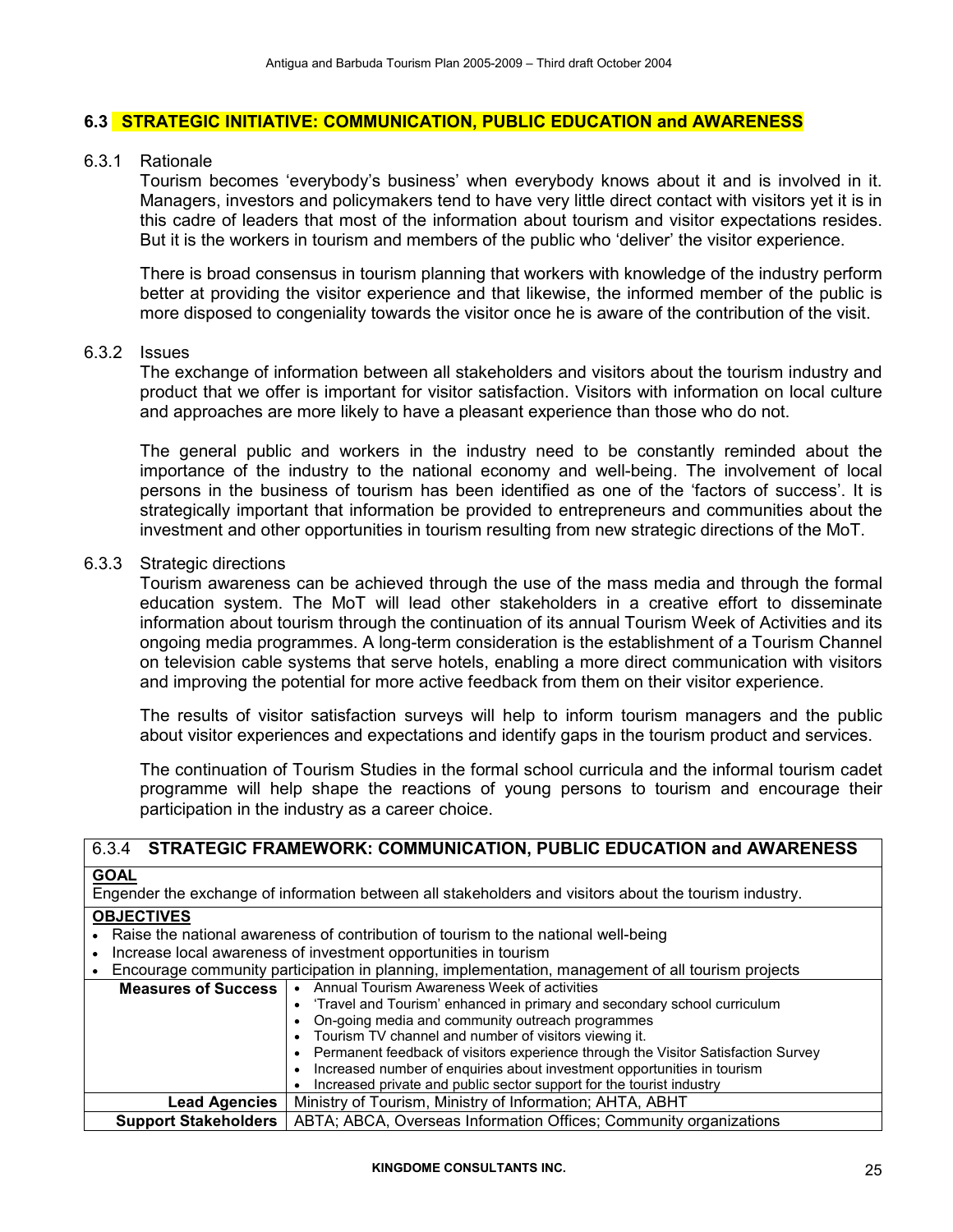#### 6.4 STRATEGIC INITIATIVE: SAFETY AND HYGIENE

#### 6.4.1 Rationale

International tour operators, driven by policies such as the EC Package Travel Directive, are demanding of Caribbean tourism suppliers' higher standards of safety and hygiene. Increased liability has been imposed on tour operators in source markets if their customers do not enjoy 'international best practices' in safety and hygiene in destination markets, a liability that is being transferred to destination enterprises.

Visitors to Antigua and Barbuda in 2002 viewed cleanliness 'as perhaps significantly more important than any other factor<sup>8</sup> when evaluating the country as a tourist destination. They resent the fact that they were invited to a dirty place. Cleanliness, they claim, is intrinsic to beauty. The guarantee of a safe and hygienic visitor experience is critical to the growth of the tourism industry.

#### 6.4.2 Issues

The tourism industry associations and organizations will promote conformity to international best practices in safety and hygiene. It is in the business interest of their members and the destination generally, to offer export-ready products and services to the international market guaranteed by the adherence to internationally acceptable lodging standards for visitor safety and protection.

Antigua and Barbuda is considered a relatively safe destination with low incidence of crime against visitors. Still visitors need to be informed about local 'dos and don'ts' of safe and healthy behaviour. Visitors, as potential victims of crime, can contribute much to their own safety through their behavioral choices. But they need relevant local information to enhance their safety.

Police presence and surveillance in the tourist areas are important to crime prevention – or at least crime reduction. But resources are not available in the Police Force to provide 'tourism' with the intensity and frequency of security services it requires for the suppression of non-criminal behaviour such as nuisance vending and other contrary behaviour. Collaboration between the police and private security firms is encouraged. In some destinations, auxiliary persons, with security as one of their functions, have been deployed.

Hygienic safety of visitors is the prime responsibility of the destination. Tourism services providers have begun to introduce into their operations - food safety regimes, proper waste management, efficient housekeeping and environmental management campaigns to safeguard the health of visitors. There is need to maintain advancements made and pursue higher standards.

#### 6.4.3 Strategic directions

- The Ministry of Tourism working with ABTA, the Bureau of Standards and the industry organizations will lead the introduction of mandatory tourism standards that inter alia, guarantee the physical safety of visitors in areas such as accommodation, taxi service and tour operation, water sports, horseback riding and beach vending. Critical to this effort is the passage of the Bill for the enactment of the Tourism Standards Act, 2004 through Parliament.
- Government will continue training and deployment of tourism wardens in the tourist areas in a collaborative effort with the police to eradicate visitor harassment and ensure safety and security on the beaches and other public tourist areas.

 $\overline{a}$ 

<sup>&</sup>lt;sup>8</sup> Ibid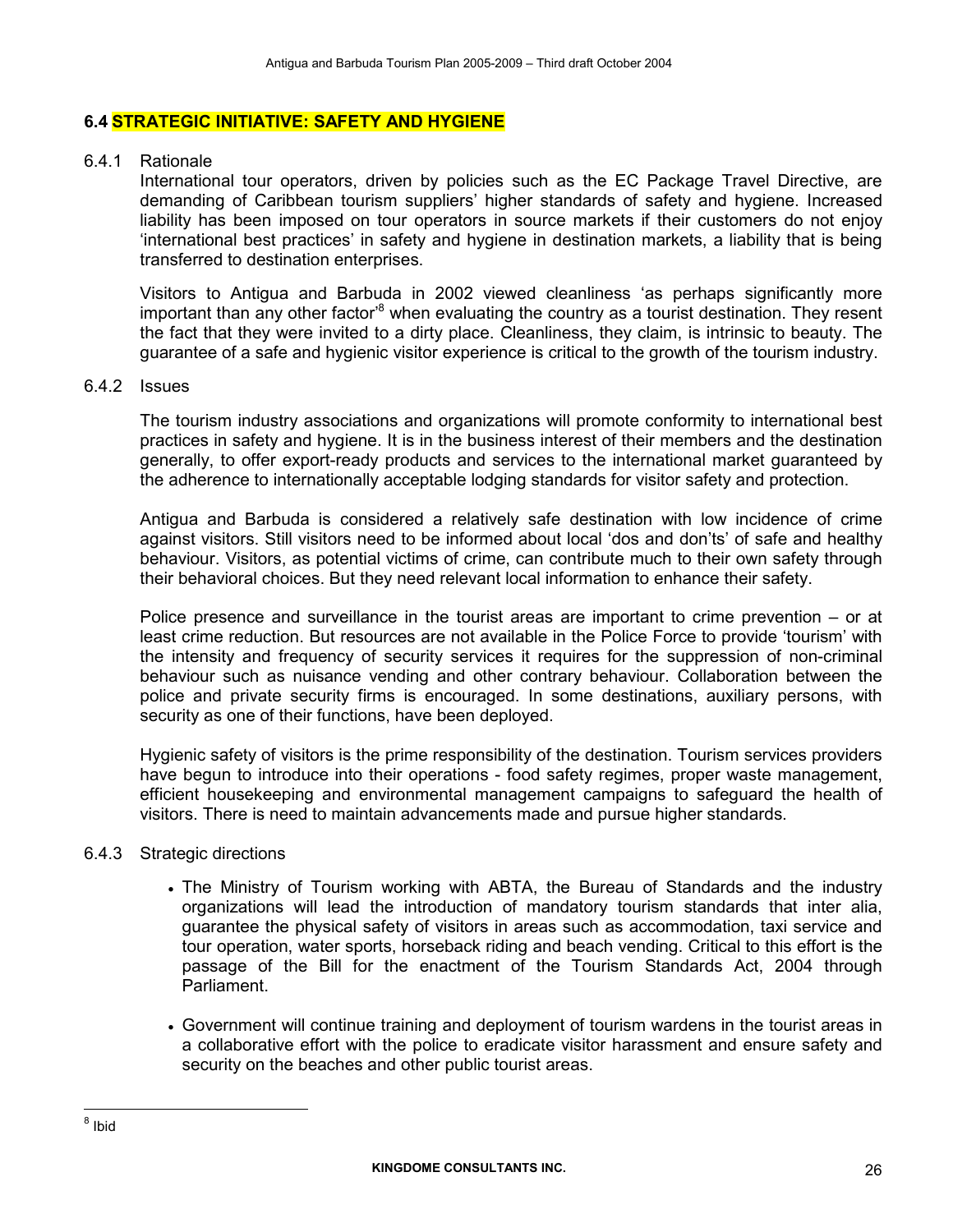- The Ministry of Tourism will lead a partnership of other public sector stakeholders, private sector concerns and ngos in regular information campaigns promoting safety and hygiene. All accommodation enterprises must inform guests and staff regularly about existing disaster plans highlighting their respective responsibilities.
- The Ministry of Tourism and ABTA will seek resources to empower the Central Board of Health to intensify the public health surveillance of food services establishments (hotels and restaurants). The private sector will be urged towards wider participation in national waste management and beautification initiatives.

| 6.4.4 STRATEGIC FRAMEWORK: SAFETY AND HYGIENE                                                                             |  |  |  |  |
|---------------------------------------------------------------------------------------------------------------------------|--|--|--|--|
| <b>GOAL</b>                                                                                                               |  |  |  |  |
| To provide for a safe and hygienic visitor experience                                                                     |  |  |  |  |
| <b>OBJECTIVES</b>                                                                                                         |  |  |  |  |
| Introduce mandatory accommodation and performance standards in the delivery of tourism services that<br>$\bullet$         |  |  |  |  |
| inter alia promote visitor safety                                                                                         |  |  |  |  |
| Provide visitors with information about safety and health<br>$\bullet$                                                    |  |  |  |  |
| Ensure that all tourism properties have disaster plans<br>$\bullet$                                                       |  |  |  |  |
| Expand the tourism warden programme<br>$\bullet$                                                                          |  |  |  |  |
| Collaborate with law enforcement in crime reduction initiatives<br>$\bullet$                                              |  |  |  |  |
| Collaborate with public health and sanitation authorities in environmental health initiatives that impact on<br>$\bullet$ |  |  |  |  |
| the tourist industry                                                                                                      |  |  |  |  |
| Number of mandatory standards in force in the tourism sector<br><b>Measures of Success</b><br>$\bullet$                   |  |  |  |  |
| Number and frequency of tourism information campaigns promoting health and safety<br>$\bullet$                            |  |  |  |  |
| Addition number of trained tourism wardens                                                                                |  |  |  |  |
| Reduction in number of crimes against visitors<br>٠                                                                       |  |  |  |  |
| Number of new disaster plans prepared<br>٠<br>Crime response plan                                                         |  |  |  |  |
| ٠<br>Increased police patrols on beaches and other tourism areas<br>٠                                                     |  |  |  |  |
| Increased number of lifeguards and beach patrols on beaches<br>٠                                                          |  |  |  |  |
| Improved public health surveillance of tourism properties                                                                 |  |  |  |  |
| Wider participation of private sector in national waste management and beautification                                     |  |  |  |  |
| initiatives                                                                                                               |  |  |  |  |
| <b>Lead Agencies</b><br>MoT; MoH, MoAE, MoFE, MoLA                                                                        |  |  |  |  |
| ABTA; AHTA; NSWMA; Bureau of Standards; Police, ABITPC<br><b>Support Stakeholders</b>                                     |  |  |  |  |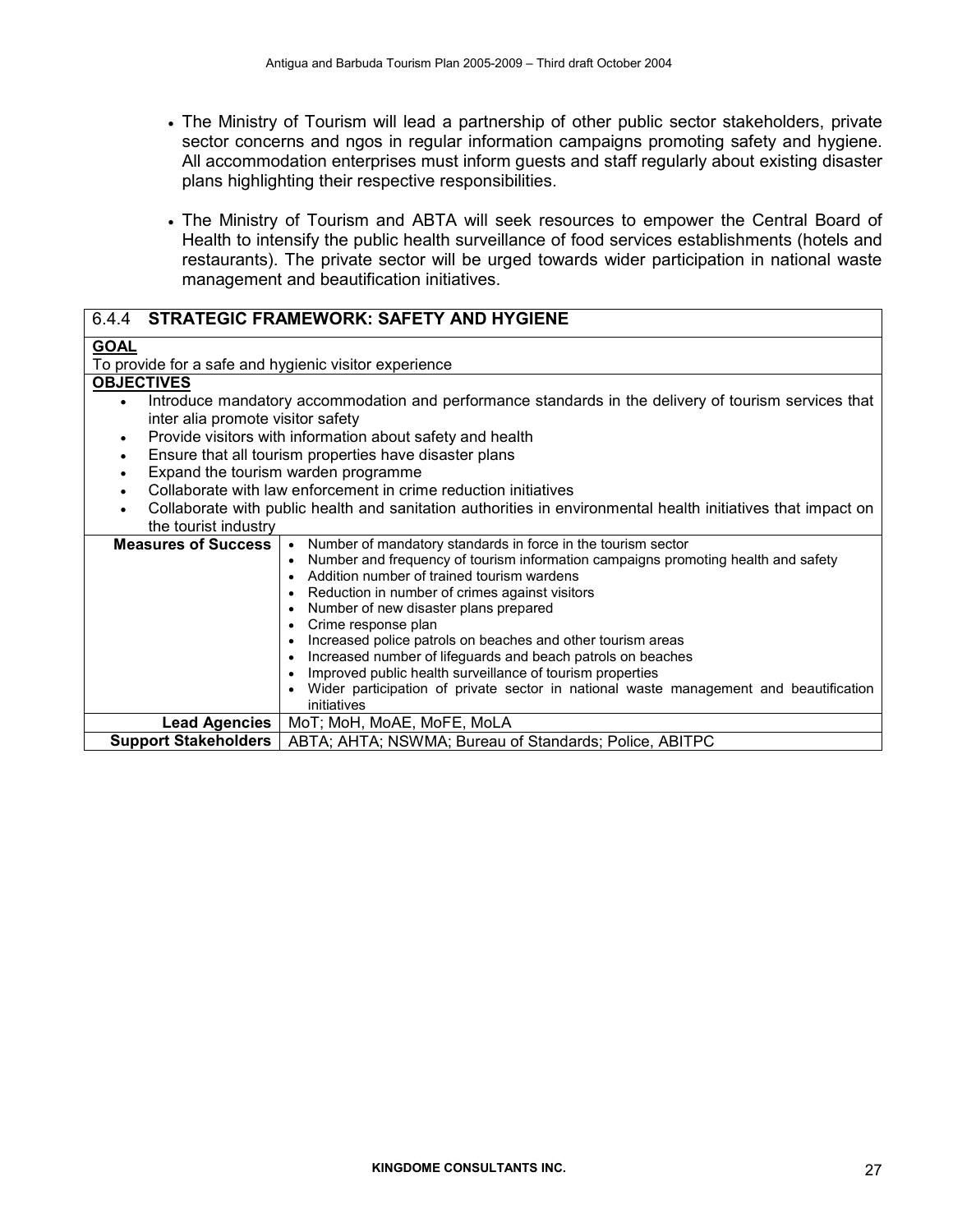#### 6.5 STRATEGIC INITIATIVE: BARBUDA TOURISM DEVELOPMENT

#### 6.5.1 Rationale

Barbuda is a landmass of sixty-two square miles surrounded by the Caribbean Sea. It has immense potential for tourism development which has not been explored in a systematic manner. Efforts should be made to increase the economic and social contributions of tourism in Barbuda to the national economy in order to improve the quality of life of Barbudans.

#### 6.5.2 Issues

None of the reports of the three recent tourism studies focused on the development of the industry in Barbuda<sup>9</sup>. There is no comprehensive policy or plan to guide the development of sustainable tourism in Barbuda However the manifesto of the ruling United Progressive Party<sup>10</sup> already commits the Government to at least three major infrastructural development objectives in Barbuda which have direct influence on the development of tourism. These are:

- Expand the physical facilities and improve services at the Codrington Airport
- Source technical support to help preserve the Frigate Bird Sanctuary
- Support the establishment of a National Park and the preservation of historic sites in Barbuda and train Barbudans in wildlife protection and preservation

#### 6.5.3 Strategic directions

The MoT, working with the Barbuda Council and the Barbuda Development Organization will embark immediately on the development of a policy and plan for tourism development in Barbuda. The approaches to national park development and wildlife protection will be developed under this plan and subjected to full public scrutiny by Barbudans. Technical assistance will be sought from international or regional agencies such as the Caribbean Conservation Association (CCA).

In the interim, the Ministry of Tourism will lead the lobby to Cabinet and the Ministry of Works for the expansion of the Codrington Airport. This lobby is based on the need to expand the tourism product of Antigua and Barbuda and offer economic opportunities to Barbuda MSMEs.

## 6.5.4 STRATEGIC FRAMEWORK: BARBUDA TOURISM DEVELOPMENT

### GOAL

 $\overline{a}$ 

To improve the quality of life of Barbudans through increased economic and social contributions of tourism. **OBJECTIVES** 

#### • Establish a framework within which tourism development in Barbuda will be pursued in a sustainable manner

- Expand the physical facilities and improve services at the Codrington Airport (See 6.6: Access)
- Source technical support to help preserve the Frigate Bird Sanctuary
- Support the establishment of a National Park and the preservation of historic sites in Barbuda

#### • Train Barbudans in wildlife protection and preservation

| <b>Measures of Success  </b> | Policy and plan for the development of sustainable tourism                   |  |  |  |  |  |  |  |
|------------------------------|------------------------------------------------------------------------------|--|--|--|--|--|--|--|
|                              | Expanded Codrington airport physical facilities and airport services         |  |  |  |  |  |  |  |
|                              | • Protection and preservation of the wildlife sanctuaries and historic sites |  |  |  |  |  |  |  |
|                              | <b>Establishment of National Park</b>                                        |  |  |  |  |  |  |  |
|                              | Number of persons trained in wildlife protection and preservation            |  |  |  |  |  |  |  |
| <b>Lead Agencies</b>         | Ministry of Tourism, Barbuda Council; BDO, Ministry of Works                 |  |  |  |  |  |  |  |
| <b>Support Stakeholders</b>  | ABHT; AHTA; ABDB; ABHTI; NPA, Ministry of Agriculture and Environment;       |  |  |  |  |  |  |  |
|                              | Ministry of Finance and the Economy, Ministry of Legal Affairs               |  |  |  |  |  |  |  |

 $^9$  1. Tourism Summit Task Force November 25-27, 2002; 2. Strategic Plan for Tourism in Antigua and Barbuda into the 21<sup>st</sup> Century, October 1998; 3. Tourism Transformation Taskforce, May 2004

Agenda for Change, United Progressive Party Manifesto - 2004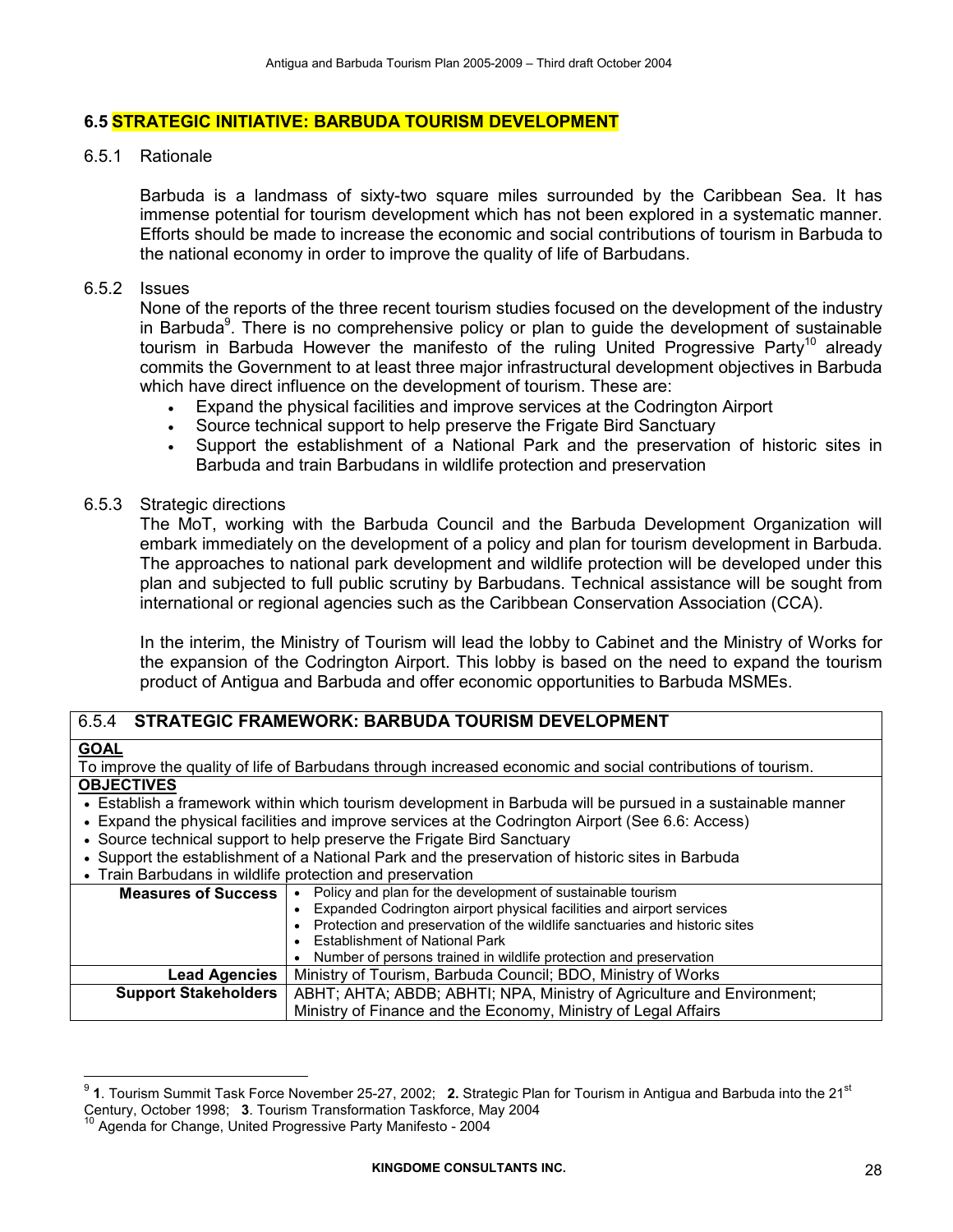## 6.6 STRATEGIC INITIATIVE: ACCESS

#### 6.6.1 Rationale

This initiative interprets 'access' to include:

- the transportation experience to and from Antigua and Barbuda
- the airport (point of entry and exit) experience
- the ground transportation experience, and
- the transportation experience between the islands of Antigua and Barbuda.

At least ninety percent (90%) of stayover visitors arrive and depart Antigua through the international airport making the tourism sector very dependent on air transport companies in order to meet its objectives. The airlift into Antigua is expected to transport approximately three hundred thousand visitors by 2009.

The decision-making process that determines how, why, when (and perhaps if) an airline or cruise line services a particular destination has become particularly complex primarily due to intervening variables such as international treaties, consumer trends and requirements, the demands of security and the rising costs of operation and fuel. The attraction of airlift or marine service has therefore become complex also – expanding the challenge to Governments and tourism planners to ensure that seats/cabins are available to bring visitors to our destination.

Airports and harbours provide visitors with their first and last tourism experiences and therefore influence the quality of visitor stay or his/her preparedness to be benevolent in the evaluation of the entire tourism product. So too does the quality and safety of their inter-island and ground transportation experience.

#### 6.6.2 Issues

The procurement of adequate airlift is the critical issue here. All marketing and promotion initiatives are compromised if the air carriers do not provide sufficient seats/capacity to support the tourism plan. Governments have utilized financial and fiscal incentives such as joint marketing programmes to encourage an increase in the number of regional and international air carriers operating in/out of the Caribbean.

There are critical inter-relationships between the 'marketing and promotion', 'investment planning and promotion', and 'access' initiatives and these must be programmed into the design and implementation of activities here. The advertisement of our tourism product in markets from which there is no or complicated access will not be an efficient use of resources. Likewise investment decisions are made on the strength of the projected growth in visitor arrivals and expenditures. Growth however is dependent on the availability of access to the country from international ports.

Caribbean visitors account for approximately eighteen percent of all visitors. The growth of the CSME will engender greater inter-Caribbean travel and therefore require an expansion in the capacity of the regional air transport network. The CSME promises a single regional airline policy that will influence the efficiency of the airline and marine services available to regional travelers.

The conditions of main highways and roads to tourism accommodation and other facilities have impact on visitor satisfaction. Both the experiential and emotional attributes of the tourism product are impaired by road conditions that produce discomfort and threaten safety. The revenue potential of heritage sites is compromised by poor or dangerous access.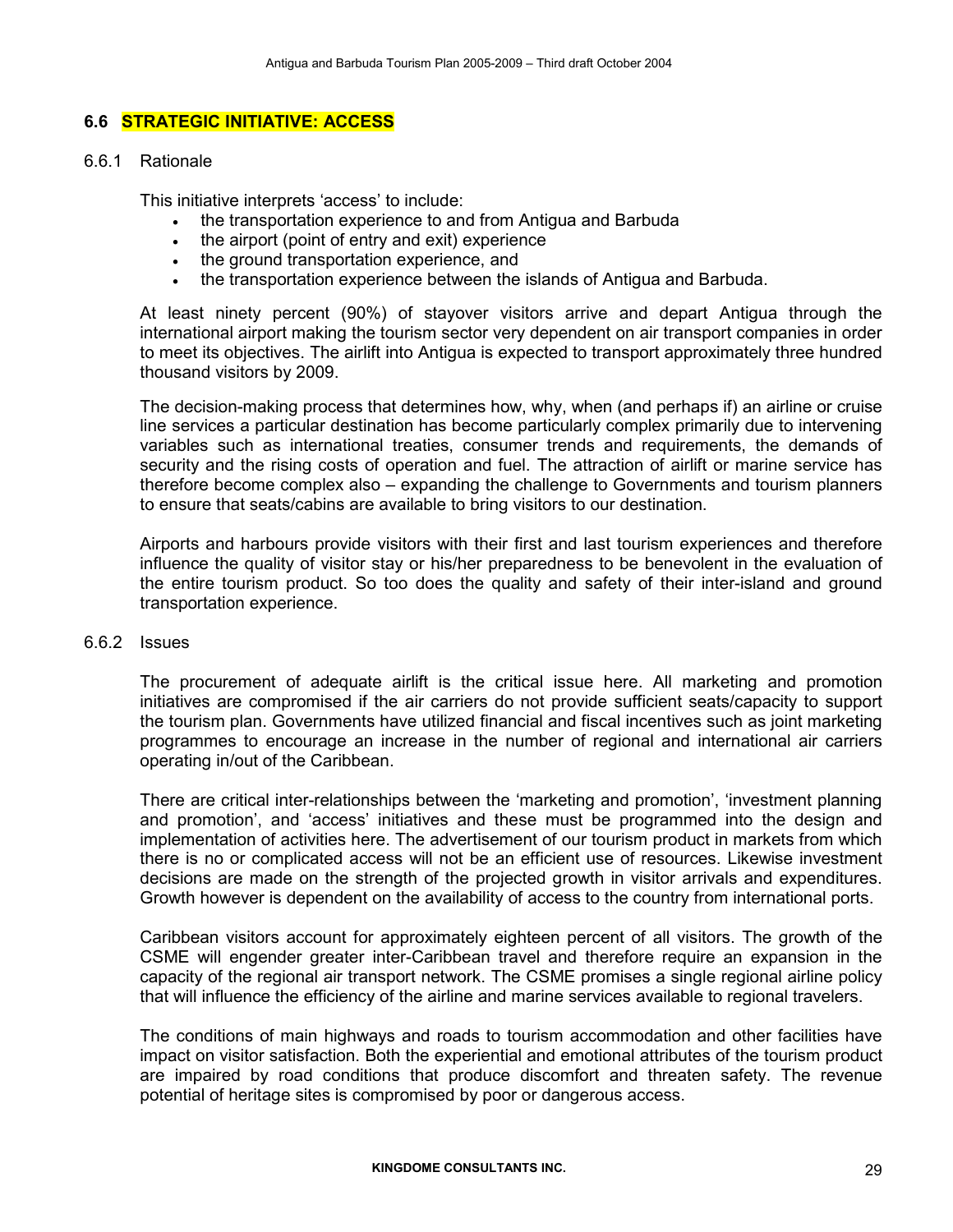#### 6.6.3 Strategic directions

Government is however already committed to the expansion of the airports on both islands and to the maintenance of the marine port entrances. The first phase of development at both V.C Bird International and Codrington will be completed the by the end of 2005.

The ABTA will provide cost benefit analyses that help Government decide on the levels of fiscal and other incentives it can offer to transportation companies and the levels of tax returns expected from their operations. Together with MoT, it will continue negotiations with international airlines for new or increased airlift.

Government will partner with regional governments in support of regional airlines LIAT, BWIA and Air Jamaica to ensure cost-effective and reliable regional Caribbean air services The Ministry of Tourism and ABTA working with the individual members of the private sector will lobby for:

- the expansion of the regional air and marine transport network, and
- the expansion of air and sea connections between Antigua and Barbuda

Improvements in the 'airport experience' of visitors will be achieved through the improvement of the technical and customer service skills of the workforce responsible for:

- Immigration improving the quality of the interaction of visitors and immigration officer
- Customs the treatment of visitors by custom officers, and
- Handling and procedures improving 'red cap' and taxi dispatch services
- Tour representatives

Mechanism for effective communication between these agencies will be established.

MoT and ABTA will lobby for efforts to maintain the ongoing improvement and maintenance of highways/roads and traffic systems. They will monitor the improvements in road conditions, signage and the traffic lights system.

## 6.6.4 STRATEGIC FRAMEWORK: ACCESS

## **GOAL**

To ensure frequent and reliable access to Antigua and Barbuda from international ports and safe internal access to tourism areas and services

#### **OBJECTIVES**

- Expand the facilities and capacity at the V.C. Bird International Airport and the Codrington Airport to provide world-class operations and service
- Design fiscal incentives to encourage the increase in the number of viable regional and international air carriers operating in/out of Antigua and Barbuda
- Attract additional air and marine capacity to bring visitors to Antigua
- Partner with regional governments to ensure cost-effective and reliable air services between our Caribbean states
- Support the expansion of air and sea connections between Antigua and Barbuda
- Lobby for ongoing improvement and maintenance of highways/roads and traffic systems

| <b>Measures of Success</b> | Collaborative efforts between marketing, investment promotion and access initiative |  |  |  |  |  |  |
|----------------------------|-------------------------------------------------------------------------------------|--|--|--|--|--|--|
|                            | Increase in international and regional flights and passengers                       |  |  |  |  |  |  |
|                            | Number of joint marketing activities with incentives to airlines                    |  |  |  |  |  |  |
|                            | Expansion of regional air transport network                                         |  |  |  |  |  |  |
|                            | Upgrade and expansion of both VC Bird and Codrington airports                       |  |  |  |  |  |  |
|                            | Increase in number of air and sea connections between Antigua and Barbuda           |  |  |  |  |  |  |
|                            | Conditions of main highways and roads to tourism accommodation and other facilities |  |  |  |  |  |  |
|                            | Increase in number of signs and functioning traffic lights                          |  |  |  |  |  |  |
| Lead Agencies              | MoT, Ministry of Aviation, MoFE, MoPW                                               |  |  |  |  |  |  |
|                            | Support Stakeholders   ABTA; AHTA; AAAB; ABTB                                       |  |  |  |  |  |  |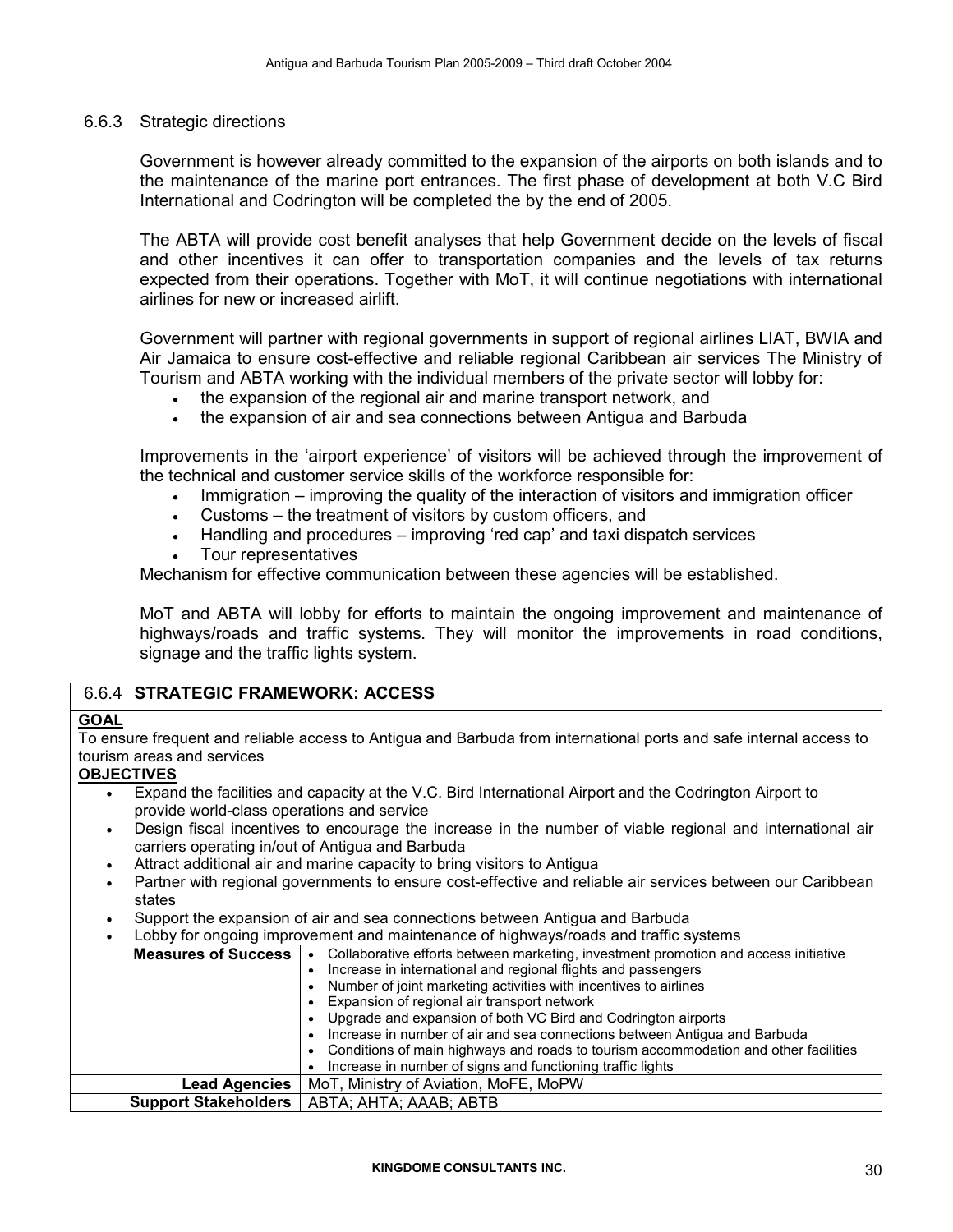#### 6.7 STRATEGIC INITIATIVE: MARKETING AND PROMOTION

#### 6.7.1 Rationale

There are more than one hundred and seventy countries vying for each tourism customer. At least thirty of these countries are in the Caribbean and share, in respect to the rest of the world, similar natural advantages in the international tourism market. Competition is intense. Experience has shown that demand for any tourism destination grows sharply if marketing and promotions are well funded and effective.<sup>11</sup>

It is the increase in visitor arrivals and visitor expenditure that will maximize the economic and social contributions of tourism to the Antigua and Barbuda economy and it is effective destination marketing that drives both visitor arrivals and expenditures.

#### 6.7.2 Issues

In its 2003 study on economic impacts of tourism on the Antigua and Barbuda economy, KPMG Consulting reports that by 1999 tourism in Antigua had stagnated and it was then the only country in the CTO that showed a decline in visitor expenditure over the ten-year period.<sup>12</sup> The shocks of 2001 affected the market even more negatively. Projected figures for 2004 show major rebound in both cruise and stayover sectors (Table 1/Chart 1) indicating that total arrivals will be the highest ever recorded.

The national government budget for marketing and promotion of Antigua as a tourism destination has remained inadequate. A clear marketing strategy is not evident and therefore, destination marketing has been inconsistent in direction and under-financed.

The ABTA, immediately on establishment, will prioritize the development of marketing strategies which will be quided by:

- the requirements of marketing the Caribbean as a single destination, and
- the imperative of Antigua and Barbuda-specific marketing and promotion.

CTO estimated (1999) that among countries reporting their destination marketing budgets (Antigua and Barbuda is not one), visitor expenditures average thirty-five dollars (US\$35.00) per marketing dollar spent. Based on this average, the marketing budget for Antigua and Barbuda would amount to seven-point-four million dollars (USM\$7.4) annually.

#### 6.7.3 Strategic direction

 $\overline{a}$ 

The Government will move speedily to pass legislation establishing the ABTA will be charged with the design and implementation of 'suitable marketing strategies for the effective promotion of the tourism industry and to advise the government and the industry on all matters relating to these strategies'. (See Initiative 6.1).

Antigua and Barbuda will be marketed as a twin island destination offering a wide variety of tourism experiences from island to island. This change in approach would not only have impact in the stay over visitor sector but could reveal and promote the nation as one of the most exciting

<sup>&</sup>lt;sup>11</sup> The Caribbean: World Travel and Tourism Council 2004

<sup>&</sup>lt;sup>12</sup> KPMG Consulting LP, Tourism's Economic Impacts Increasing the Contribution to Prosperity, Feb 2003, prepared for Antigua and Barbuda Tourism Development Programme and CPEC by Dave Russell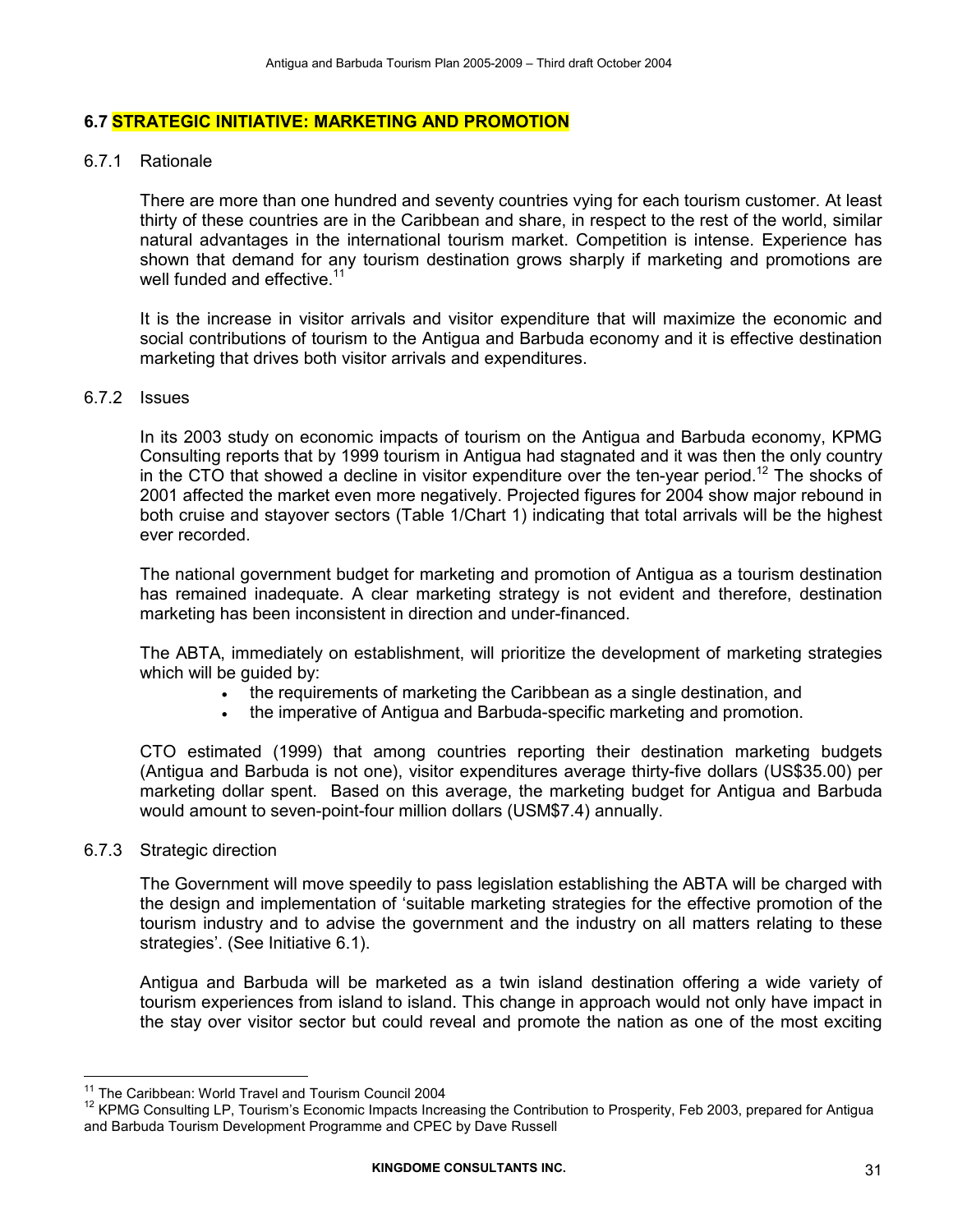and competitive destinations in the region for yacht vacations. Marketing strategies will not be implemented in isolation of tourism product development initiatives.

Government will provide seed financing to jump-start the marketing and promotion strategies. It will also examine the operations and effectiveness of the existing '2% Marketing Levy' with a view of rationalizing all revenue measures operational in the tourism sector. (See 6.11)

The ABTA will collaborate with the MoT, MoFE and other public and private sector agencies in the development of an efficient tourism intelligence system capable of evaluating and informing destination marketing strategies and Government policy.

## 6.7.4 STRATEGIC FRAMEWORK: MARKETING AND PROMOTION

#### **GOAL**

To increase the economic and social contributions of tourism to the Antigua and Barbuda economy

## **OBJECTIVES**

- Participate in coordinated approaches to market the Caribbean as a single destination
- Develop and implement a new destination marketing strategy for Antigua and Barbuda tourism
- Coordinate marketing strategies with product development efforts.
- Develop mechanisms for tracking, reporting and evaluating market strategy

| <u>salah mediamannya iai diademing, reperang ana erandaan iginian iai dalaleg j</u> |                                                                                |  |  |  |  |  |  |
|-------------------------------------------------------------------------------------|--------------------------------------------------------------------------------|--|--|--|--|--|--|
| Measures of Success   •                                                             | Financial contributions to regional marketing efforts                          |  |  |  |  |  |  |
|                                                                                     | Marketing strategy adopted, implemented and continually refined                |  |  |  |  |  |  |
|                                                                                     | Increase in the number of private sector and community events promotions       |  |  |  |  |  |  |
|                                                                                     | Increase in number of visitors, spending, taxes generated                      |  |  |  |  |  |  |
|                                                                                     | Increase in arrivals/expenditure during off-peak season<br>$\bullet$           |  |  |  |  |  |  |
|                                                                                     | Accurate, timely data and information                                          |  |  |  |  |  |  |
| Lead Agencies                                                                       | ABTA; AHTA; Ministry of Tourism, Ministry of Finance, NPA; ABCA                |  |  |  |  |  |  |
| <b>Support Stakeholders</b>                                                         | Ministry of Finance and the Economy, Division of Culture, Carnival Development |  |  |  |  |  |  |
|                                                                                     | Committee                                                                      |  |  |  |  |  |  |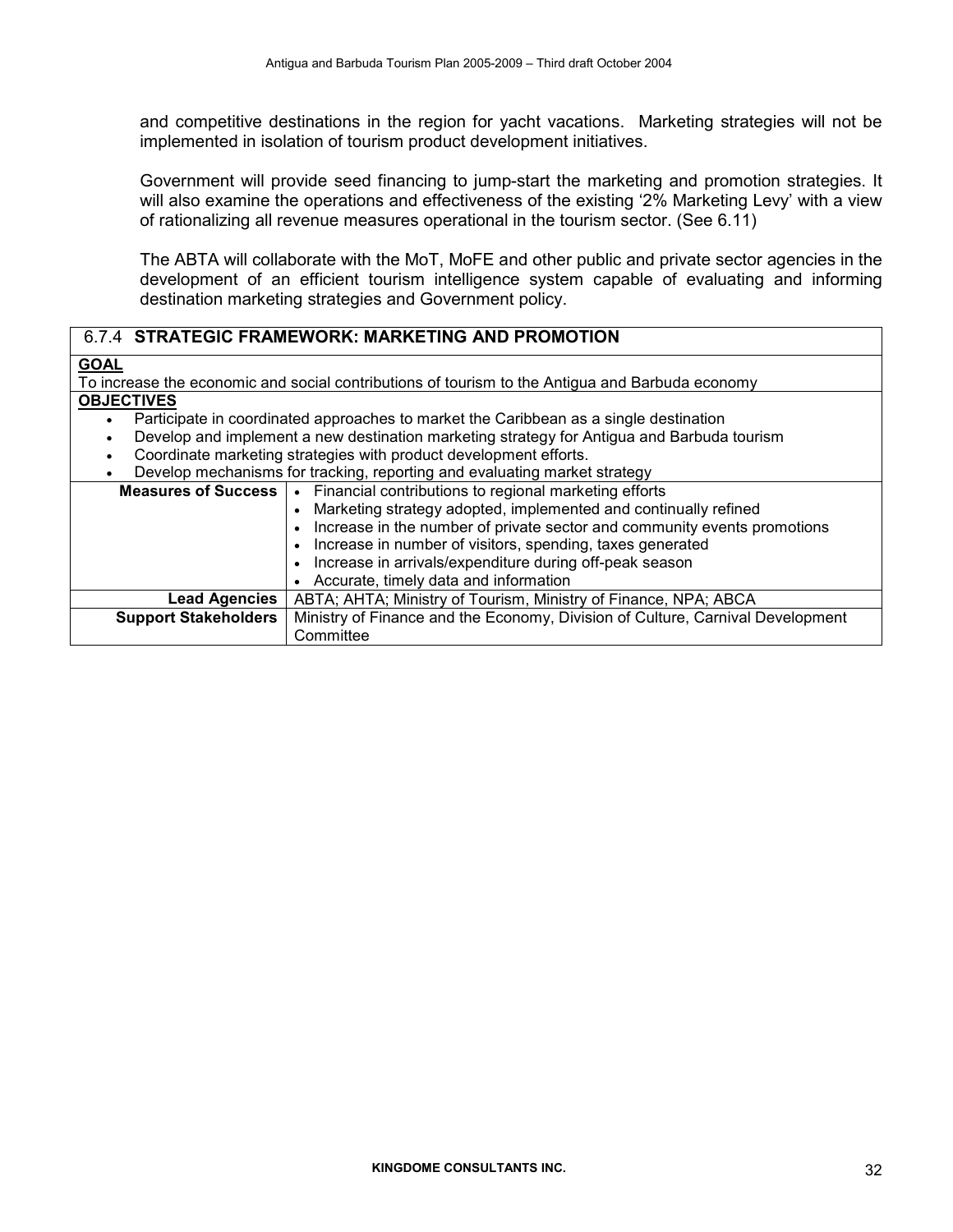#### 6.8 STRATEGIC INITIATIVE: HUMAN RESOURCE DEVELOPMENT

#### 6.8.1 Rationale

It is estimated that tourism provides approximately forty-eight percent (48%) or just less than eleven thousand jobs (see 5.1). There is a prevailing public perception, informed by the lack of knowledge, that jobs in tourism are the preserve of those who have underachieved academically at the secondary school level.

The success of efforts to raise national commitment to the industry and recognition of the contributions it makes to national well-being will depend on the manner in which the industry addresses the issue of human resource development. The competitiveness of the national tourism product is determined by effective destination management and the delivery of quality hospitality services – which in turn are dependent on the ability of the workforce to perform at international standards of excellence at all levels of the hospitality industry.

#### 6.8.2 Issues

- There is evidence that as literate as the workforce is, many workers are inadequately oriented and trained and therefore demonstrate low levels of knowledge and technical skills.
- There is training capability in Antigua in both the public and private sector through the ABHTI, AHTA and private consulting companies. The Museum also has provided training to workers in the tourist industry.
- Plans to upgrade the capacity and capability of the ABHTI school through new management structures; flexibility in curriculum development, staffing and affiliations with external training institutions exist. The MoT will offer full support to the implementation of these plans. The TTT has called on ABHTI to include in its mandate the provision of 'intensive training for all service employees, customs, immigration, red caps, and taxi drivers'.
- The Board of Education (BOE) is financed through compulsory deductions from the salaries and wages of all workers, just less than fifty percent of whom function in the tourism or related industry. It seems logical that major allocations of the BOE budget be spent on the development of this workforce which generates one-third or more of GDP. There is at least also a moral responsibility of the BOE to give increased support to the children of tourism workers who wish to follow the careers of their parents.
- The Ministry of Tourism has launched a tourism cadet programme that seeks to develop a cadre known as the Antigua and Barbuda Tourism Cadet Corps with a knowledge and understanding of the needs, problems and opportunities within the tourism sector and also to provide hands-on training and development within the tourism business. There are presently forty-two senior students between fifteen and eighteen years old who are enrolled for the one year programme. This programme will be enlarged and monitored to determine the career paths chosen by its graduates.
- The involvement of the private sector in the development of the workforce is of paramount importance. Small properties point to the impracticality of developing and implementing inservice training programmes and they point also to the staffing difficulties that arise when workers are 'released' for training.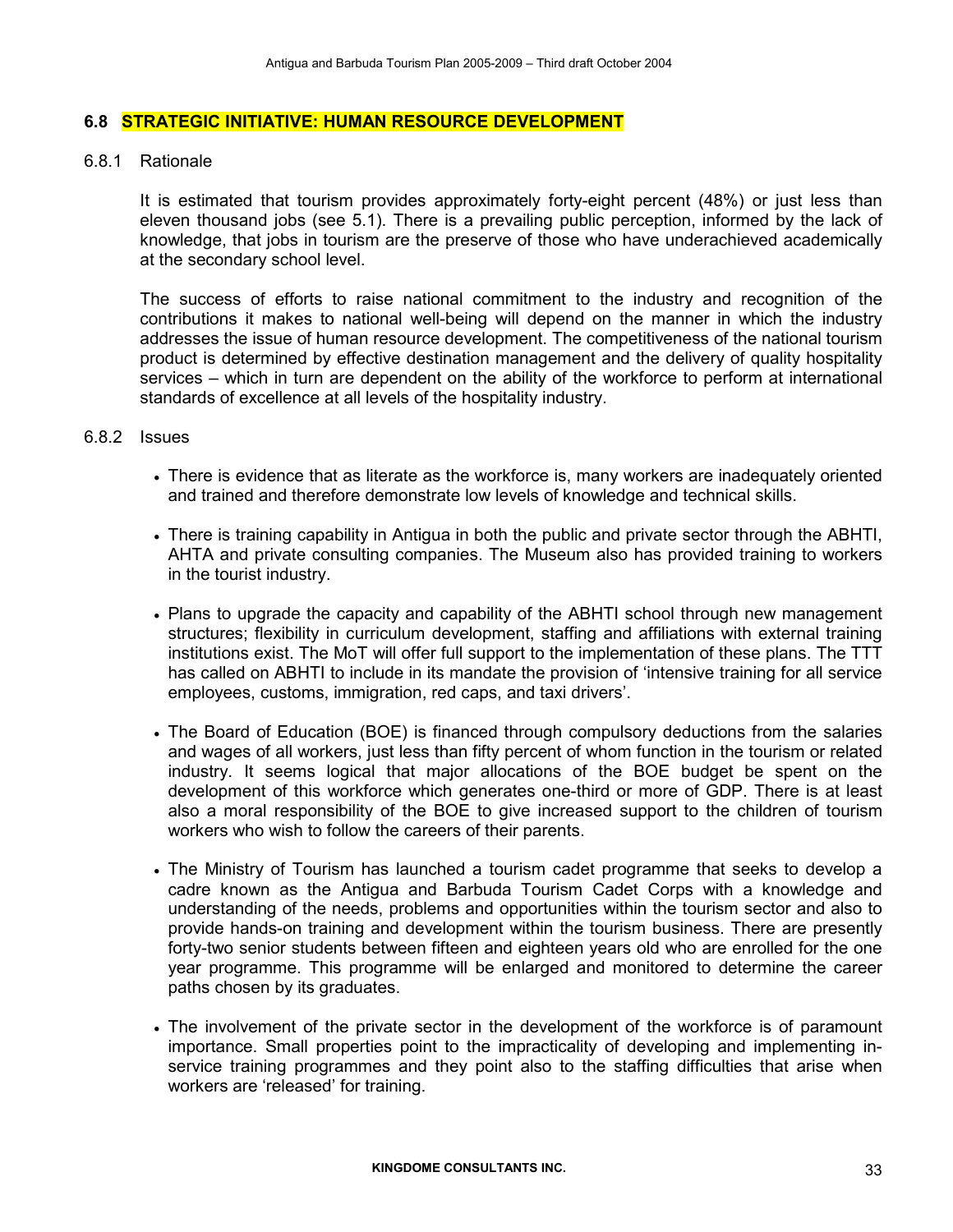#### 6.8.3 Strategic directions

The Ministry of Tourism is committed to its leadership role in the growth, through human resources development, of a qualified and skilled workforce capable of providing both managerial and technical leadership to the tourism industry. It will:

- focus on the improvement of skills of its public sector employees and continue its support and encouragement to relevant training in the private sector
- encourage trainers to include in their training programmes, modules/elements that seek to instill self-confidence in individual workers based on the strength of their history and uniqueness of their culture. (See 6.9), and
- intensify its advocacy efforts for the institution of clear career paths in the industry.

Government will immediately implement the results of the recent institutional review of the ABHTI with a view of giving its Board of Management legislative authority enabling it to pursue a development course that maximizes its training and educational capacities and promotes market driven training with international certification where possible.

The Ministry of Tourism will maintain its lobby to the BOE and the Ministry of Education for support to training programmes and the provision of financial assistance to those seeking to develop careers in tourism. It will also petition the Ministry of Finance/Government for the creation of financial or fiscal interventions that encourage private sector provision of industry-wide training.

MoT and AHTA - along with large tourism enterprises - will collaborate in the development and delivery of training programmes that improve the chances for employment of school leavers and the advancement of workers at all levels of the industry. Emphases will be placed on constantly improving the excellence of guest services, supervisory management and training for owners/operators of small hotels and community tourism projects. Increased focus will be given to those areas such as maintenance and energy conservation, the proper management of which can increase the competitiveness of individual enterprises and the national tourism product.

#### 6.8.4 STRATEGIC FRAMEWORK: HUMAN RESOURCE DEVELOPMENT

#### **GOAL**

To develop a highly skilled workforce capable of performing in all levels of the hospitality industry at international standards of excellence.

## **OBJECTIVES**

- Improve the quality and levels of education and training offered at the ABHTI
- Enlarge the tourism cadet programme and define career paths for various skills and disciplines in tourism
- Increase the number of scholarships offered through the Board of Education for tourism studies locally and abroad
- Support tourism training programmes in guest services/hospitality skills, supervisory management and small hotel and community projects operation/management.
- Support technical training that enhance competitiveness of individual enterprises and the industry

| <b>Measures of Success</b>  | institutional<br>review of the ABTHI<br><b>The</b><br>the<br>implementation<br>οf<br>and |  |  |  |  |  |  |  |
|-----------------------------|------------------------------------------------------------------------------------------|--|--|--|--|--|--|--|
|                             |                                                                                          |  |  |  |  |  |  |  |
|                             | recommendations for restructuring, staffing and education/training mandates.             |  |  |  |  |  |  |  |
|                             | • The number of new courses offered at ABHTI                                             |  |  |  |  |  |  |  |
|                             | • Number of internationally accredited courses offered                                   |  |  |  |  |  |  |  |
|                             | • Affiliations with external tourism training institutions                               |  |  |  |  |  |  |  |
|                             | • Number of youth cadets choosing tourism as a career                                    |  |  |  |  |  |  |  |
|                             | • Number and type of scholarships in tourism studies awarded                             |  |  |  |  |  |  |  |
|                             | • Number of training programmes supported in priority areas                              |  |  |  |  |  |  |  |
|                             | Level of incentives offered to and utilized by the private sector for support of         |  |  |  |  |  |  |  |
|                             | training                                                                                 |  |  |  |  |  |  |  |
| <b>Lead Agencies</b>        | ABHTI, Ministry of Tourism, Ministry of Education;                                       |  |  |  |  |  |  |  |
| <b>Support Stakeholders</b> | ABTA; AHTA; ABIT                                                                         |  |  |  |  |  |  |  |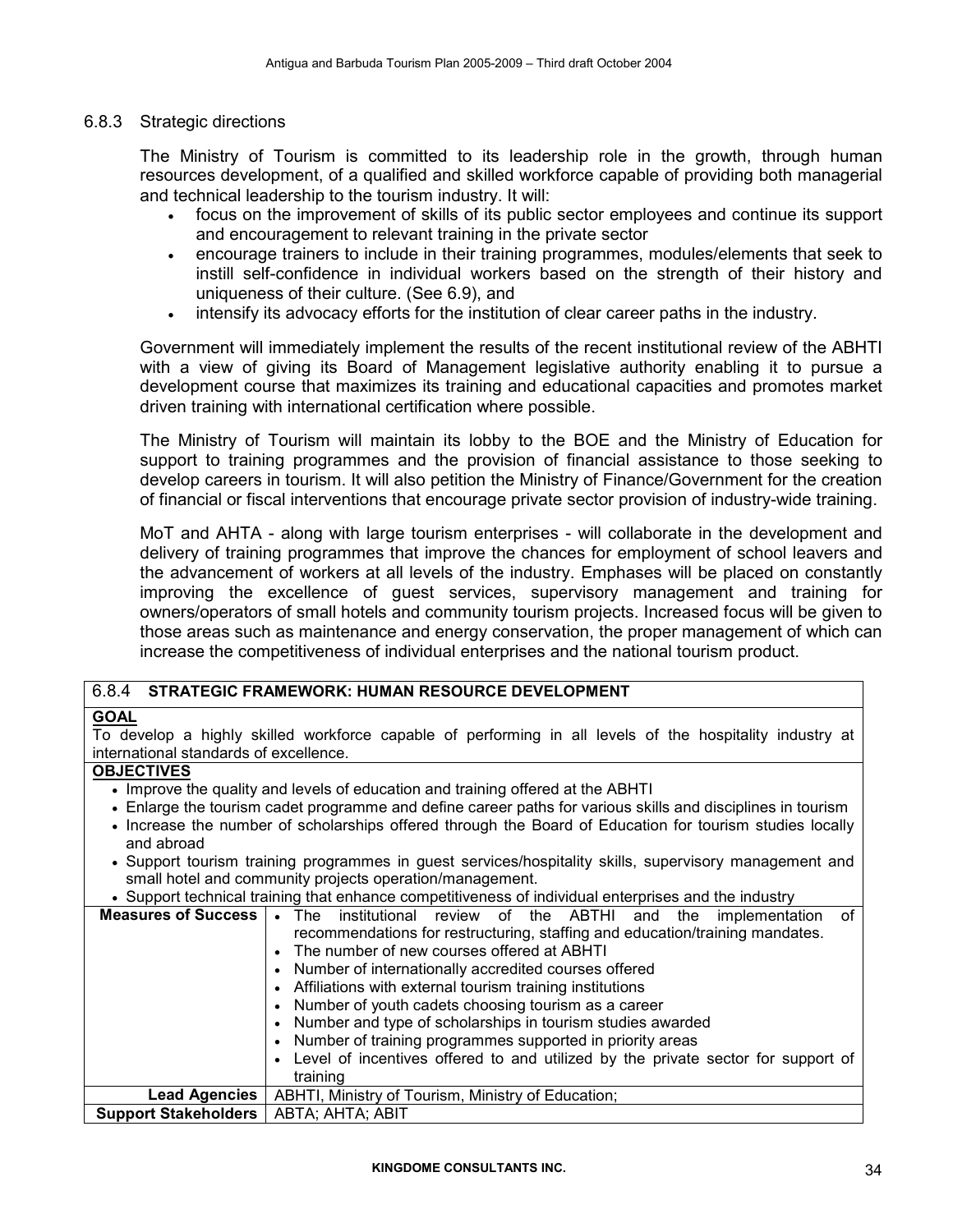#### 6.9 STRATEGIC INITIATIVE: NATURAL RESOURCES, HERITAGE AND CULTURE

#### 6.9.1 Rationale

The most recent visitor satisfaction survey identifies 'local congeniality and beaches' as 'our best tourism assets<sup>13</sup>. Local congeniality is a reflection of our culture and history and it is full reference to our culture that will assist tourism planners in the development of unique tourism products. Culture and history manifest themselves, inter alia, through performing arts, crafts and other attributes such as cuisine, dress, and speech patterns. Beaches are the most important tourism attribute of our natural resources which in addition, include mangroves, coral reefs, hiking trails, diving sites and a small number of parks.

Antigua and Barbuda is 'blessed with an abundant diversity of heritage sites. There are over sixty (60) prehistoric sites of ancient Amerindian settlements, more than twenty (20) fortifications with remnant structures and numerous former sugar estates with associated structures.<sup>14</sup>

'The quality and success of [our] tourism is dependent, in large measure, on the maintenance of a healthy and attractive natural environment.<sup>15</sup> International demand for the products of the niche markets of eco- and heritage tourism continues to grow. The commitment to promote environmental sustainability, preservation and restoration of heritage sites, and cultural protection and promotion is vital to the sustainability of the tourism industry itself and the provision of emotional experiences to visitors.

#### 6.9.2 Issues

- The delivery of quality guest services in the tourism industry in Antigua and Barbuda tends to be impeded by overlapping sociological concerns about 'service' and 'servitude'. The relationships between tourists and tourism workers are conditioned by the history and culture of each group. The majority of the industry workforce is of African descent, the majority of our tourists are of European descent. These issues tend not to be discussed in public fora but they impact on both the nature and the perceptions of services offered/received.
- There have been attempts in the Caribbean to turn to other attractions than 'sun, sea and sand' in repositioning the region as a tourist destination. The reality is that 'the beaches' continue to be seen by most visitors 'as the essence of most Caribbean tourist destinations'.<sup>16</sup> It should be clear however that 'our strengths in these areas are not likely by themselves to improve Antigua and Barbuda's competitive position as a tourist destination<sup>7</sup>.<sup>17</sup>
- The issues relating to policy development on land purchase and land use are critical to tourism development. These policies will not only have impact on physical sustainability. Their promulgation is an important precursor activity to tourism product development initiatives, marketing strategies and investment promotion campaigns. Investors, local and foreign, need to be assured of the permanence of those elements and vistas in the natural environment that attracted their investments in the first instance.
- The effective management of the natural assets of culture and heritage has value independent of tourism. There is need for a planned approach based on appropriate legislation identifying conservation, restoration and preservation as primary objectives of generic heritage site management plans. These plans should give attention to revenue generation, through user fees in particular, to preserve and develop heritage sites.

 $\overline{a}$ 

 $15$  WTTC

 $13$  Ibid

<sup>&</sup>lt;sup>14</sup> Incorporating Our History as a Tourism Product; National Parks Authority (NPA) presentation at TOURISM SUMMIT 2000

<sup>&</sup>lt;sup>16</sup> Richards and Associates; Visitor Satisfaction Survey 2001

 $17$  Ibid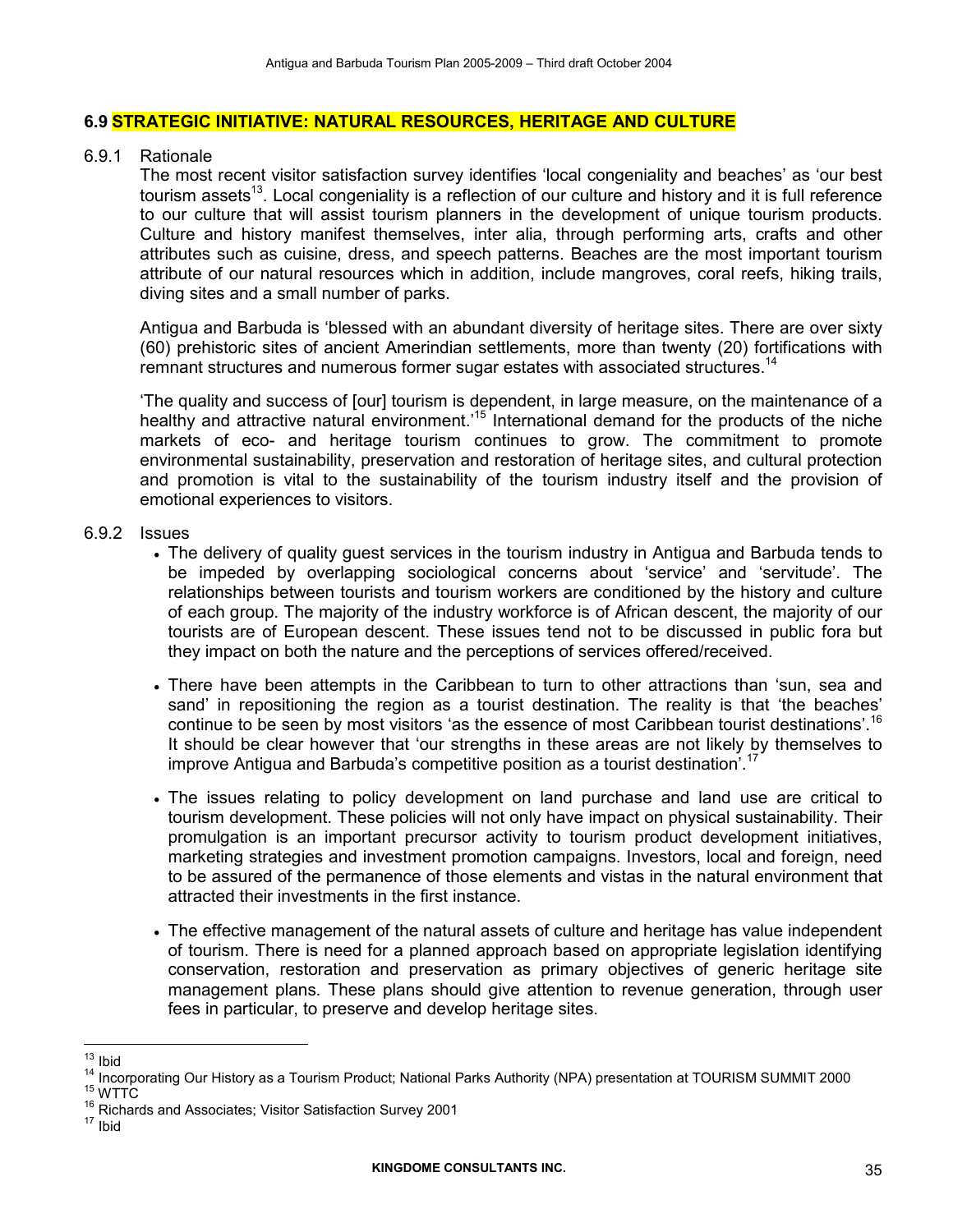#### 6.9.3 Strategic Directions

All training institutions/individuals will be encouraged to include information on and interpretation of Antiguan/Caribbean history and culture in training programmes for service personnel in particular. Orientation and training programmes especially in the accommodation sector will be designed to promote the understanding and value of history and culture to nationals, residents and visitors alike. The Ministry of Tourism will boost its initiation of and participation in media programmes and events promoting history, culture and environmental awareness. (See 6.2 & 6.4)

All sectors of the tourism industry – private, public and NGO – will join the lobby for the modernization of existing legislation and the enhancement of the capacity of the DCA to regulate physical development issues relating to land use and land purchase. MoT and ABTA will ensure:

- the establishment of tourism zones of activity in the national land use plan, and
- boundary lineation and zoning of heritage sites

The quality and conditions of natural resource sites will be constantly improved. Immediate emphasis will be placed on the development and implementation of a heritage site policy and a generic management plan for these sites. Under this initiative, awareness among service providers and managers of heritage sites will be promoted through training and exposure to 'best practice' examples with aims of improving operating standards for the achievement of compliance with industry expectations.

These plans will give careful consideration to revenue generation through user fees and concessionaire payments at heritage sites and importantly contain monitoring mechanisms that will inform on carrying capacity of natural assets and report on the potential adverse impacts of tourism.

The visitors' experience can be enhanced through efficient information desks/booths and/or interpretation centres at heritage sites. MoT will promote through the NPA, increased MSMEs participation in the operation of these sites in areas such as vending, photography, interpretation and information, sanitation and safety.

## 6.9.4 Strategic framework: NATURAL RESOURCES, HERITAGE AND CULTURE **GOAL**

#### To promote environmental sustainability, preservation and restoration of heritage sites, and cultural protection **OBJECTIVES**

- Promote the understanding of history and value of culture to nationals, residents and visitors
- Lobby for new policies concerning land purchase and land use
- Promote the sustainable use of natural resources and heritage sites through preservation and conservation of these natural assets.
- Monitor and minimize the potential adverse impacts of tourism on the environment and national culture.
- Increase opportunities for small business/enterprise participation in the management and maintenance of natural resources and the provision of services at public sites

| <b>Measures of Success</b> | Increased training to all service personnel in our history and culture                |  |  |  |  |  |  |  |
|----------------------------|---------------------------------------------------------------------------------------|--|--|--|--|--|--|--|
|                            | • Level of initiation and participation in media programmes about history and culture |  |  |  |  |  |  |  |
|                            | Strengthened Physical Planning and Development Act with regulations.                  |  |  |  |  |  |  |  |
|                            | Physical development plans and land use policies                                      |  |  |  |  |  |  |  |
|                            | Strengthened capacity and capability of DCA                                           |  |  |  |  |  |  |  |
|                            | Heritage site policy and management plans                                             |  |  |  |  |  |  |  |
|                            | • Annual report on the impacts of tourism on the environment and national culture     |  |  |  |  |  |  |  |
|                            | • Number of new environmental and cultural events                                     |  |  |  |  |  |  |  |
|                            | • Number of private concessionaires operating at public sites                         |  |  |  |  |  |  |  |
|                            | Increased revenue through user fees and concessionaire payments at heritage sites     |  |  |  |  |  |  |  |
| <b>Lead Agencies</b>       | MoT, ABTA; MoAE; DCA; MoFE, MoLA; EAG                                                 |  |  |  |  |  |  |  |
|                            | <b>Support Stakeholders</b>   AHTA; EAG, Antigua Museum; ABDB                         |  |  |  |  |  |  |  |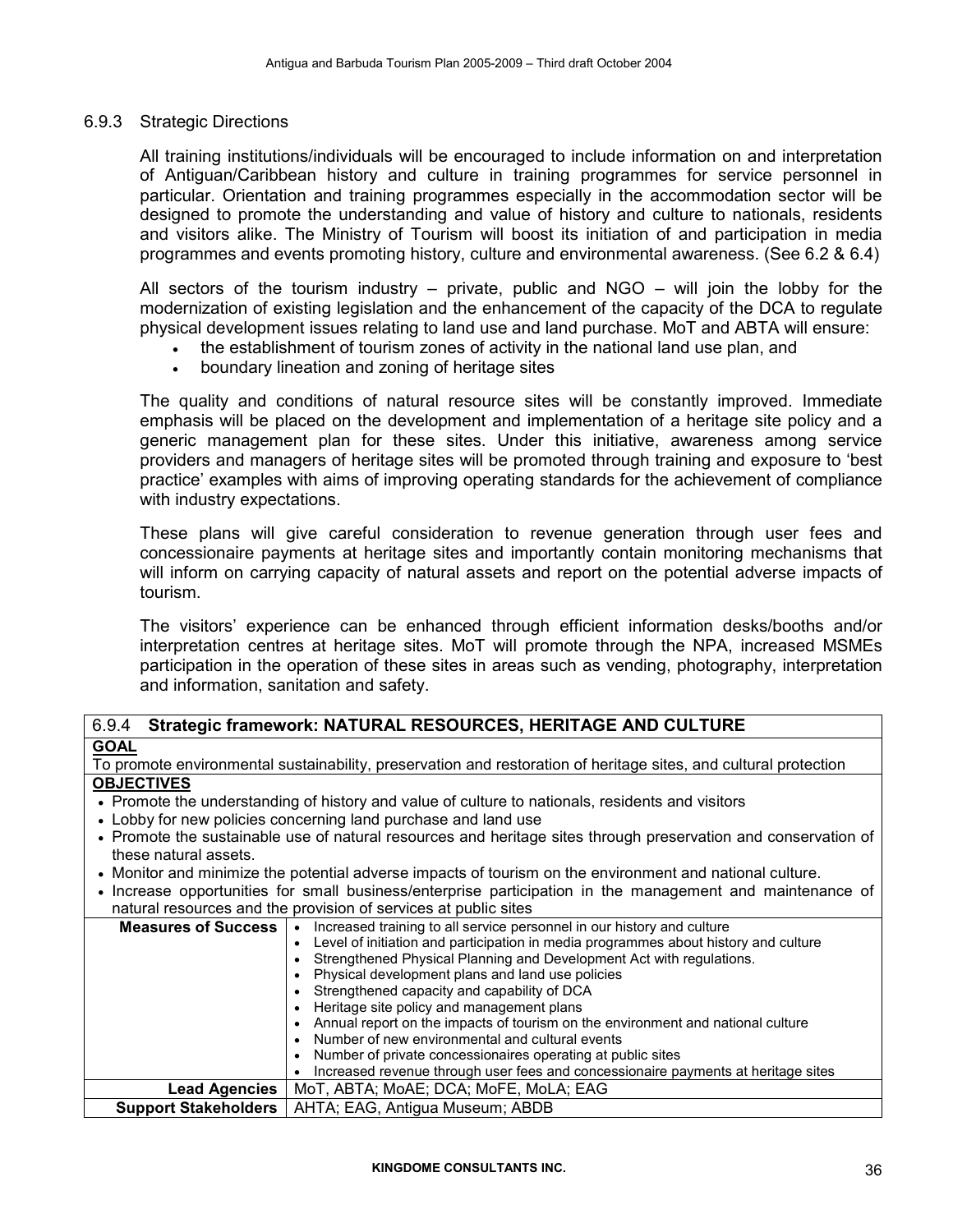#### 6.10 STRATEGIC INITIATIVE: YACHTING TOURISM DEVELOPMENT

#### 6.10.1 Rationale

Antigua is recognized as one of the world's most prestigious yachting destinations. The yachting product includes the many natural harbours of which the country boasts; the Nelson's Dockyard, the only working Georgian dockyard in the world; the popular sailing regatta, Antigua Sailing Week and one of the world's most renowned boat shows, Nicholson's Charter Show.

Visitor expenditure revenue shows that yachting visitors account for approximately fifty percent more revenue annually than cruise visitors<sup>18</sup>. It is also estimated that the yachting visitors generally have more disposable income than stayover visitors. Yet the potential of the twin island destination (Antigua & Barbuda) yachting vacation remains untapped.

The Antigua Marine Trades Association (AMTA) has identified a global network of yacht clubs and suggests that this is a niche market that should be targeted. The Association is confident that:

- Antigua's status as a globally recognized yachting destination can be used to promote Antigua-Barbuda as an up market tourist destination
- Investment in this sector could result in major returns

#### 6.10.2 Issues

The yachting industry is still characterized by a seasonality which leaves many of its marina berths closed or severely underutilized in the off-season. The infrastructure required to support and attract small cruising yachts and pleasure craft during the hurricane/off-season periods is underdeveloped. Consequently, yacht insurance in Antigua and Barbuda is perceived as uncompetitively priced.

Logically, there are no organized activities for yachting visitors during this period and therefore virtually no demand for yachting services. The provision of dedicated and managed shelters, with operating plans and procedures to be applied in periods of storms and hurricanes, should be viewed as a national service vital to the protection of boating assets.

Berthing facilities are concentrated in Falmouth/English Harbour, Jolly Harbour limiting the choices available to resident or visiting yachts and importantly also limiting the growth and potential for local participation in the industry.

The further development and marketing of the sector as a twin-island experience is dependent on the provision of:

- navigational aids to improve safe passage into marinas and anchorages (day-time and overnight)
- a system of permanent moorings to optimize the use of such anchorages and to reduce environmental damage
- infrastructure and services appropriate to the location and potential of various anchorages

There is need to strengthen both the reliability and efficiency of public services (customs and immigration clearance, navigation aids and garbage collection) critical to the industry.

#### 6.10.3 Strategic directions

 $\overline{a}$ 

The goal of increasing the growth of the industry revolves around reducing the high levels of seasonality through infrastructural and programme development, improving the existing product and marketing.

<sup>18</sup> In 1999 – Cruise visitors – EC\$24.8M; Yachting visitors – EC\$36.3M; Stayover visitors - EC\$742.8M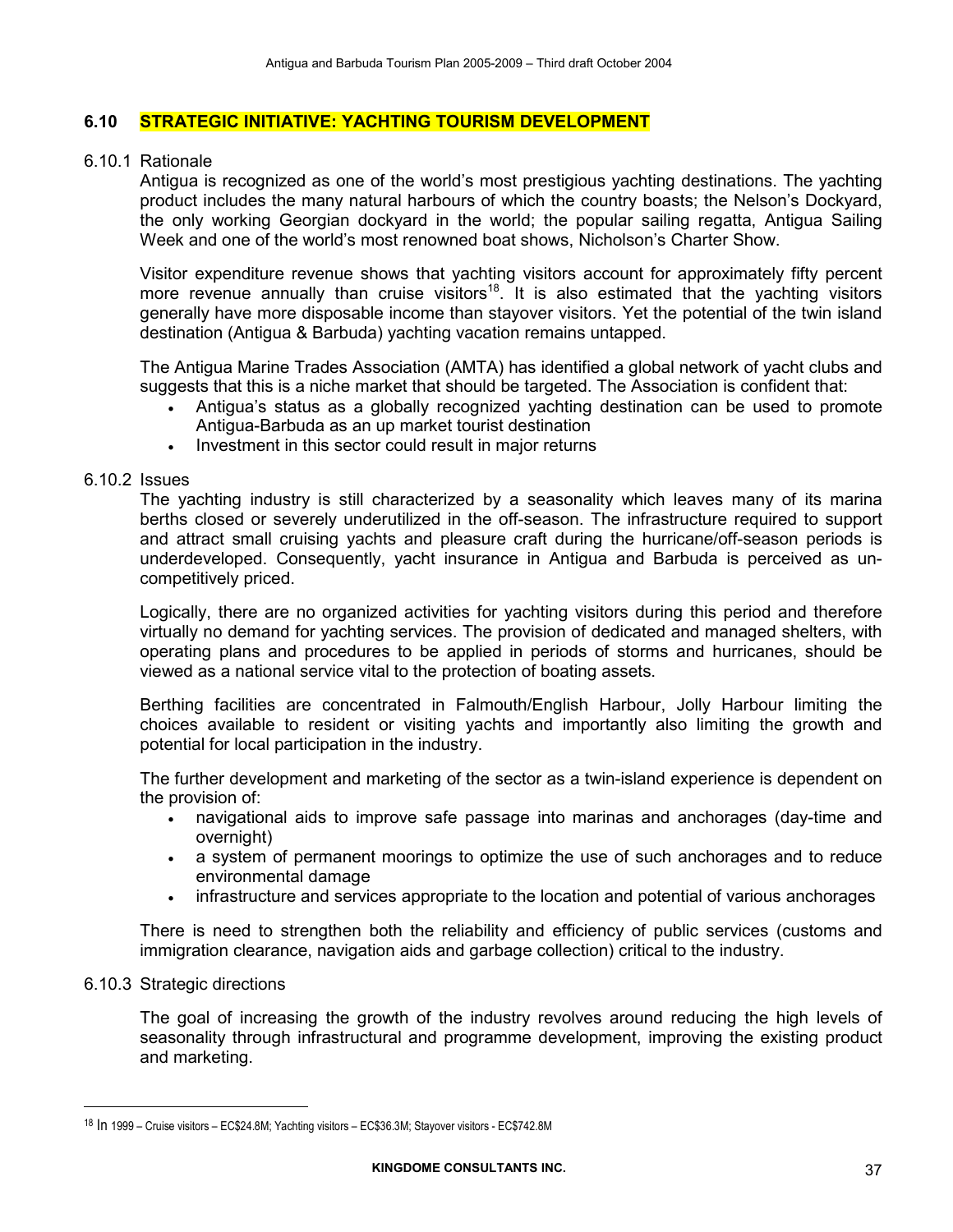Government in collaboration with relevant stakeholders (NPA, marinas and the AMTA) will facilitate the design and implementation of hurricane shelter plans and procedures for yachts and other pleasure craft and will also promote the establishment of mandatory standards for the storage of boats on hard ground.

Government and the ABTA will facilitate improved collaboration between the private and public sectors in pursuance of the development of an innovative programme of yachting events, natural attractions and military/historic heritage critical to the yachting sector aimed to:

- strengthen the country's claim as a world class and up-market yachting destination, and
- further develop the luxury yacht niche market while also developing markets for smaller cruising yachts and bareboat charter yachts.

Identified natural attractions and events such as Sailing Week, the Classic Regatta and the Yacht Charter Show will remain the core of product development initiatives.

In an effort to encourage yachting activities year round, government will seek to encourage expansion of the bareboat charter yacht sector. Potential sites for marina location to house charter operations will be identified.

The programme will be catalyzed by an incentives scheme which targets local or external investors for yachting infrastructure, plant development and services. Corporate tax exemptions will be offered to yachting business operating during the off-season. Government will negotiate with insurance companies and underwriters to provide incentives to persons buying into yacht shelter programmes.

ABTA will be encouraged by Government to include the yachting product in all destination marketing and also to target yachting niche markets. The ABTA will use the opportunities presented by these maritime events to convert 'yachters' to stayover visitors.

| 6.10.4 STRATEGIC FRAMEWORK: YACHTING TOURISM DEVELOPMENT                                                                              |  |
|---------------------------------------------------------------------------------------------------------------------------------------|--|
| <b>GOAL</b>                                                                                                                           |  |
| To maximize the contribution of the yachting sector to the national economy                                                           |  |
| <b>OBJECTIVES</b>                                                                                                                     |  |
| To attract more yachts to Antigua and Barbuda and increase yachting activity in the off-season                                        |  |
| To expand and improve infrastructural facilities of the yachting sector                                                               |  |
| To upgrade the public services offered to the yachting sector                                                                         |  |
| To provide tax and other incentives for the further development of the yachting sector                                                |  |
| To develop and implement niche marketing programmes for the yachting sector                                                           |  |
| • Dedicated and adequately managed hurricane shelter anchorages for yachts/pleasure<br><b>Measures of Success  </b>                   |  |
| crafts developed                                                                                                                      |  |
| Mandatory standards for ground storage of boats                                                                                       |  |
| Numbers and working conditions of navigation lights, markers, public moorings                                                         |  |
| Increased support to maritime events such as Sailing Week and the various yacht shows                                                 |  |
| Improved physical facilities and streamlined processes for customs and immigration<br>Levels of participation in incentives programme |  |
| Specific niche marketing programmes of the yachting sector.                                                                           |  |
| <b>Lead Agencies</b><br>Ministry of Tourism, ABTA; APPA; Ministry of Finance and the Economy, Ministry of                             |  |
|                                                                                                                                       |  |
| <b>Legal Affairs</b>                                                                                                                  |  |
| ABDB; AMTA; APG, ABCTA<br>Support                                                                                                     |  |
| <b>Stakeholders</b>                                                                                                                   |  |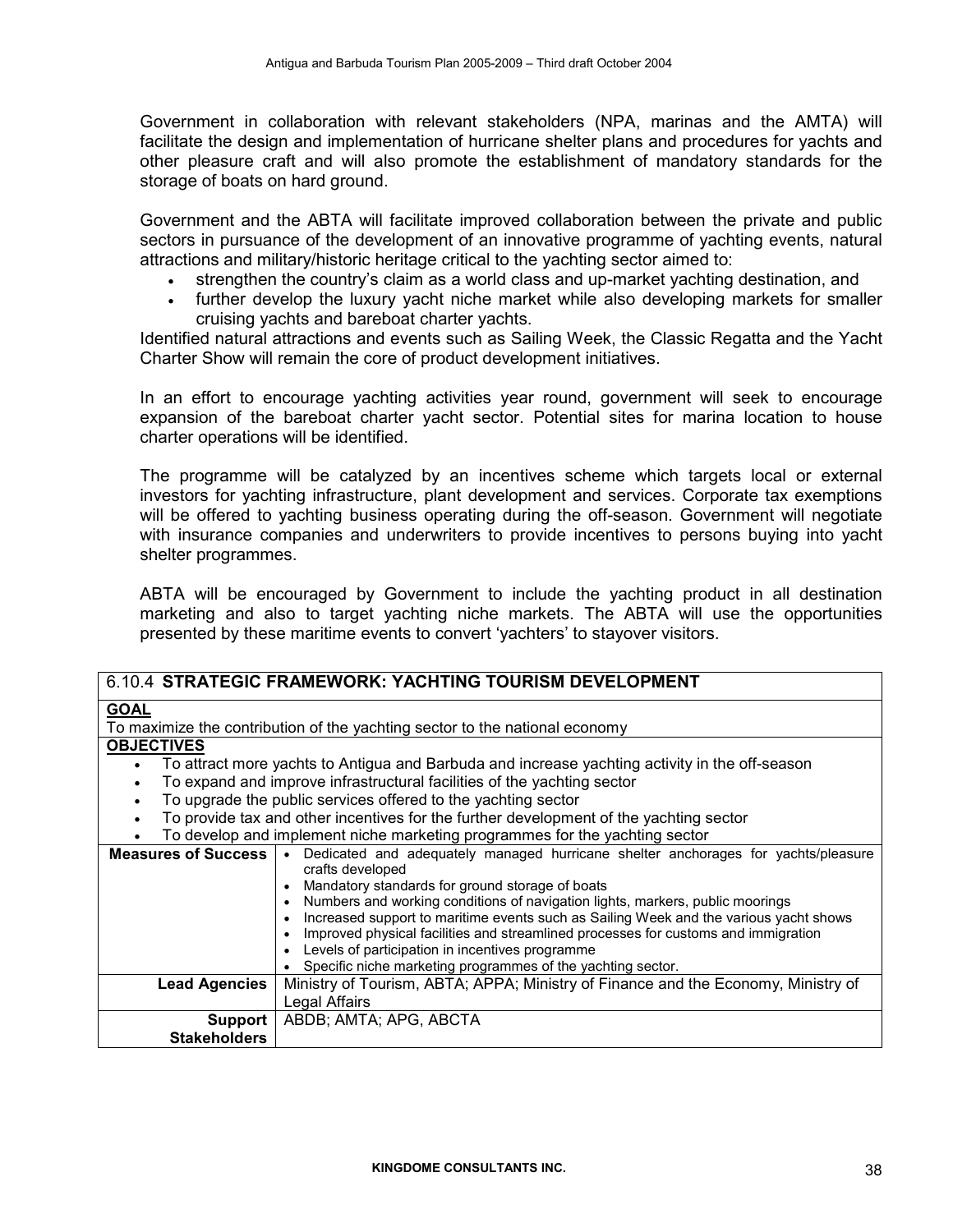#### 6.11 STRATEGIC INITIATIVE: CRUISE TOURISM DEVELOPMENT

#### 6.11.1 Rationale

Cruise tourism in Antigua and Barbuda has been growing faster than land-based tourism (Appendix C). Recent investment in pier expansion and the cruise ship basin improvements for St. John's are beginning to provide desired returns. Attention should now be given to the development or expansion of attractions favored by cruise passengers, improvements to ground excursions (including tour interpretation) and such services like duty-free shopping. Consideration should be given towards the end of the plan period for the additional development of berthing and/or landing facilities outside of Sty. John's for smaller cruise ships.

#### 6.11.2 Issues

The issues that should be addressed in targeted initiatives for the cruise tourism sector include:

- Diversification in product offerings available to cruise passengers. Shore excursions comprise a significant component of the cruise vacation experience. Revenue capture by local service providers (taxis, tour operators, tour guides, etc.) could be improved if product offerings are diverse enough to capture a larger percentage of
- Quality of the product on offer.

passengers arriving on the ships.

- Work done in Nelson's Dockyard and the Dow Hill Interpretation Center represents some of the best examples of heritage product development, packaging and selling in the Eastern Caribbean. Generally however, the packaging of other natural and heritage products in the country could be improved. Major emphasis should be placed on how natural, cultural and historical heritage sites are interpreted. Effectively "telling the story" of a site or tour is perhaps the most important factor shaping the visitor's experience. Other factors include the quality of other visitor services on offer. Standards for safety and security, signage of all kinds, interpretation, product presentation and other important aspects of operations at heritage sites are not well articulated for the country. Compliance with international standards being demanded by the industry is therefore lacking in many areas.
- Options for cruise ship docking or anchoring.

St. John's is the central port for cruise ship docking and should remain that way. Smaller ships occasional anchor in Falmouth Harbour but landing facilities are inadequate. There are advantages in pursuing the development of appropriate facilities for smaller cruise ships in Falmouth Harbour and Parham Harbour in a manner sensitive to the environment and that would avoid conflicts with yachting and other uses.

#### 6.11.3 Strategic Directions

The Ministry of Tourism and the ABTA will energize product diversification through:

- an island wide heritage sites development programme (See Initiative 6.9 Natural Resources, Heritage and Culture)
- Enhancement of community-based tourism product development Tourism in Communities) especially in the areas of cultural tourism, agro-tourism, eco-tourism and sport tourism. (See Initiative 6.13)
- Incentives and tax exemptions to local businesses serving the cruise tourism sector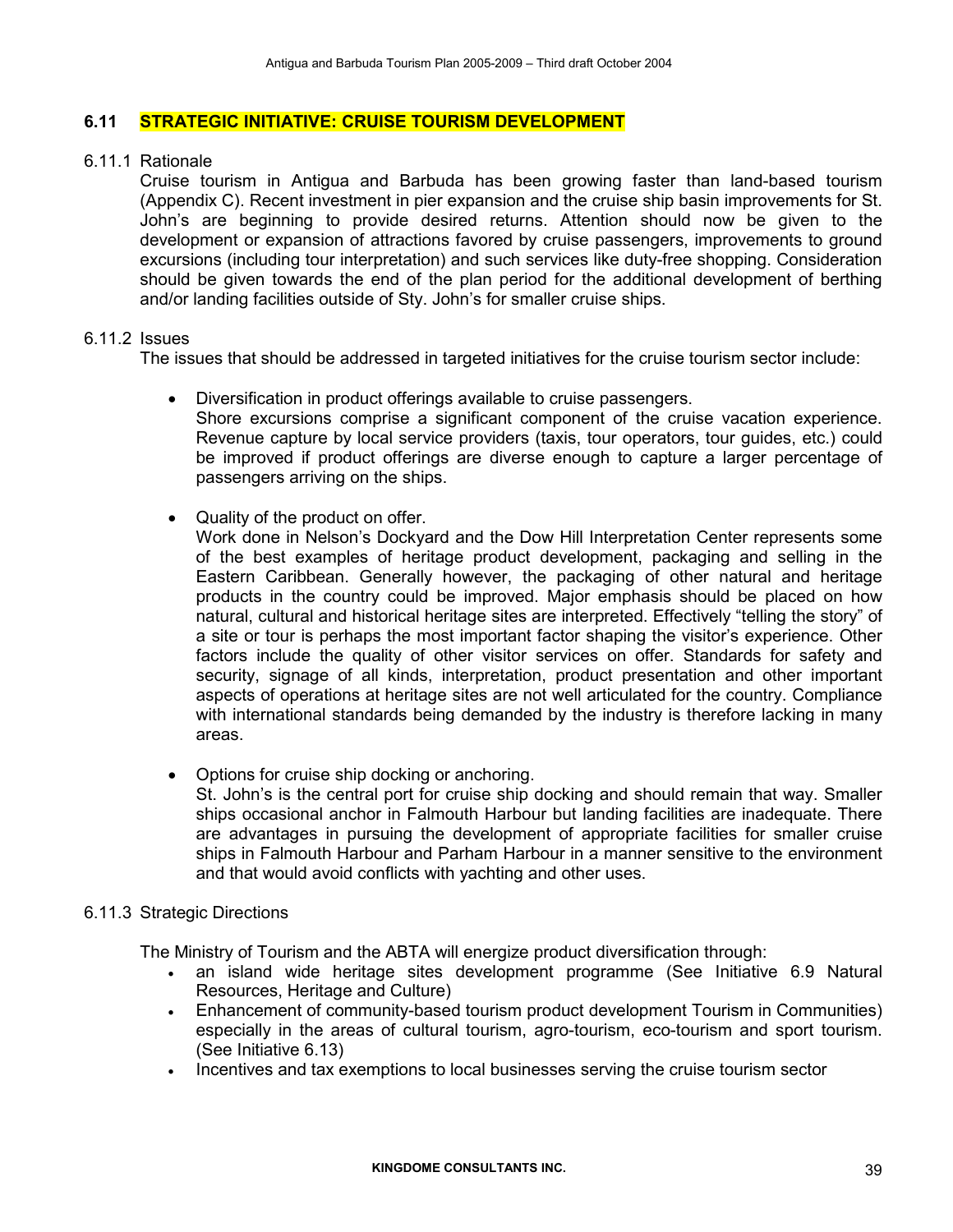The Ministry of Tourism, ABCTA and the APG will continue collaboration in the development of cruise ship infrastructure and services. Together with the NPA, they will determine the feasibility of pursuing a policy for decentralized development of cruise tourism facilities. This initiative would be undertaken as a corresponding activity with the product diversification and standards development activities.

| 6.11.4 Strategic framework: CRUISE TOURISM DEVELOPMENT |                                                                                                    |  |  |  |  |
|--------------------------------------------------------|----------------------------------------------------------------------------------------------------|--|--|--|--|
| <b>GOAL</b>                                            |                                                                                                    |  |  |  |  |
|                                                        | To maximize the contribution of the cruise sector to the national economy                          |  |  |  |  |
| <b>OBJECTIVES</b>                                      |                                                                                                    |  |  |  |  |
|                                                        | • Attract more cruise ships/visitors to Antigua and Barbuda                                        |  |  |  |  |
|                                                        | • Maintain and continue the improvement of public infrastructural facilities of the cruise sector  |  |  |  |  |
|                                                        | • To diversify the heritage products and attractions available to cruise passengers                |  |  |  |  |
|                                                        | • To achieve compliance with international standards for the operation of heritage sites and tours |  |  |  |  |
|                                                        | • To provide tax and other incentives to local businesses serving the cruise tourism sector        |  |  |  |  |
|                                                        | • To provide alternative facilities for smaller cruise ships in other areas outside of St. John's  |  |  |  |  |
| <b>Measures of Success  </b>                           | • Level of niche marketing programmes for the cruise sector                                        |  |  |  |  |
|                                                        | Maintenance programmes for cruise infrastructure                                                   |  |  |  |  |
|                                                        | New products are developed and used by cruise passengers                                           |  |  |  |  |
|                                                        | Standards are developed and publicized                                                             |  |  |  |  |
|                                                        | Service providers are trained in standards compliance                                              |  |  |  |  |
|                                                        | Number and levels of tax and other incentives offered to local business                            |  |  |  |  |
|                                                        | • Additional or improved facilities for small cruise ships are developed                           |  |  |  |  |
| <b>Lead Agencies</b>                                   | MoT; ABTA; ABCTA                                                                                   |  |  |  |  |
| <b>Support Stakeholders</b>                            | MoFE, MoLA; ABDB; NPA; APG                                                                         |  |  |  |  |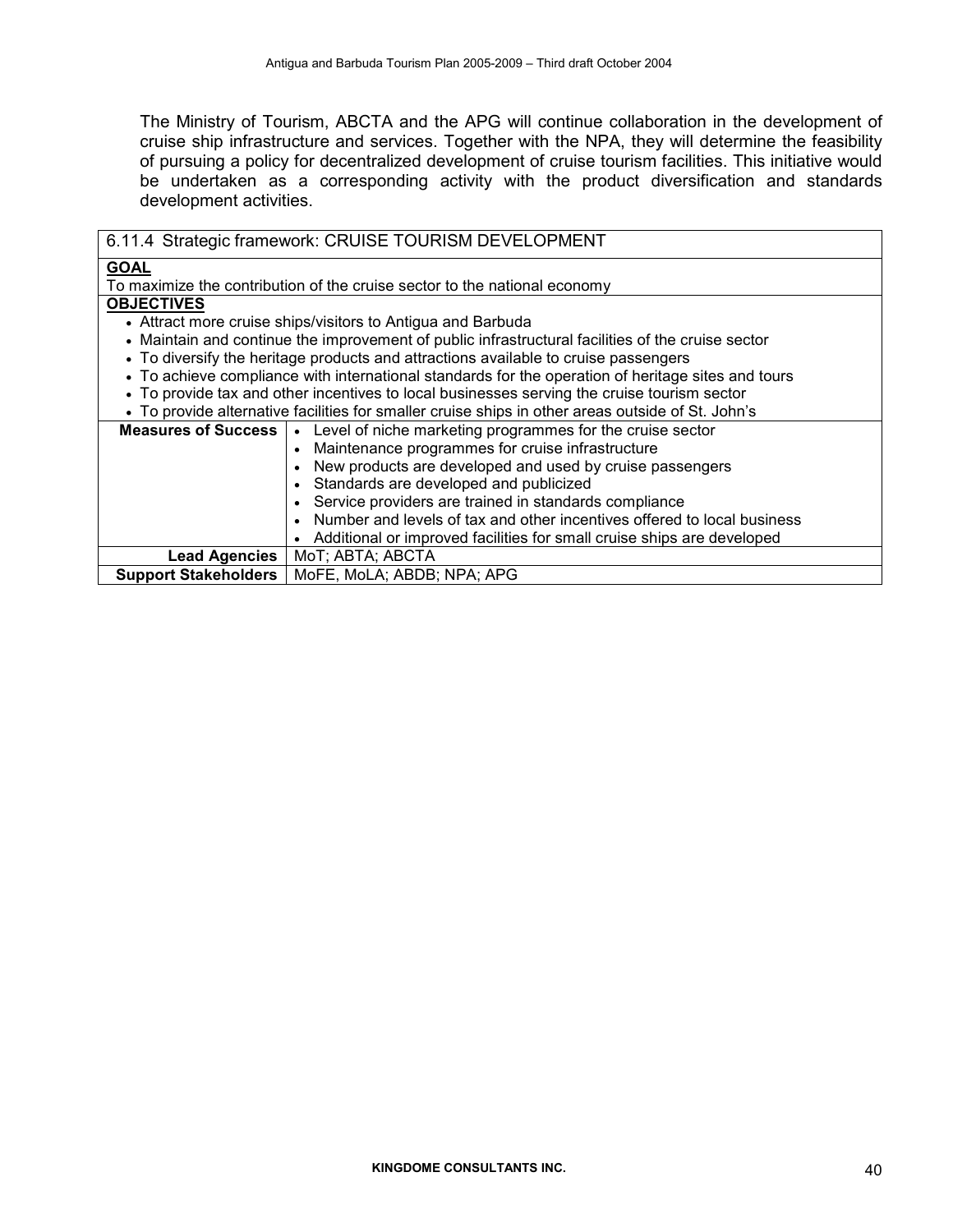#### 6.12 STRATEGIC INITIATIVE: INVESTMENT PLANNING AND PROMOTION

6.12.1 Rationale

The competition between CTO partners for regional and international investment in tourism in the Caribbean is fierce. Each partner has identified foreign investment as crucial to the improvement and diversification of the quality of their tourism product.

In Antigua and Barbuda, the lack of significant destination marketing during the nineties contributed to the stagnation of the sector – not only through declines in visitor arrival and expenditure, but also to the failure to attract new tourism sector investment. This promotion aspects of initiative is closely twinned therefore with that of marketing and promotion (Sec 6.6)

#### 6.12.2 Issues

Government has identified its role as developing and managing the legislative and fiscal public sector framework to enable the participation of the private sector, through investment, to lead the development of the tourism product, creating both jobs and wealth. It is important that the international tourism providers be made aware that Antigua and Barbuda is 'back in business', that there is serious strategic commitment to the revitalization of the industry.

The investment process is complicated and disjointed. Neither incentive nor tax regimes are transparent or equitably applied throughout the industry. Investors need to be very clear that investments will be protected, that there is reasonable ability to repatriate profits and that importantly, there is firm commitment to:

- the enactment and enforcement of progressive land purchase and land use policies, and
- environmental protection and beautification programmes

The grant of fiscal and economic incentives has long term goal of increasing Government's tax receipts. Presently most Government taxes are received through the accommodation and cruise sectors. All tourism activities benefit from the marketing and promotion efforts of Government, AHTA, ABCTI and others.

#### 6.12.3 Strategic Directions

The Ministry of Tourism will embark on an immediate campaign informing the major tour operators, airlines and other providers of the strategic view and plans of/for tourism now operational in Antigua and Barbuda. This provision of information will be supported by participation of tourism leaders in regional and international conferences/meetings and tourism trade fairs/markets. Roles will be identified for tourism offices abroad to deepen their involvement in investment planning and promotion.

The Ministry of Tourism is already working with the Ministry of Legal Affairs and the Ministry of Tourism on the drafting and passage through Parliament of the Antigua and Barbuda Tourism Development Act that will encode the regime of fiscal and economic incentives and concessions common to all categories of investors. This regime will not discriminate between local, regional or international investors and is also aimed at increasing the possibilities of increased local economic participation in the tourism sector. The financial sector will be lobbied to provide increased support to the small business sector through venture funding or other financial instruments.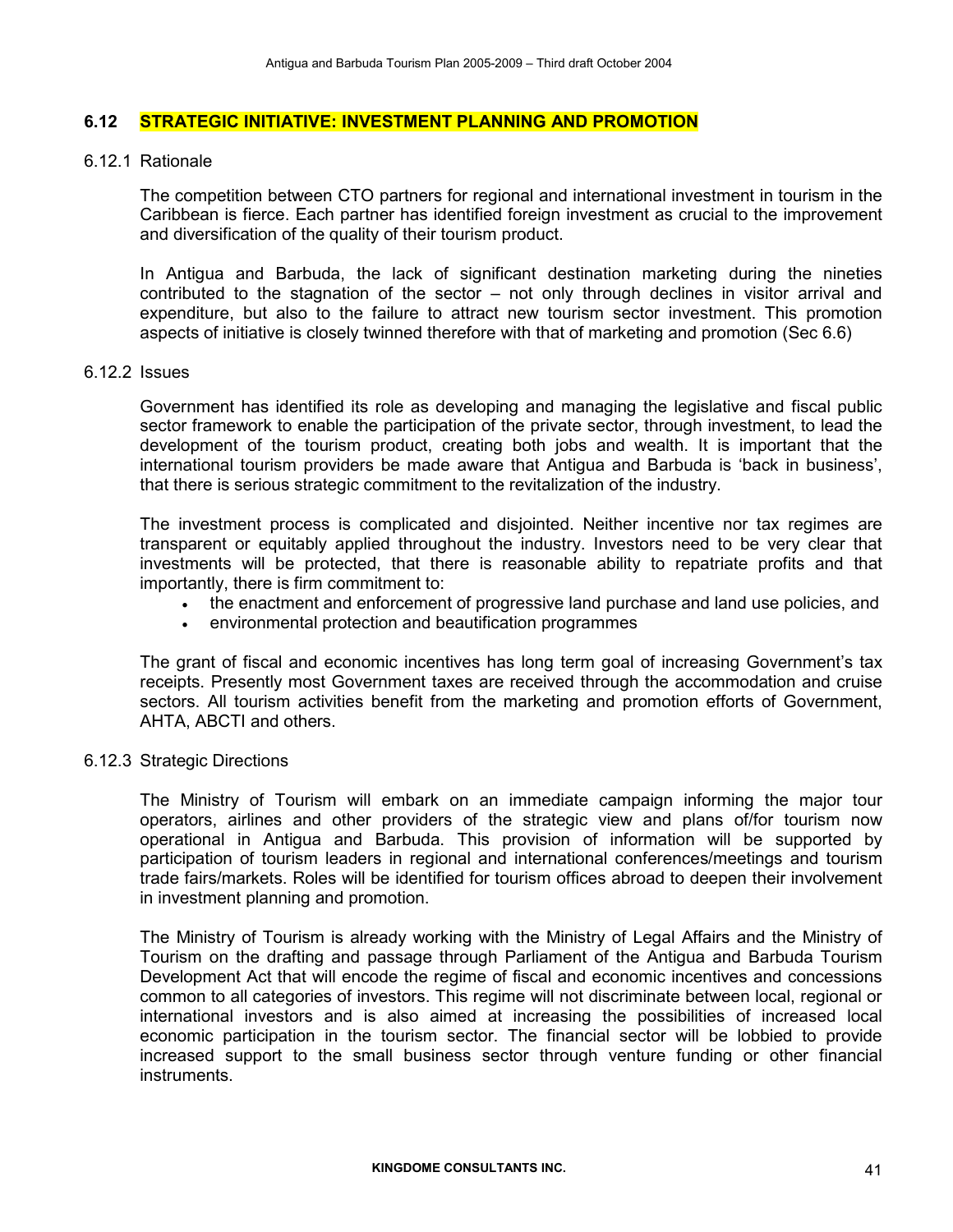Important issues and the strategic directions for land purchase and land use are discussed in Strategic Initiative 'Natural Resources, Heritage and Culture' at Sec 6.9.

Micro, small and medium enterprises (MSME) will benefit from the Government/MoFE's commitment to set up a statutory Enterprise Development Agency (EDA) as a 'one-stop-shop' for this sector to access fiscal and other incentives, training and marketing opportunities, technical assistance and information to assist in business planning and general operations

Government will seek to consolidate existing tourism taxes and levies. It will specifically review the '2% Marketing Levy'. Importantly Government will design a tax system that is equitable and shared by all sectors of the tourism industry. (See 6.7)

#### 6.12.4 STRATEGIC FRAMEWORK: INVESTMENT PLANNING AND PROMOTION

#### **GOAL**

To encourage both new investment and re-investment in the accommodation and other sectors of the tourism industry

## **OBJECTIVES**

- Reaffirm Governments commitment to the tourism industry as outlined in this strategic plan
- Promote new policies concerning land purchase, land use and the protection of the environment (see 6.9)
- Encode a regime of fiscal and economic incentives and concessions common to all categories of investors
- Simplify the management of the investment process
- Catalyze local economic participation in the tourism sector
- Recast the tourism tax regime with a view of consolidating existing taxes and expanding the tax revenue base beyond the accommodation sector

| <b>Measures of Success</b>  | Specific marketing and promotion actions announcing the programmed changes in the<br>tourism infrastructure aimed at attracting investors (see 6.7.)<br>Clear land purchase and land use policies<br>Improved guidelines and legislation for the protection of the environment<br>Passage of Antigua and Barbuda Tourism Development Act through Parliament<br>Establishment of the EDA by the Ministry of Finance<br>Results of lobby to the Antigua and Barbuda Development and other enterprises in the<br>financial sector for increased support for local investment in tourism<br>Number of MSMEs accessing incentives and utilizing the services of the EDA<br>New tax regime |
|-----------------------------|--------------------------------------------------------------------------------------------------------------------------------------------------------------------------------------------------------------------------------------------------------------------------------------------------------------------------------------------------------------------------------------------------------------------------------------------------------------------------------------------------------------------------------------------------------------------------------------------------------------------------------------------------------------------------------------|
| <b>Lead Agencies</b>        | MoT, MoFE, MoLA; MoAE                                                                                                                                                                                                                                                                                                                                                                                                                                                                                                                                                                                                                                                                |
| <b>Support Stakeholders</b> | ABTA; AHTA; ABDB                                                                                                                                                                                                                                                                                                                                                                                                                                                                                                                                                                                                                                                                     |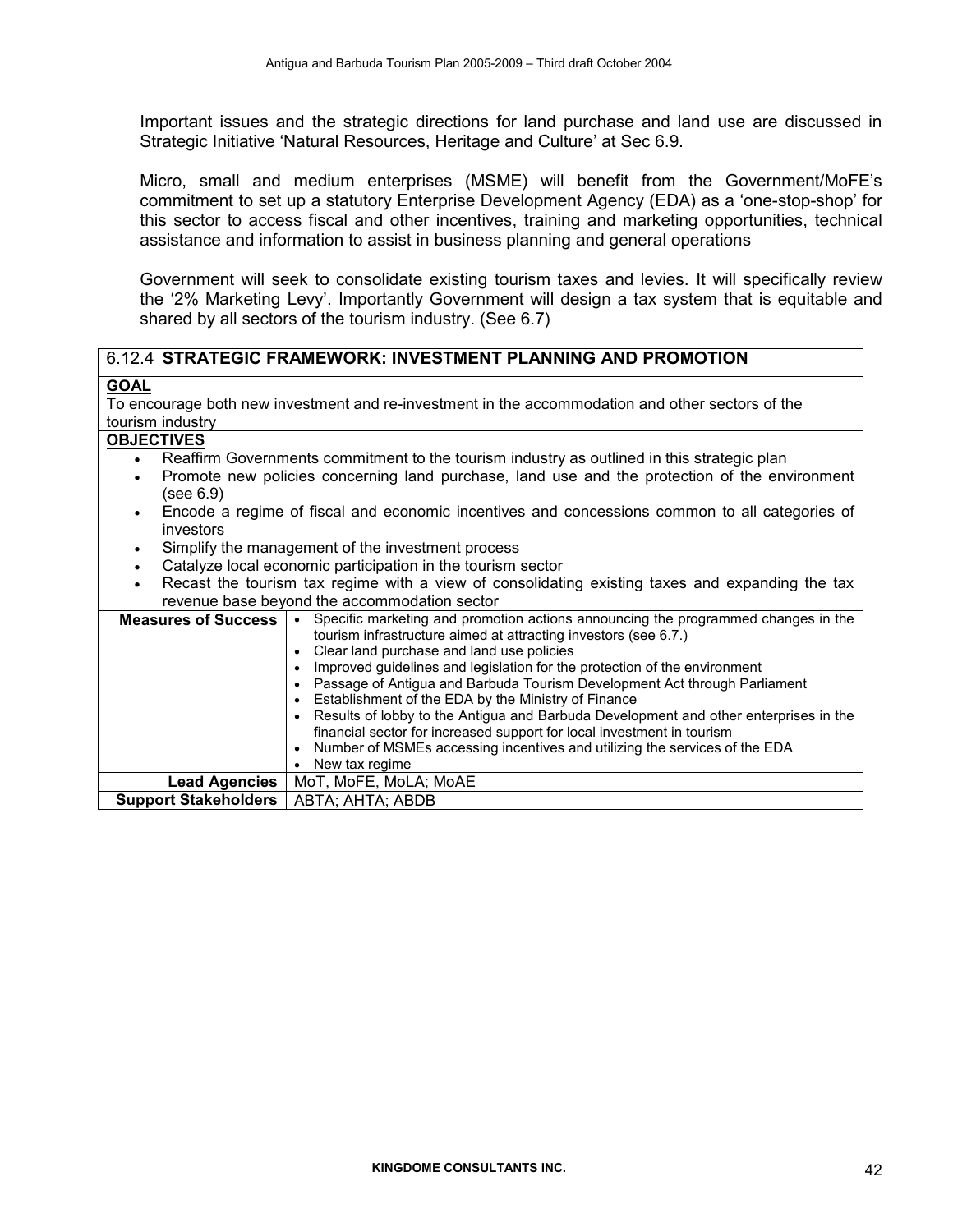## 6.13 TOURISM IN COMMUNITIES

#### 6.13.1 Rationale

This initiative seeks to consolidate the theme that 'tourism is every body's business' through the creation of entrepreneurial opportunities in tourism in identified communities which allow for:

- tourism product diversification,
- the involvement of a wider cross section of the population in the provision of tourism services, and therefore wider distribution of the economic benefits of tourism.

The Sports Tourism Cultural Alliance (STCA), an NGO of sports administrators, musicians and cultural activists, has embarked on fledgling programmes that invite and host visitors in communities for participation in sports and cultural events. STCA reports various levels of success including the establishment of links with international sports tourism groups that stage tournaments and promote exchanges between local and American sportspersons

#### 6.13.2 Issues

 $\overline{a}$ 

Community-based tourism is not without it challenges. Communities are not naturally equipped with skills and resources that allow local participation in a complex economic activity that requires attention to environmental sustainability, management and maintenance of heritage sites, respect for traditional cultural and social realities and profit sharing. Unplanned community tourism in sensitive communities can lead to social and cultural dislocation that outweighs potential or real economic benefits.

#### 6.13.3 Strategic Directions

The following areas are identified as national priority for community-based tourism product<sup>19</sup> development:

- Cultural tourism related to Antiguan and Caribbean cultural expressions in the performing and plastic arts, fashion, handicraft and cuisines
- Agro-tourism related to experiencing and appreciating agricultural products settings and lifestyles
- Eco-tourism related to travel to natural attractions to experience and study the islands' unique flora, fauna and culture in a manner which is ecologically responsible, economically sustainable and encourages the well-being of the local community.
- Health and Wellness Tourism travel for the purpose of enhancing the wellness of the mind, body and spirit of individuals, families and groups
- Sports tourism travel for the purpose of being a fan, athlete or participant in sporting events or life-style activities.

The ABTA will have national responsibility for the development and marketing of the community tourism product. It will:

- collaborate with and empower the STCA and similar NGOs or community organizations to approach tourism development in an organized and informed manner.
- help with the identification and promotion of synergies between various community-based tourism products
- establish registration and licensing regimes for community-based tourism products/events allowing for their inclusion and promotion as part of the national tourism product.
- develop niche marketing strategies for individual components of the community-based tourism product.

<sup>&</sup>lt;sup>19</sup> Definitions taken/adapted from 'Strategic Directions for Hawaii's Visitor Industry' June 1999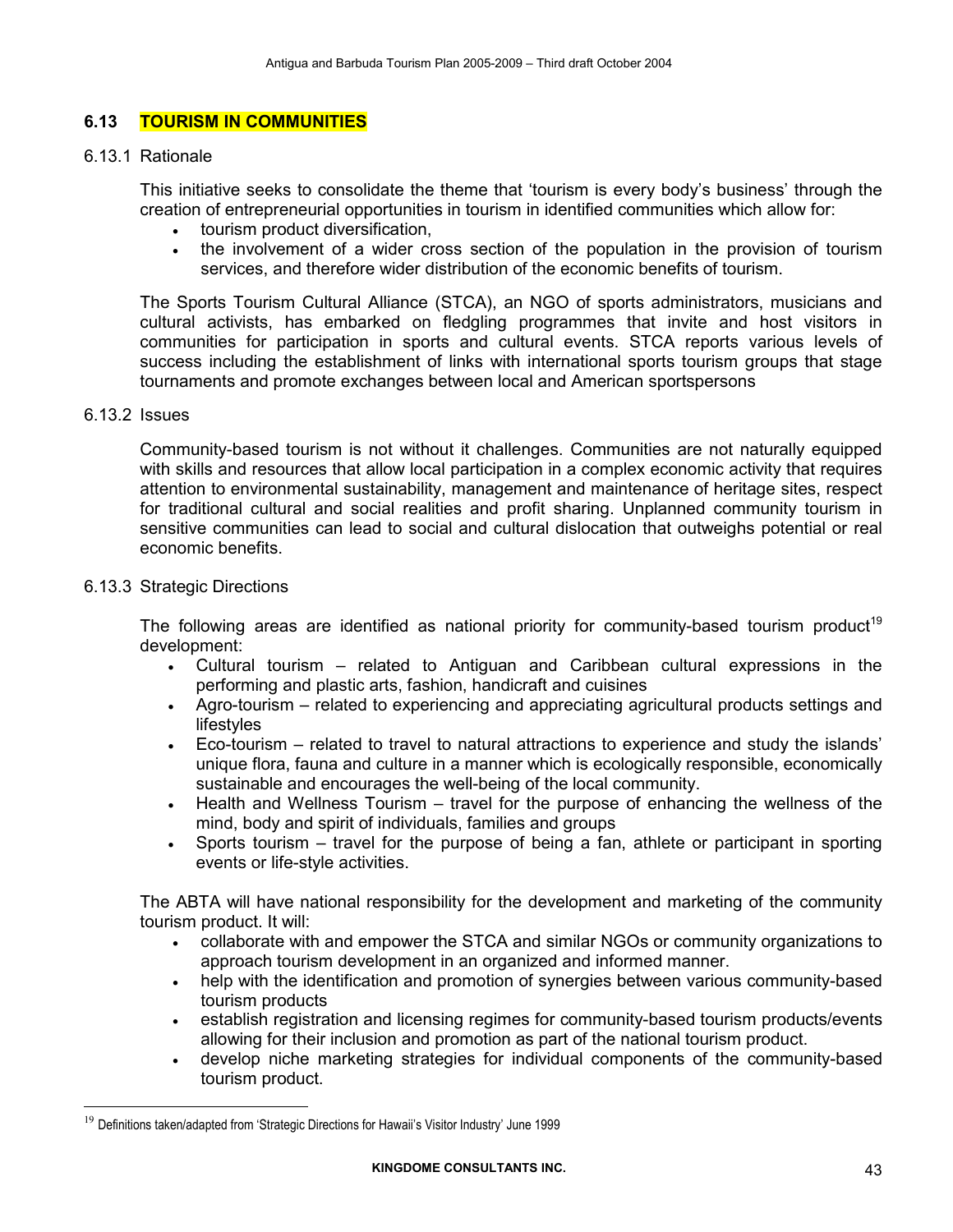• promote and exploit the synergies between community based tourism products

Government, through the MoT will encourage the development of training programmes in ABHTI that equip community leaders with identification and management skills of community tourism projects. (See 6.8 Strategic Initiative: Human Resources). Importantly, Government will assist in the provision or development of the infrastructure required for community tourism development.

#### 6.13.4 STRATEGIC FRAMEWORK: TOURISM IN COMMUNITIES

#### GOAL

To promote diversification of the tourism product through support and development of new tourism events, experiences and attractions that are community based and managed.

#### **OBJECTIVES**

- Improve public knowledge of community tourism
- Develop community tourism performance standards and monitor the quality and visitor appeal of community tourism products
- Design and deliver training programmes in the identification and various aspects of the management of community tourism events and activities
- Prioritize and determine markets for community based environmental, sports, agriculture, health and wellness and cultural tourism products
- Define and support investment opportunities in gateway communities and Barbuda (See 6.11)
- Support private sector and communities in staging of community based events that have visitor attraction potential

| awayno bowina               |                                                                                                                                                                                                                                                                                                                                                                                                                                                                                                                                                                                                                    |
|-----------------------------|--------------------------------------------------------------------------------------------------------------------------------------------------------------------------------------------------------------------------------------------------------------------------------------------------------------------------------------------------------------------------------------------------------------------------------------------------------------------------------------------------------------------------------------------------------------------------------------------------------------------|
| <b>Measures of Success</b>  | • Public education and awareness of community tourism and the economic/investment<br>potential in its various components<br>• Performance standards for community tourism products<br>Register of community tourism products<br>Niche marketing strategies for the various community based tourism activities/events<br>Number of private sector and community events, experiences and festivals supported<br>Number of community leaders trained in community tourism<br>Increase in number of entrepreneurs in the community tourism sector<br>Number of new community tourism products developed and registered |
| <b>Lead Agencies</b>        | ABTA; MoT                                                                                                                                                                                                                                                                                                                                                                                                                                                                                                                                                                                                          |
|                             |                                                                                                                                                                                                                                                                                                                                                                                                                                                                                                                                                                                                                    |
| <b>Support Stakeholders</b> | AHTA; ABHTI; STCA; BDO, ABCTA, NPA                                                                                                                                                                                                                                                                                                                                                                                                                                                                                                                                                                                 |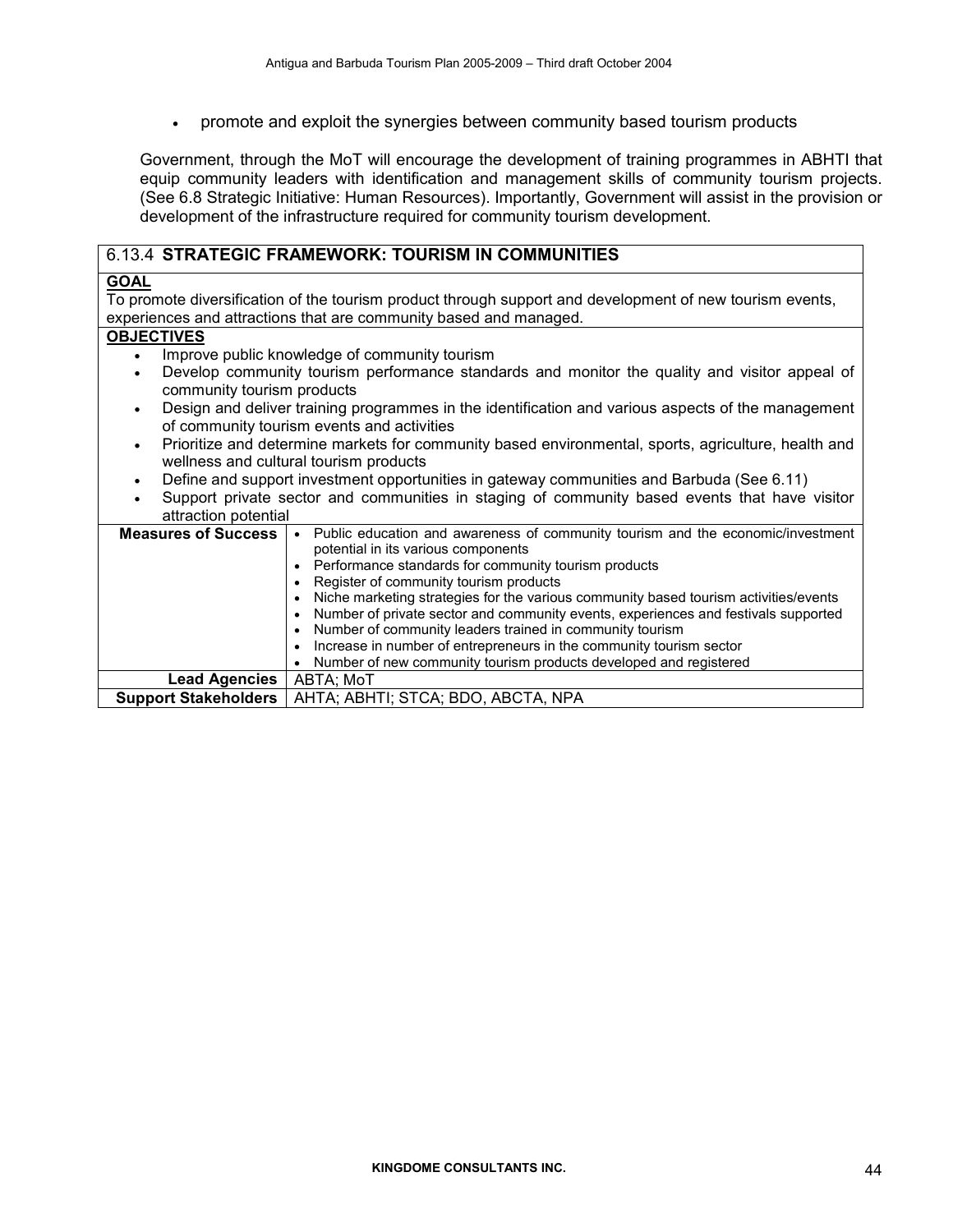## 7 IMPLEMENTATION

## 7.1 STRATEGIES FOR IMPLEMENTATION

### 7.1.1 Overview

Plan implementation must be managed. This plan calls for the appointment of a tourism planner to work under the direction of the Director of Tourism in the Ministry of Tourism to lead the planning process, continually adjusting the strategic direction and goals of the plan. The tourism planner is expected to catalyze the implementation of the plan through inter-ministerial and public/private consultations and joint actions. The appointment of this officer is considered a priority.

The mobilization of resources will present the greatest challenge to the Ministry of Tourism. The Ministry of Finance and Economy is faced with a shortage of resources and also with expanded competing demands from other sectors. Tourism will make its case forcefully and with planning and information support. The Ministry of Finance will be invited to consider the following important issues when making its allocation decisions:

- The existence of this plan that commits both the public and private sector to integrated action for tourism product development
- The economic impact of the hospitality industry on the economy of the country noting the contribution to national revenue and job creation.
- The potential for improvement of national benefits from tourism based on the predictions for international travel to the Caribbean
- The rebound of the industry and the reasons for such
- The potential for growth in the Antigua and Barbuda through product development, service quality improvement and marketing and promotion
- The investment potential of the industry, and
- The initiatives planned to enlarge the tax revenue base beyond the accommodation and cruise sectors.

#### 7.1.2 Immediate Actions (2004)

Actions of the Ministry of Finance and the Economy, the Ministry of Legal Affairs and the Ministry of Agriculture and the Environment lie on the critical path of the plan network. The following actions are considered critical to the implementation of this plan and must be pursued without delay:

## 2004

- Conduct industry consultation on this plan and have it approved by Cabinet.
- Conduct industry consultation on three proposed tourism Bills and on-pass to AG's office and Parliament.
- Communicate financial projections/requirements with justifications to the Ministry of Finance for consideration for 2005 budget. This is immediate – even before approval of the Plan.
- Recruit management consulting company to do institutional analysis of the Ministry of Tourism make recommendations for reorganization and staffing. Include analysis of overseas offices.
- Recruit management consulting company to do a business plan of the ABTA.

## 2005

- Reorganize Ministry of Tourism and appoint staff Tourism planner, IT professional & support.
- Establish and appoint staff to ABTA Director, Marketing manager, Communications/IT specialist and support staff.

## 7.1.3 Mobilization of Finance

The estimates/budget for recurrent expenditure allocated to the Ministry of Tourism is shown in Table 4 below. The total of EC\$14.023million budgeted to the Ministry Headquarters includes 'Operating Cost –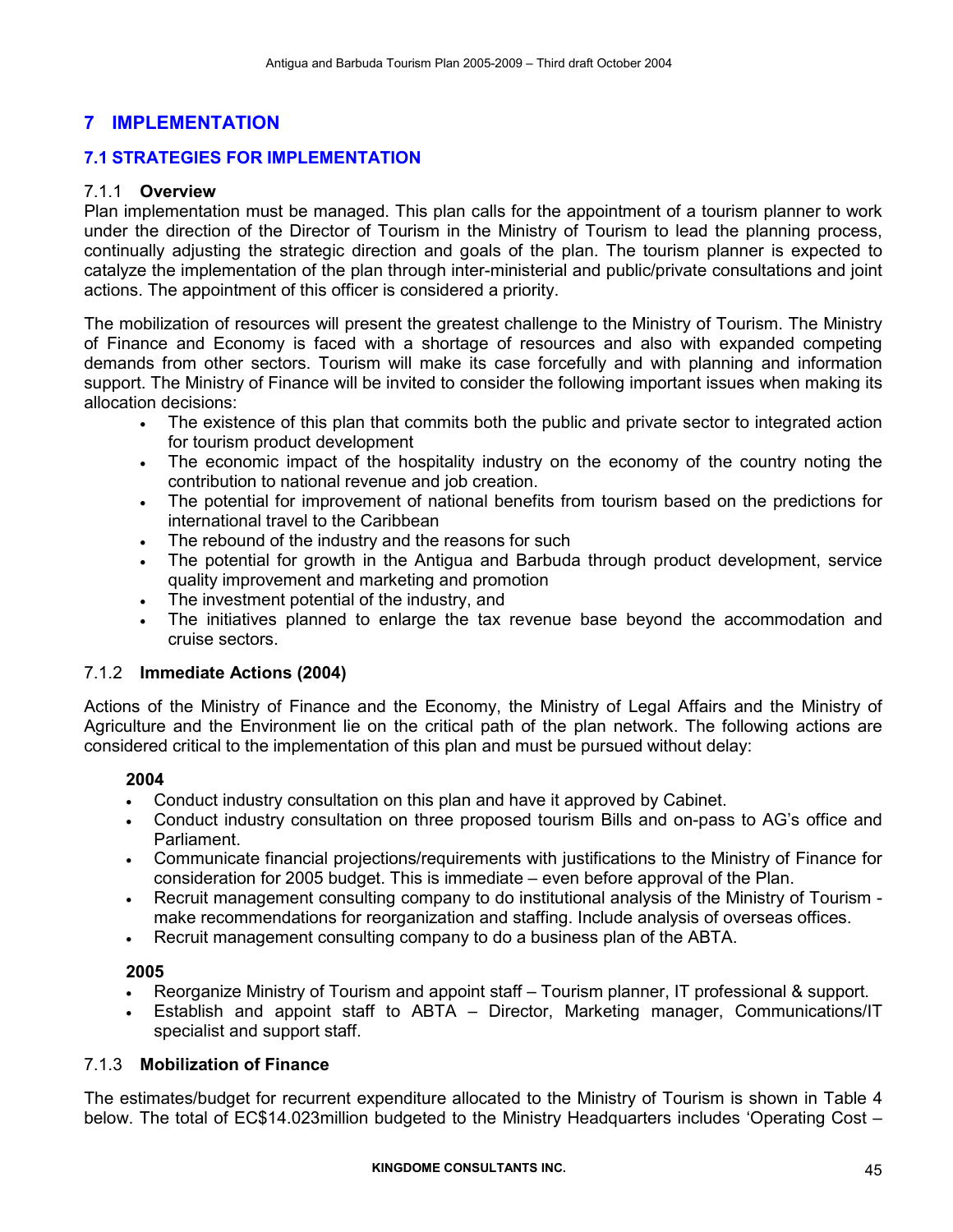Advertising & Promotion' of EC\$10million. There is however generally a marked difference between revised and actual expenditures.

| <b>RECURRENT EXPENDITURE – MINISTRY OF TOURISM</b><br><b>EC\$,000</b> |               |                  |               |                |                 |               |
|-----------------------------------------------------------------------|---------------|------------------|---------------|----------------|-----------------|---------------|
|                                                                       | 2004          |                  | 2003          |                |                 | 2002          |
|                                                                       | <b>Actual</b> | <b>Estimates</b> | <b>Actual</b> | <b>Revised</b> | <b>Approved</b> | <b>Actual</b> |
| <b>Ministry Headquarters</b>                                          | n.a           | 14.023           | n.a           | 13.015         | 12.698          | 1,914         |
| <b>Antigua Tourist Office</b>                                         | n.a           | 1.454            | n.a           | 1.415          | 1.357           | 922           |
| <b>Overseas Tourism Offices</b>                                       | n.a           | 4,000            | n.a           | 3.614          | 3.614           | n.a.          |
| <b>ABHTI</b>                                                          | n.a           | 1.689            | n.a           | 970            | 967             | 411           |
| Total                                                                 | n.a           | 21.166           | n.a           | 19.014         | 18.636          | 3,247         |

#### TABLE 4

Table 5

A review of the efficiency (capital and recurrent costs, staffing, etc.) of the Ministry of Tourism will be conducted during the implementation of the strategic initiative 'Tourism Management, Planning & Research'. The review will be conducted within the framework of the Government Public Sector Reform Programme and will therefore recommend alternative management approaches and reduction of recurrent costs. Successful implementation of this strategic plan will depend also on the mobilization and allocation of new/additional public sector resources as shown in Table 5 below.

| <b>PROJECTED NEW PUBLIC SECTOR INVESTMENT EC\$,000s</b>                 |           |        |        |        |        |  |  |  |  |  |  |
|-------------------------------------------------------------------------|-----------|--------|--------|--------|--------|--|--|--|--|--|--|
| <b>STRATEGIC ACTIONS</b>                                                | EC\$,000s |        |        |        |        |  |  |  |  |  |  |
| <b>MINISTRY OF TOURISM</b>                                              | 2005      | 2006   | 2007   | 2008   | 2009   |  |  |  |  |  |  |
| 1. Reorganization – staffing/financing of the Ministry headquarters     | 300       | 100    | 50     |        |        |  |  |  |  |  |  |
| 2. Tourism awareness programmes                                         | 50        | 75     | 75     | 50     | 50     |  |  |  |  |  |  |
| 3. Human resources development                                          | 20        | 50     | 100    | 100    | 100    |  |  |  |  |  |  |
| 4. Establishment of the ABTA                                            | 2,000     | 1,700  | 1,700  | 1,700  | 1,700  |  |  |  |  |  |  |
| 5. ABTA investment for Marketing and Promotion                          | 10,000    | 10,000 | 8,000  | 8,000  | 6,000  |  |  |  |  |  |  |
| 6. Direct support to the Urlings Fish, Better Village & other Festivals | 3,000     | 3,000  | 2,500  | 2,500  | 2,500  |  |  |  |  |  |  |
| <b>SUB-TOTAL EC\$,000</b>                                               | 15,370    | 14,925 | 12,425 | 12,350 | 10,350 |  |  |  |  |  |  |
| <b>PUBLIC SECTOR CAPITAL EXPEND</b>                                     |           |        |        |        |        |  |  |  |  |  |  |
| 8. Caribbean Festival Park                                              | 6,000     | 3,000  | 1,000  |        |        |  |  |  |  |  |  |
| Airport expansion at VC Bird & Codrington<br>9.                         | 10,000    | 5,000  | 5,000  |        |        |  |  |  |  |  |  |
| 10. Physical infrastructural development of ports & marinas             | 500       | 400    | 100    | 100    | 100    |  |  |  |  |  |  |
| <b>SUB-TOTAL EC\$,000</b>                                               | 16,500    | 8.400  | 6,100  | 100    | 100    |  |  |  |  |  |  |
| TOTAL EC\$,000                                                          | 31,870    | 23,325 | 18,525 | 12,450 | 11,450 |  |  |  |  |  |  |

The 2005-2009 projects call for new investments in the reorganization/upgrade of the staff of the Ministry, Tourism awareness programmes, HRD, Establishment of the ABTA with adequate marketing funds, and direct support to tourism events/festivals e.g. the Urlings Fish, Better Village. There are three main requirements for capital expenditure relating to tourism – the Caribbean Festival Park, the upgrade and expansion of both airports and infrastructural work for the development of yachting facilities. Most of the other areas/activities mentioned in the plan are budgeted for in the regular budget but in many instances funds for execution/implementation have been unavailable. In 2005, a total of EC\$M31.9 in new funds (EC\$M15.3 in Tourism and EC\$M16.5 in other Ministries) are required.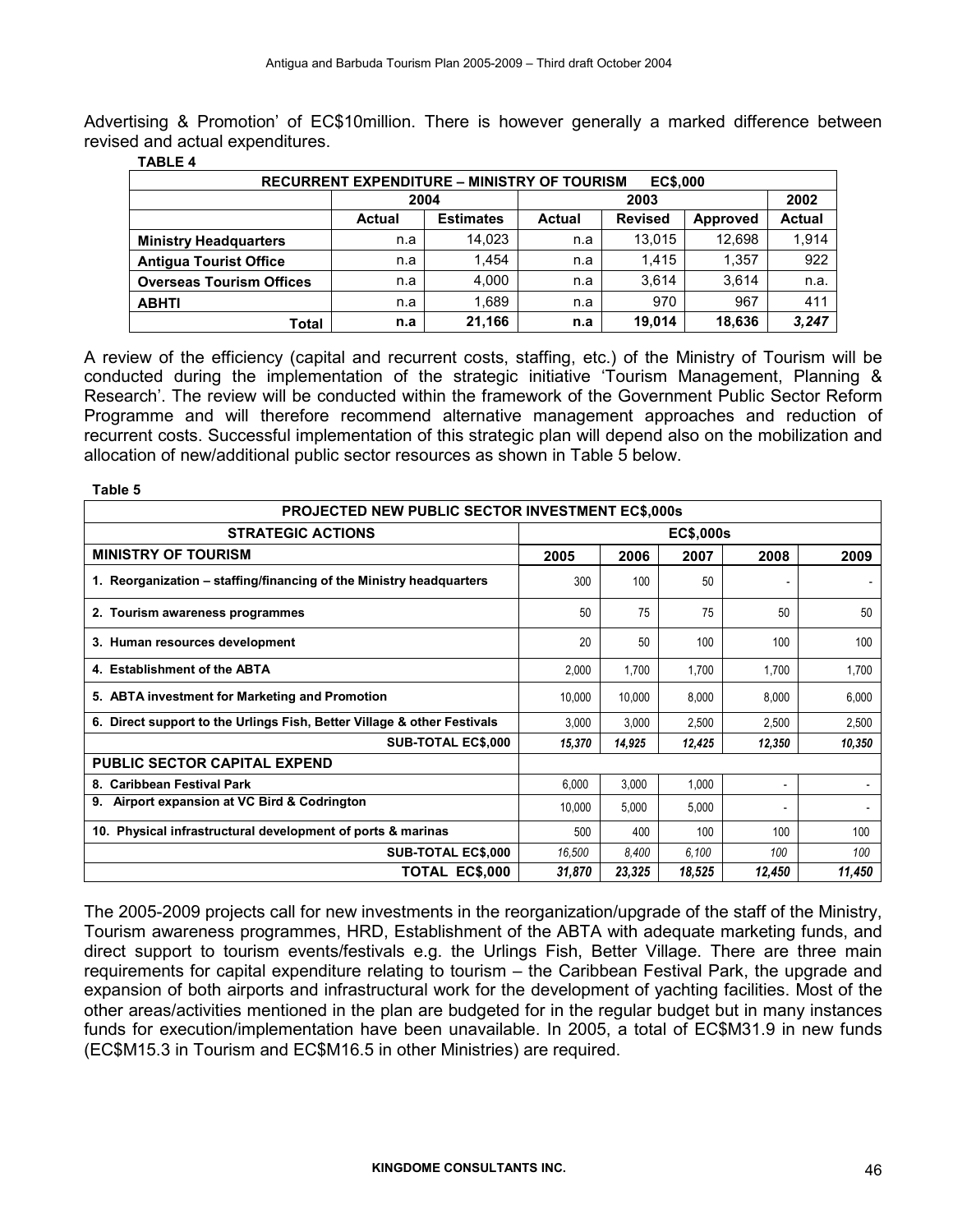## 7.2 ACTION PLAN FOR IMPLEMENTATION

| <b>STRATEGIC</b><br><b>INITIATIVE</b>                                            | <b>ACTION/DESCRIPTION</b>                                                                                                                                                        | <b>RESPONSIBLE</b>               | <b>WHEN/BY</b> |
|----------------------------------------------------------------------------------|----------------------------------------------------------------------------------------------------------------------------------------------------------------------------------|----------------------------------|----------------|
| <b>TOURISM</b><br><b>MANAGEMENT,</b><br><b>PLANNING &amp;</b><br><b>RESEARCH</b> | Strengthen the tourism legislative framework facilitating the<br>1.<br>management of the tourism industry, promote investment and<br>marketing, and enhance product development. | MoT; MoLA                        | 1Q/2005        |
|                                                                                  | 2.<br>Operationalize of the Antigua and Barbuda Tourism Authority                                                                                                                | Minister - MoT                   | 2Q/2005        |
|                                                                                  | 3.<br>Re-structure the Ministry of Tourism                                                                                                                                       | MoT                              | 2Q/2005        |
|                                                                                  | Create sound and productive relationships with the international<br>4.<br>travel trade community                                                                                 | MoT                              | On-going       |
|                                                                                  | Improve the capacity of the Ministry of Tourism and partners for<br>5.<br>information management and industry measurement                                                        | MoT                              | 2Q/2005        |
|                                                                                  | Monitor the implementation of a national strategic tourism plan<br>6.                                                                                                            | MoT                              | On-going       |
|                                                                                  | 7.<br>Facilitate greater net contribution of tourism to the national<br>economy through linkages with other economic sectors                                                     | MoT                              | On-going       |
| <b>TOURISM</b><br><b>PRODUCT</b><br><b>DEVELOPMENT</b>                           | Encourage diversification of the tourism product to meet the<br>8.<br>demands and expectations of niche markets and World Cup Cricket<br>2007                                    | MoT; ABTA, AHTA                  | 2Q2008         |
|                                                                                  | 9.<br>Establish the Caribbean Festival Park                                                                                                                                      | P.M's Office                     | 4Q/2007        |
|                                                                                  | 10. Provide incentives to the transportation and tour operators sub-<br>sector                                                                                                   | MoT; MoFE                        | 1Q/2006        |
|                                                                                  | 11. Provide incentives for the presentation of local culture and<br>entertainment in all hospitality facilities including hotels and<br>restaurants                              | MoT; ABTA, AHTA                  | 3Q/2005        |
|                                                                                  | Improve accommodation for beach vending of arts and crafts<br>12.                                                                                                                | MoT; MoW                         | 4Q/2006        |
| <b>COMMUNICATION,</b><br><b>PUBLIC</b><br><b>DUCATION and</b>                    | 13. Raise the national awareness of contribution of tourism to the<br>national well-being                                                                                        | MoT; ABTA, AHTA,<br><b>ABCTA</b> | On-going       |
| <b>AWARENESS</b>                                                                 | 14. Increase local awareness of investment opportunities in tourism                                                                                                              | MoT; ABTA                        | 2Q/2006        |
|                                                                                  | 15. Encourage community participation in the planning, development,<br>implementation, management of all tourism projects                                                        | MoT; ABTA                        | Ongoing        |
| <b>SAFETY AND</b><br><b>HYGIENE</b>                                              | 16. Introduce mandatory accommodation and performance standards<br>in the delivery of tourism services that inter alia promote visitor<br>safety                                 | MoT; AHTA; BoS;<br>MoLA          | 2Q/2006        |
|                                                                                  | 17. Provide visitors with information about safety and health                                                                                                                    | MoT; ABTA, AHTA                  | 3Q/2005        |
|                                                                                  | 18. Ensure that all tourism properties have disaster plans                                                                                                                       | MoT, AHTA                        | 2Q/2005        |
|                                                                                  | 19. Expand the tourism warden programme                                                                                                                                          | MoT                              | 4Q/2005        |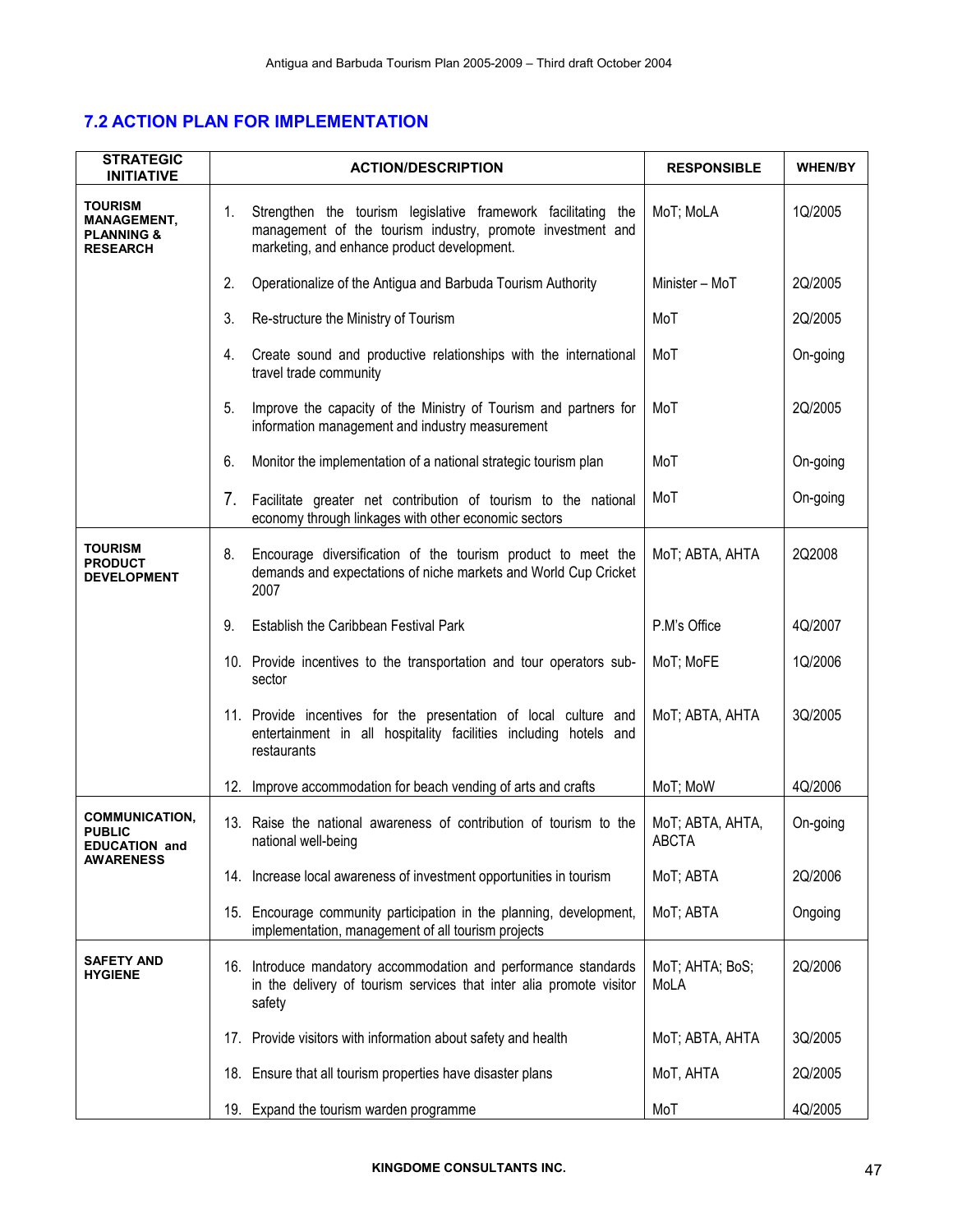|                                                        | 20. Collaborate with law enforcement in crime reduction initiatives                                                                                                  | MoT             | On-going |
|--------------------------------------------------------|----------------------------------------------------------------------------------------------------------------------------------------------------------------------|-----------------|----------|
|                                                        | 21. Collaborate with public health and sanitation authorities in<br>environmental health initiatives that impact on the tourist industry                             | MoT             | On-going |
| <b>BARBUDA</b><br><b>TOURISM</b><br><b>DEVELOPMENT</b> | 22. Establish a framework within which tourism development in<br>Barbuda will be pursued in a sustainable manner                                                     | MoT             | 2Q/2005  |
|                                                        | 23. Expand the physical facilities and improve services at the<br>Codrington Airport (See Strategic Initiative: Access)                                              | <b>MoPW</b>     | 1Q/2006  |
|                                                        | 24. Source technical support to help preserve the Frigate Bird<br>Sanctuary                                                                                          | MoT             | 2Q/2005  |
|                                                        | 25. Support the establishment of a National Park and the preservation<br>of historic sites in Barbuda                                                                | MoT             | 4Q/2006  |
|                                                        | Train Barbudans in wildlife protection and preservation<br>26.                                                                                                       | MoT, NPA, MoAE  | 4Q/2005  |
| <b>ACCESS</b>                                          | 27. Expand the facilities and capacity at the V.C. Bird International<br>Airport and the Codrington Airport to provide world-class operations<br>and service         | <b>MoPW</b>     | 4Q/2005  |
|                                                        | 28. Design fiscal incentives to encourage the increase in the number of<br>viable regional and international air carriers operating in/out of<br>Antigua and Barbuda | ABTA; MoT; MoFE | 4Q/2005  |
|                                                        | 29. Attract additional air and marine transportation capacity to bring<br>visitors to Antigua                                                                        | ABTA; MoT       | On-going |
|                                                        | 30. Partner with regional governments to ensure cost-effective and<br>reliable air services between our Caribbean states                                             | MoT; MoFE       | On-going |
|                                                        | 31. Support the expansion of air and sea connections between Antigua<br>and Barbuda                                                                                  | MoT             | On-going |
|                                                        | 32. Lobby<br>for<br>ongoing improvement<br>maintenance<br>οf<br>and<br>highways/roads and traffic systems                                                            | MoT             | On-going |
| <b>MARKETING AND</b><br><b>PROMOTION</b>               | 33. Participate in coordinated approaches to market the Caribbean as a<br>single destination                                                                         | <b>ABTA</b>     | Annual   |
|                                                        | 34. Develop and implement a new destination marketing strategy for<br>Antigua and Barbuda tourism                                                                    | ABTA; MoT; AHTA | 2Q/2005  |
|                                                        | 35. Develop mechanisms for tracking, reporting and evaluating market<br>strategy                                                                                     | <b>ABTA</b>     | 2Q/2005  |
|                                                        | Coordinate product development efforts with marketing strategies.<br>36.                                                                                             | MoT, ABTA       | On-going |
| <b>HUMAN</b><br><b>RESOURCE</b><br><b>DEVELOPMENT</b>  | 37. Improve the quality and levels of education and training offered at<br>the ABHTI                                                                                 | ABHTI, AHTA     | On-going |
|                                                        | 38. Enlarge the tourism cadet programme and define career paths for<br>various skills and disciplines in tourism                                                     | MoT             | 4Q/2005  |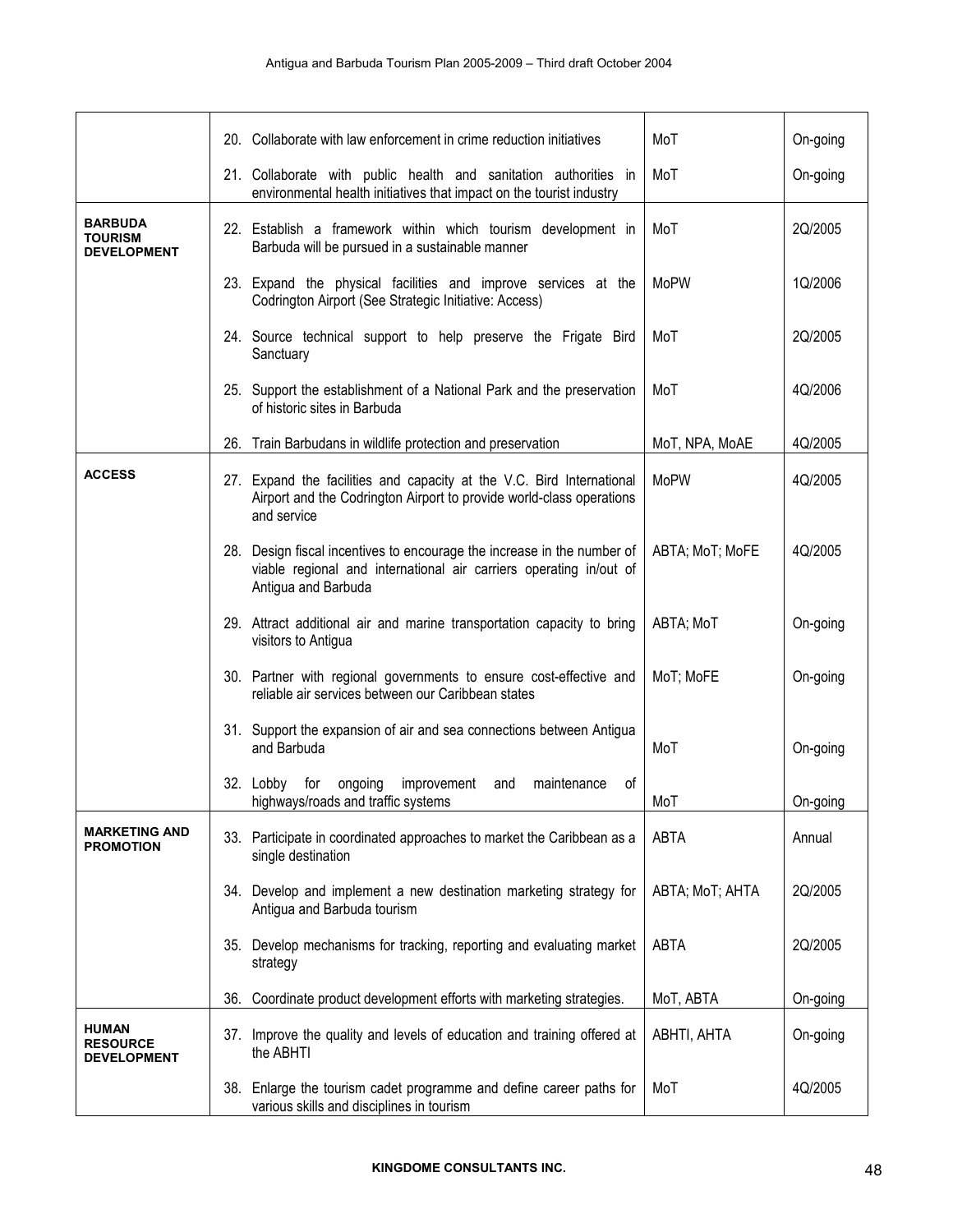|                                                          | 39. Increase the number of scholarships offered through the Board of<br>Education for tourism studies locally and abroad                                                          | MoT, ABHTI      | 2Q/2005   |
|----------------------------------------------------------|-----------------------------------------------------------------------------------------------------------------------------------------------------------------------------------|-----------------|-----------|
|                                                          | 40. Support tourism training programmes in guest services/hospitality<br>skills, supervisory management and small hotel and community<br>projects operation/management.           | ABTHI; AHTA     | On-going  |
|                                                          | 41. Support technical training that enhance competitiveness of<br>individual enterprises and the industry                                                                         | ABTHI; AHTA     | On-going  |
| <b>NATURAL</b><br><b>RESOURCES AND</b><br><b>CULTURE</b> | 42. Promote the understanding of history and value of culture to<br>nationals, residents and visitors                                                                             | MoT             | On-going  |
|                                                          | 43. Lobby for new policies concerning land purchase and land use                                                                                                                  | MoT             | Immediate |
|                                                          | 44. Promote the sustainable use of natural resources and heritage sites<br>through preservation and conservation of these natural assets.                                         | MoT; NPA        | On-going  |
|                                                          | 45. Monitor and minimize the potential adverse impacts of tourism on<br>the natural environment and national culture.                                                             | MoT; NPA; MoAE  | On-going  |
|                                                          | 46. Increase opportunities for small business/enterprise participation in<br>the management and maintenance of natural resources and the<br>provision of services at public sites | MoT; NPA        | On-going  |
| YACHTING<br>TOURISM                                      | 47. Attract more yachts to Antigua and Barbuda                                                                                                                                    | ABTA; AMTA; MoT | On-going  |
| <b>DEVELOPMENT</b>                                       | 48. Improve public infrastructural facilities of the yachting sector                                                                                                              | MoPW; MoT;      | 3Q/2006   |
|                                                          | 49. Lobby for the upgrade the public services offered to the yachting<br>sector                                                                                                   | MoT             | On-going  |
|                                                          | 50. Provide tax and other incentives for the further development of the<br>yachting sector                                                                                        | MoT; MoFE       | 3Q/2006   |
|                                                          | 51. To develop and implement niche marketing programmes for the<br>yachting sector                                                                                                | ABTA; MoT; AMTA | 3Q/2005   |
| <b>CRUISE TOURISM</b><br><b>DEVELOPMENT</b>              | 52. Attract more cruise ships/visitors to Antigua and Barbuda                                                                                                                     | ABTA; AMTA; MoT | On-going  |
|                                                          | 53. Maintain and continue the improvement of public infrastructural<br>facilities of the cruise sector                                                                            | MoPW; MoT, APG  | On-going  |
|                                                          | 54. To diversify the heritage products and attractions available to cruise<br>passengers                                                                                          | MoT; NPA        | On-going  |
|                                                          | 55. To achieve compliance with international standards for the<br>operation of heritage sites and tours                                                                           | MoT; NPA        | 4Q/2006   |
|                                                          | 56. To provide tax and other incentives to local businesses serving the<br>cruise tourism sector                                                                                  | MoT; MoFE       | 3Q/2006   |
|                                                          | 57. To provide alternative facilities for smaller cruise ships in other<br>areas outside of St. John's                                                                            | MoT; APG        | 1Q2009    |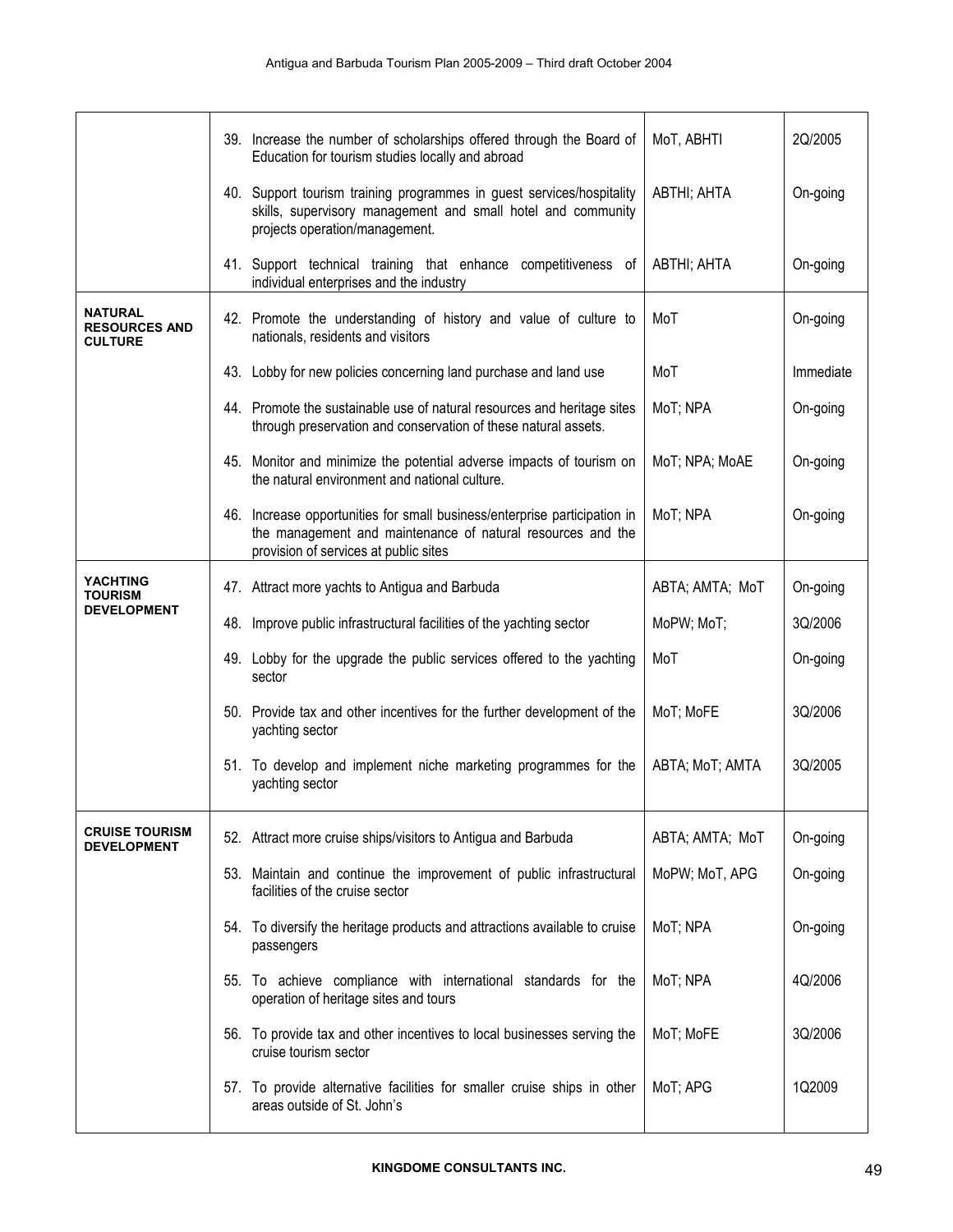| <b>INVESTMENT</b><br><b>PLANNING AND</b><br><b>PROMOTION</b> | 58. Reaffirm Governments commitment to the tourism industry as<br>outlined in this strategic plan                                                       | MoT,                           | 1Q/2005  |
|--------------------------------------------------------------|---------------------------------------------------------------------------------------------------------------------------------------------------------|--------------------------------|----------|
|                                                              | 59. Promote new policies concerning land purchase, land use and the<br>protection of the environment                                                    | ABTA; MoT                      | 2Q/2005  |
|                                                              | 60. Encode a regime of fiscal and economic incentives and<br>concessions common to all categories of investors                                          | MoFE; MoT ABTA                 | 2Q/2005  |
|                                                              | 61. Simplify the management of the investment process                                                                                                   | <b>MoFE</b>                    | 3Q/2005  |
|                                                              | 62. Catalyze local economic participation in the tourism sector                                                                                         | MoT; MoFE                      | On-going |
|                                                              | 63. Recast the tourism tax regime with a view of consolidating existing<br>taxes and expanding the tax revenue base beyond the<br>accommodation sector  | MoFE; MoT                      | 3Q/2005  |
| <b>TOURISM IN</b><br><b>COMMUNITIES</b>                      | 64. Improve public knowledge of community tourism                                                                                                       | MoT; ABTA, STCA                | On-going |
|                                                              | 65. Develop community tourism performance standards and monitor<br>the quality and visitor appeal of community tourism products                         | MoT; ABTA; STCA                | 1Q/2007  |
|                                                              | 66. Design and deliver training programmes in the identification and<br>various aspects of the management of community tourism events<br>and activities | ABTA; STCA                     | 2Q/2006  |
|                                                              | 67. Prioritize and determine<br>markets for community based<br>environmental, sports, agriculture, health and wellness and cultural<br>tourism products | MoFE; MoT ABTA<br>STCA; NPA    | 3Q/2005  |
|                                                              | 68. Define and support investment opportunities in<br>gateway<br>communities and Barbuda (See 6.11)                                                     | ABTA; AHTA, MoT,<br>ABCTA, NPA | 3Q/2005  |
|                                                              | 69. Support private sector and communities in staging of community<br>based events that have visitor attraction potential                               | ABTA; AHTA, MoT,<br>ABCTA, NPA | On-going |

## 8 FINAL CONSIDERATIONS

This plan is strategic. It seeks to establish policy and broad programme guidelines for the continued development of the tourism industry in Antigua and Barbuda. Its implementation should be directed through the development of additional plans at tactical and enterprise levels in both private and public sectors.

The plan calls for the integrated actions of many actors/organizations in the public, private and ngo sectors and it is therefore important that Ministry of Tourism leads efforts to create an environment in the tourism sector that promotes and supports consultation and joint decision making. There is evidence this view is shared by most players in the industry.

The establishment of the legal and administrative framework, to include the establishment of ABTA is critical to product quality improvement and successful destination management and marketing.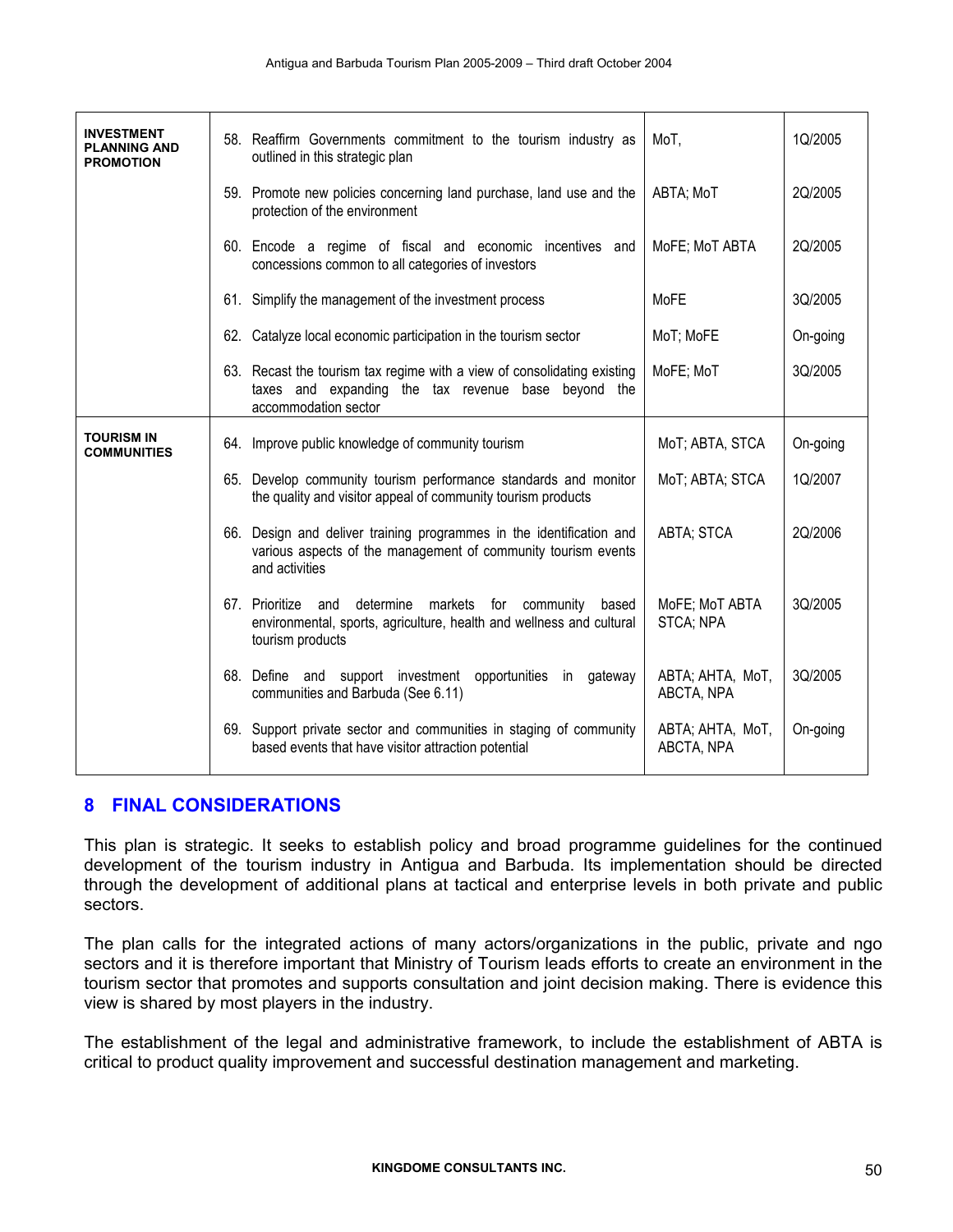None of the above considerations is possible without adequate resources and resource mobilization efforts are therefore of paramount focus to the administrative and political leadership of the Ministry of Tourism and stakeholder organizations.

-----------ooooooooo----------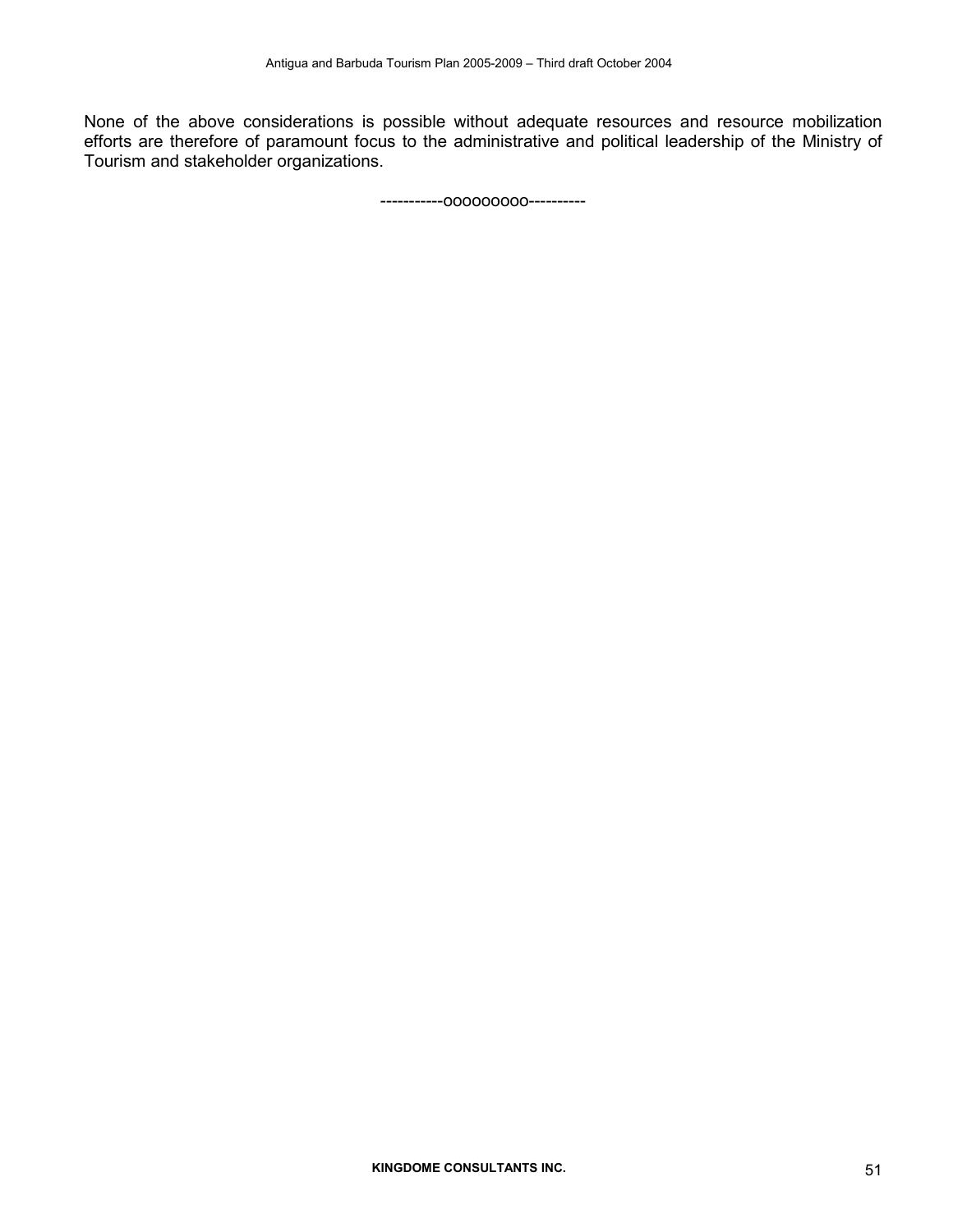## APPENDICES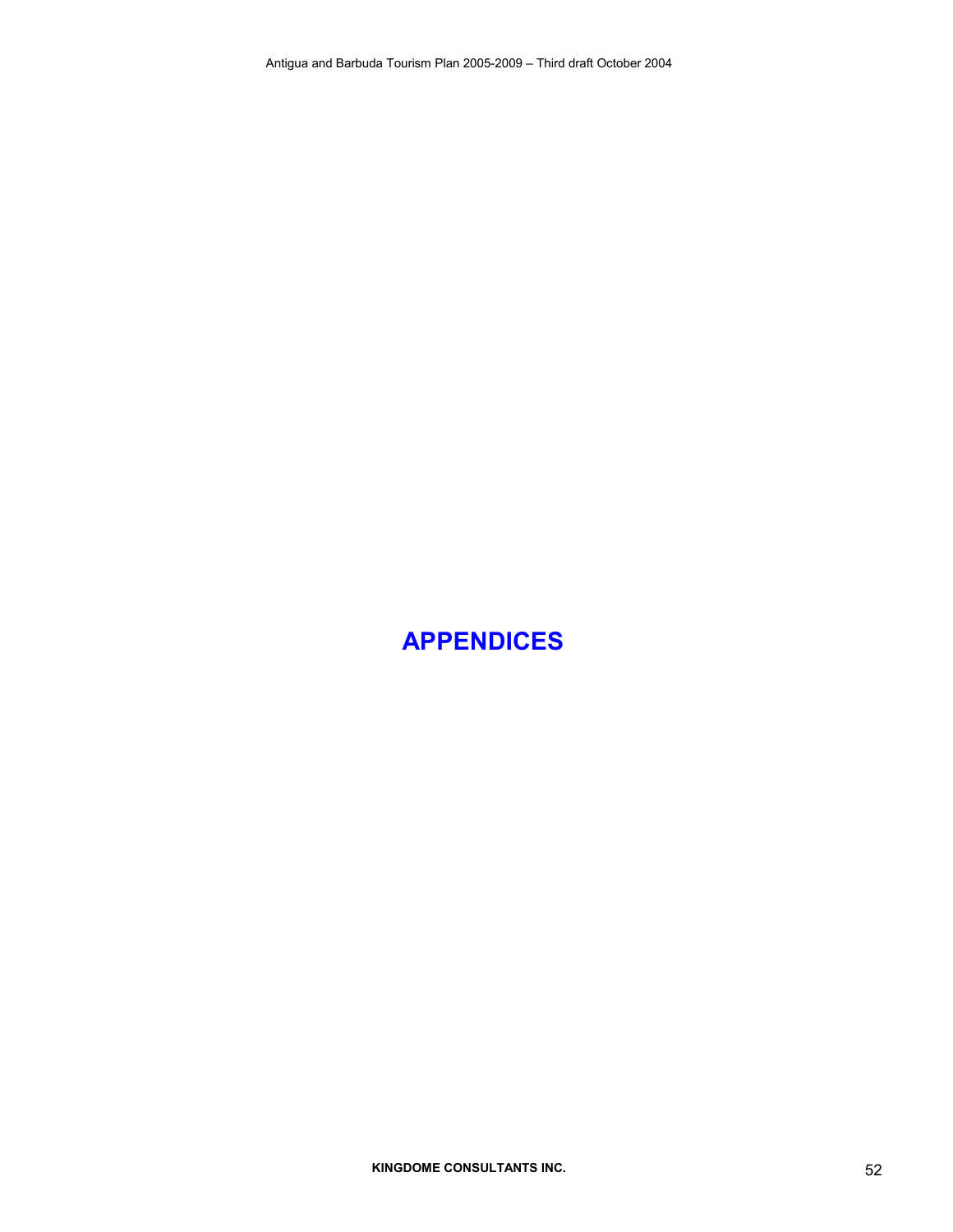## APPENDIX A - TOURISM MATRIX



- Funding Destination Management & Marketing
- Investment Program for Tourism Infrastructure
- Investment in environment, heritage, culture protection & interpretation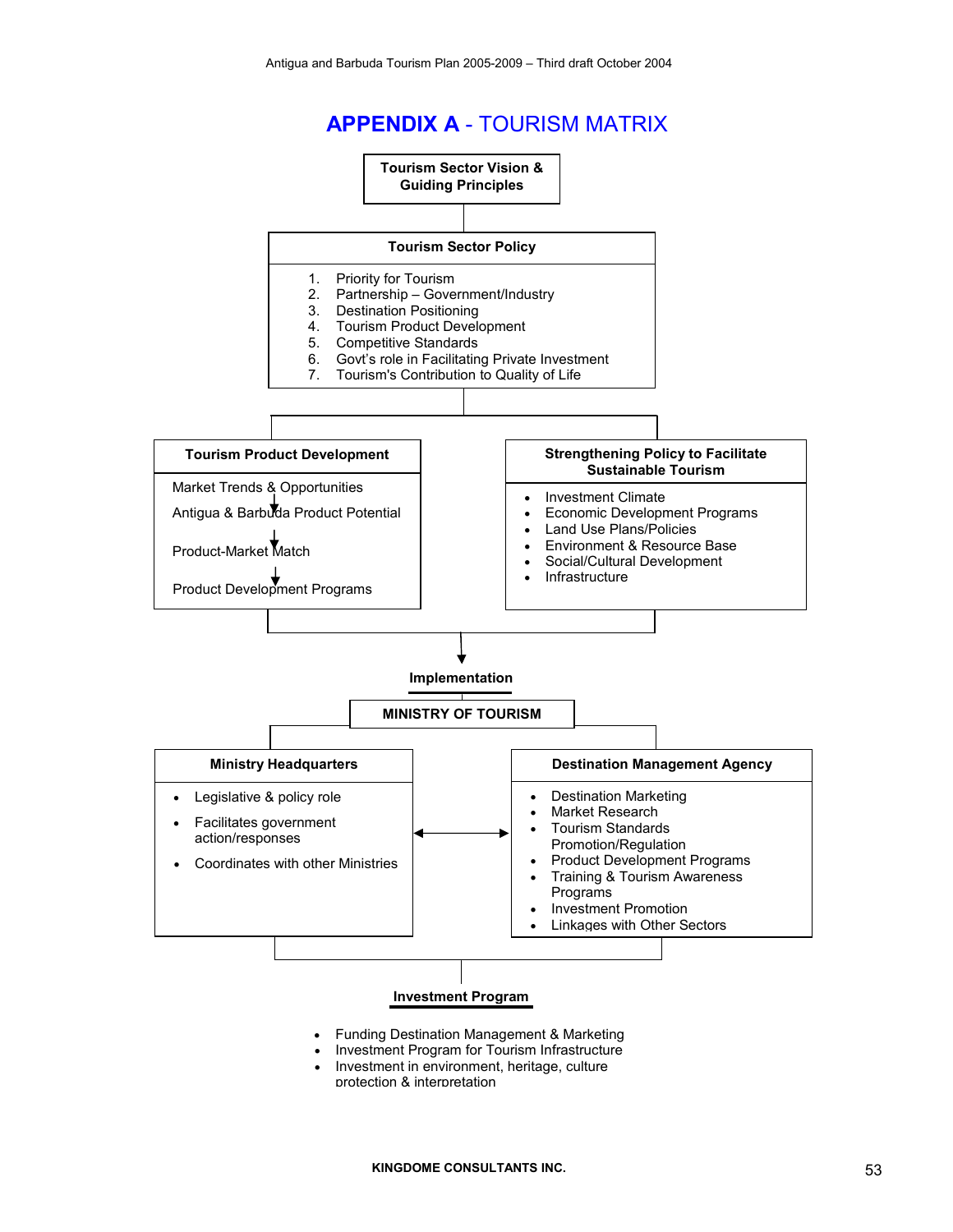| <b>TOURIST (STOP-OVER) AND CRUISE ARRIVALS IN 2003</b> |         |                                   |                     |                                |         |           |                     |  |  |  |
|--------------------------------------------------------|---------|-----------------------------------|---------------------|--------------------------------|---------|-----------|---------------------|--|--|--|
| <b>Destination</b><br>(Stay - Over)                    | Period  | <b>Tourist</b><br><b>Arrivals</b> | % Change<br>2003/02 | <b>Destination</b><br>(Cruise) | Period  | 2003      | % Change<br>2003/02 |  |  |  |
| Anguilla                                               | Jan-Dec | 46,915                            | 7.1                 | Anguilla                       |         |           |                     |  |  |  |
| Antigua & Barbuda*                                     | Jan-Dec | 224,030                           | 13.1                | Antigua & Barbuda              | Jan-Dec | 385,686   | 23.5                |  |  |  |
| Aruba                                                  | Jan-Dec | 641,906                           | $-0.1$              | Aruba                          | Jan-Dec | 542,327   | $-6.8$              |  |  |  |
| Bahamas*                                               | Jan-Dec | 1,428,599                         | 1.8                 | <b>Bahamas</b>                 | Jan-Dec | 2,970,174 | 6.0                 |  |  |  |
| <b>Barbados</b>                                        | Jan-Dec | 531,211                           | 6.7                 | <b>Barbados</b>                | Jan-Dec | 559,122   | 5.6                 |  |  |  |
| <b>Belize</b>                                          | Jan-Dec | 220,574                           | 10.6                | Belize                         | Jan-Dec | 575,196   | 79.9                |  |  |  |
| Bermuda                                                | Jan-Dec | 256,563                           | $-9.7$              | Bermuda                        | Jan-Dec | 226,097   | 13.0                |  |  |  |
| <b>Bonaire</b>                                         | Jan-Dec | 64,176                            | 23.2                | <b>Bonaire</b>                 | Jan-Dec | 44,601    | 5.7                 |  |  |  |
| British Virgin Islands P                               | Jan-Jul | 184,777                           | $-4.3$              | British Virgin Islands P       | Jan-Jul | 178,699   | 57.3                |  |  |  |
| Cancun (Mexico) **                                     | Jan-Dec | 2,076,478                         | 5.6                 | Cancun (Mexico)                |         |           |                     |  |  |  |
| Cayman Islands                                         | Jan-Dec | 293,515                           | $-3.1$              | Cayman Islands                 | Jan-Dec | 1,818,979 | 15.5                |  |  |  |
| Cozumel (Mexico)                                       | Jan-Dec | 304,233                           | 34.6                | Cozumel (Mexico)               | Jan-Dec | 2,708,913 | 21.6                |  |  |  |
| Cuba                                                   | Jan-Dec | 1,894,746                         | 12.4                | Cuba                           |         |           |                     |  |  |  |
| Curacao                                                | Jan-Dec | 221,390                           | 1.6                 | Curacao                        | Jan-Dec | 279,378   | $-12.4$             |  |  |  |
| Dominica                                               | Jan-Dec | 72,948                            | 8.7                 | Dominica                       | Jan-Dec | 177,044   | 29.4                |  |  |  |
| Dominican Republic*                                    | Jan-Dec | 3,268,182                         | 17.0                | Dominican Republic             | Jan-Dec | 398,263   | 61.3                |  |  |  |
| Grenada                                                | Jan-Dec | 142,333                           | 7.5                 | Grenada                        | Jan-Dec | 146,925   | 8.8                 |  |  |  |
| Guyana                                                 | Jan-Dec | 100,911                           | $-3.3$              | Guyana                         |         |           |                     |  |  |  |
| Jamaica                                                | Jan-Dec | 1,350,284                         | 6.6                 | Jamaica                        | Jan-Dec | 1,132,596 | 30.9                |  |  |  |
| Martinique <sup>P</sup>                                | Jan-Dec | 445,424                           | $-0.3$              | Martinique                     | Jan-Dec | 268,542   | 33.7                |  |  |  |
| Montserrat                                             | Jan-Dec | 8,375                             | $-12.9$             | Montserrat                     |         |           |                     |  |  |  |
| Puerto Rico **                                         | Jan-Dec | 1,324,968                         | 3.5                 | Puerto Rico                    | Jan-Dec | 1,234,992 | 2.6                 |  |  |  |
| Saba                                                   | Jan-Dec | 10,260                            | $-4.8$              | Saba                           |         |           |                     |  |  |  |
| St. Eustatius                                          | Jan-Dec | 10,788                            | 10.3                | St. Eustatius                  |         |           |                     |  |  |  |
| St Lucia                                               | Jan-Dec | 276,948                           | 9.3                 | St Lucia                       | Jan-Dec | 393,240   | 1.6                 |  |  |  |
| St Maarten*                                            | Jan-Dec | 427,587                           | 12.3                | St Maarten                     | Jan-Dec | 1,171,734 | 11.1                |  |  |  |
| St. Vincent & G'dines                                  | Jan-Dec | 78,535                            | 1.2                 | St. Vincent & G'dines          | Jan-Dec | 64,965    | $-7.6$              |  |  |  |
| Trinidad and Tobago                                    | Jan-Dec | 408,250                           | 6.3                 | Trinidad and Tobago            | Jan-Dec | 55,532    | $-7.5$              |  |  |  |
| Turks and Caicos Is.                                   | Jan-Dec | 163,584                           | 6.5                 | Turks and Caicos Is.           |         |           |                     |  |  |  |
| US Virgin Islands                                      | Jan-Dec | 618,703                           | 3.5                 | US Virgin Islands              | Jan-Dec | 1,773,948 | 2.0                 |  |  |  |

## APPENDIX B CARIBBEAN TOURISM ORGANIZATION STATISTICS

\*\*Non-Resident Hotel registrations only - No Cruise Figures are Reported<br>n.a. Figures not available  $*$  Non-Resident Air Arrivals<br> $P$  Preliminary figures

N.B: Figures are subject to revision by reporting countries

SOURCE - Data supplied by member countries and available as at February 5, 2008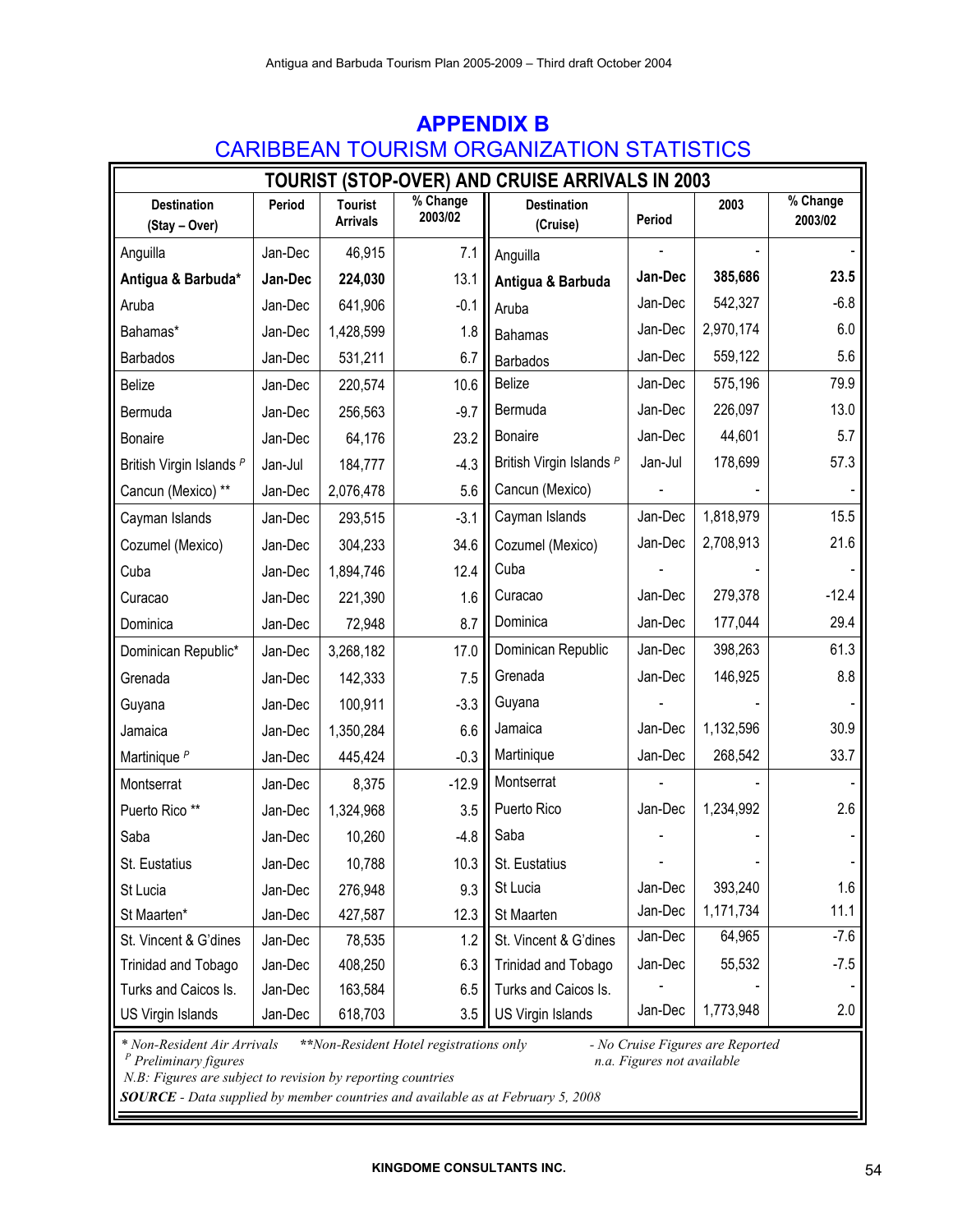## APPENDIX C ANNUAL GROWTH TARGETS 2005-2009

| <b>ACTUAL &amp; PROJECTED ANNUAL VISITOR ARRIVALS (,000s)</b>                                                                             |       |       |        |       |       |       |       |           |         |         |         |                |
|-------------------------------------------------------------------------------------------------------------------------------------------|-------|-------|--------|-------|-------|-------|-------|-----------|---------|---------|---------|----------------|
| &                                                                                                                                         |       |       |        |       |       |       |       |           |         |         |         |                |
| <b>VISITOR EXPENDITURE* (EC\$ millions)</b><br>1999-2009                                                                                  |       |       |        |       |       |       |       |           |         |         |         |                |
|                                                                                                                                           |       |       | Actual |       |       | 2004  |       | Projected |         |         |         |                |
|                                                                                                                                           | 1999  | 2000  | 2001   | 2002  | 2003P | est.) | 2005  | 2006      | 2007    | 2008    | 2009    | Ave.           |
| <b>STAYOVER VISITORS</b><br>(.000s)                                                                                                       | 208   | 207   | 193    | 198   | 224   | 235   | 260   | 278       | 308     | 319     | 341     | $\overline{7}$ |
| <b>CRUISE ARRIVALS</b><br>(.000s)                                                                                                         | 328   | 427   | 409    | 312   | 386   | 556   | 578   | 601       | 625     | 650     | 676     | 4              |
| TOTAL ARRIVALS (,000<br>S)                                                                                                                | 536   | 634   | 602    | 510   | 610   | 791   | 838   | 880       | 923     | 969     | 1,017   | 4.8%.          |
| <b>STAYOVER VISITOR</b><br><b>EXPENDITURE (EC\$)</b><br><b>PER VISITOR</b>                                                                |       |       |        |       | 3,164 | 3,164 | 3259  | 3357      | 3457    | 3,561   | 3,668   | 3              |
| <b>CRUISE EXPENDITURE</b><br><b>(EC\$) PER VISITOR</b>                                                                                    |       |       |        |       | 76.0  | 76.0  | 78.3  | 80.6      | 83.0    | 85.5    | 88.1    | 3              |
| <b>TOTAL CRUISE VISITOR</b><br><b>EXPENDITURE (EC\$ MIL)</b>                                                                              | n.a.  | n.a.  | n.a.   | n.a.  | 29.3  | 42.3  | 45.2  | 48.5      | 51.9    | 55.6    | 59.6    |                |
| <b>TOTAL STAYOVER</b><br><b>VISITOR EXPENDITURE</b><br>(EC\$ MIL)                                                                         |       |       |        |       | 708.7 | 743.5 | 847.3 | 933.3     | 1,064.9 | 1,136.0 | 1,250.8 |                |
| <b>TOTAL VISITOR</b><br><b>EXPEDITURE (EC\$ MIL)</b><br>Llaine 0000 finites as hans institutions are mode on the following accumulations. | 684.2 | 683.1 | 643.7  | 649.9 | 738.0 | 785.8 | 892.6 | 981.6     | 1,116.8 | 1,191.6 | 1,310.3 |                |

Using 2003 figures as base, projections are made on the following assumptions:

1. 2003: Stayover visitor expenditure = EC\$3164 and Cruise visitor spending = EC\$76<br>2. 2004 and projected: Both cruise visitor and stayover visitor expenditure increase by

2. 2004 and projected: Both cruise visitor and stayover visitor expenditure increase by 3% per annum

3. Cruise visitor arrivals will grow by 4% per annum; Stayover visitor arrivals will grow by 7% per annum (with a spike in 2007 due to World Cup Cricket) – yielding a growth in Total visitor arrivals of 4.8%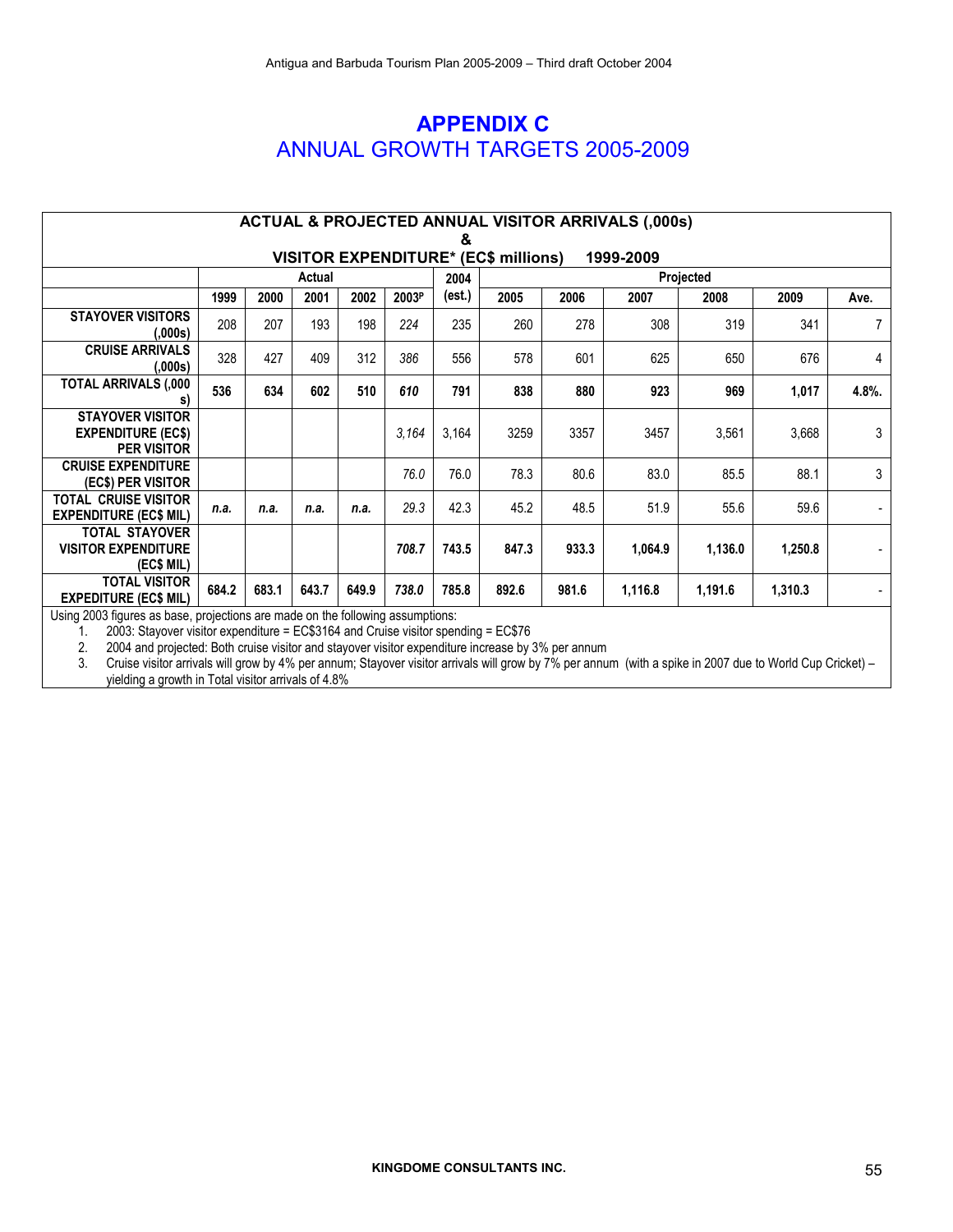## APPENDIX D List of main stakeholder partners

Airlines Association of Antigua and Barbuda Antigua and Barbuda Cruise Tourism Association Antigua and Barbuda Hospitality Training Institute Antigua and Barbuda Institute of Technology Antigua and Barbuda Independent Tourism Corporation Antigua and Barbuda Tourism Authority Antigua and Barbuda Transport Board Antigua Hotel and Tourist Association Antigua Marine Trades Association Antigua Pier Group Barbuda Development Organization Antigua and Barbuda Police Force Chamber of Commerce and Industry Caribbean Tourism Organization Development Control Authority Environment Awareness Group Enterprise Development Agency Micro, Small and Medium Enterprises Ministry of Finance and the Economy Ministry of Agriculture and the Environment Ministry of Public Works Ministry of Education and Culture National Parks Authority National Solid Waste Management Authority St. John's Development Corporation United Vendors Association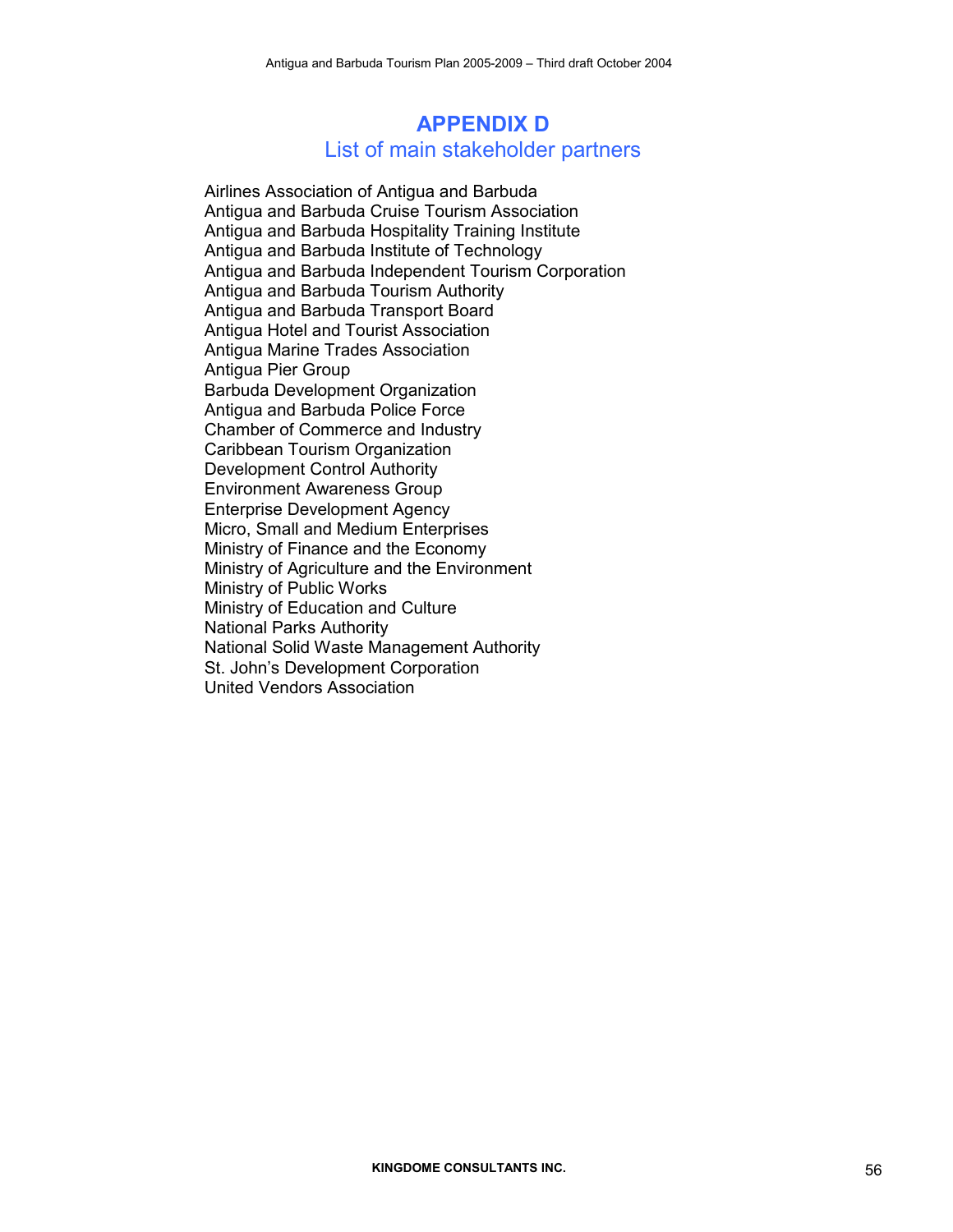## APPENDIX E REPORT OF THE TOURISM TRANSFORMATION TASKFORCE 2004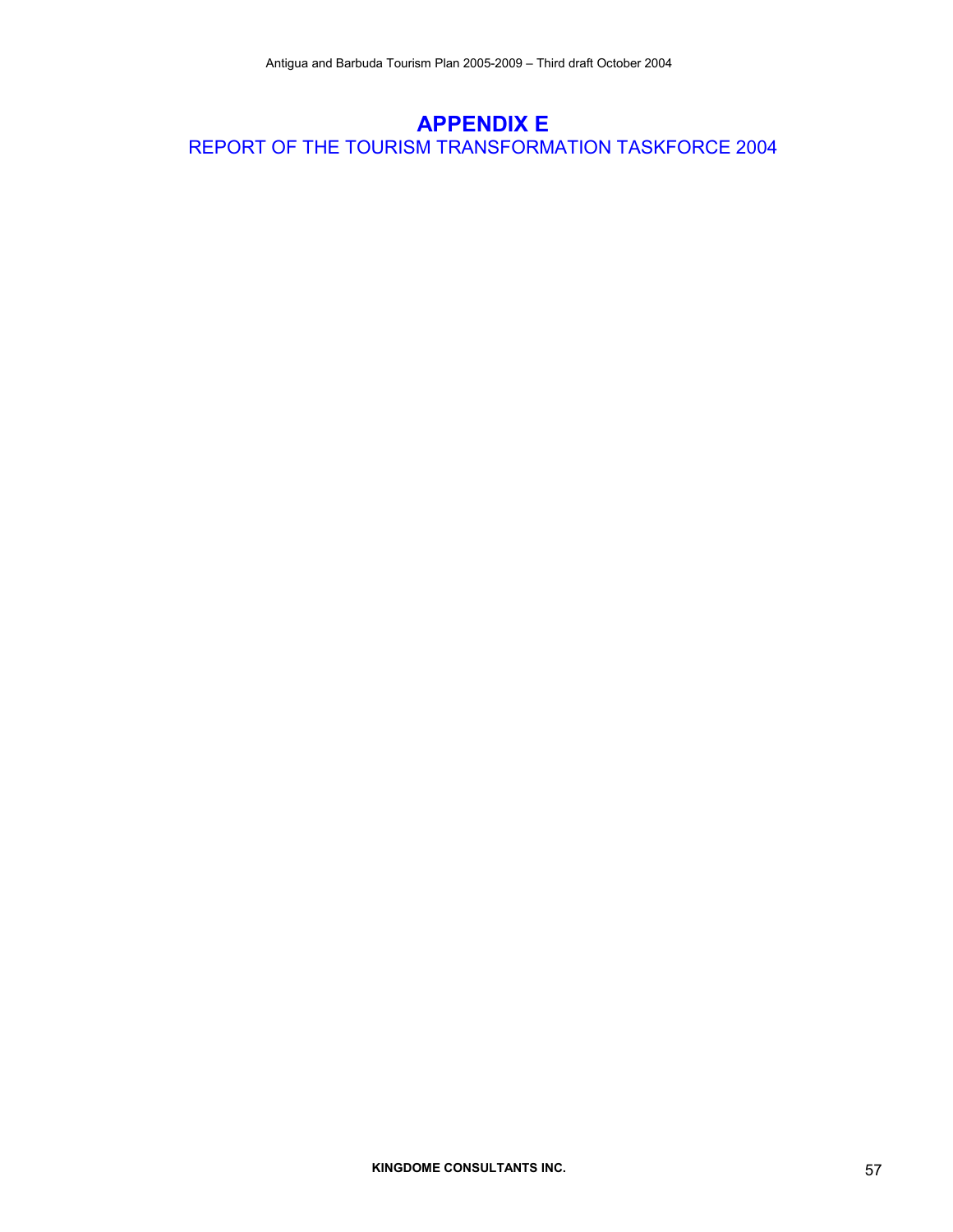## APPENDIX F REFERENCES

Caribbean Tourism Organization: Caribbean Tourism Statistical Report 2001-2002

CPEC/AHTA/Ministry of Tourism: Antigua Barbuda Tourism Research and HRD Programme for Sustainable and Competitive Tourism Development 2004

CPEC/AHTA/Ministry of Tourism: Tourism Transformation Planning, Antigua and Barbuda

DMRussell Consulting Inc: Draft Dominica Tourism 2010 Policy Report, August 2004

Government of Antigua and Barbuda: A Strategic Plan for Tourism in Antigua and Barbuda into the 21st Century prepared by Aubrey Armstrong and Associates Oct 1998

Government of Antigua and Barbuda: Tourism Summit 2000, Discussions and Decisions November 2002

Government of Antigua and Barbuda: Tourism Summit 2000, Reshaping the Focus November 2002

Government of Hawai'i: Hawai'i Tourism Strategic Plan 2005 - 2015

Government of Hawai'i: Strategic Directions for Hawaii's Visitor Industry June 1999

Government of South Africa, Department of Environmental Affairs and Tourism: White Paper - Development and Promotion of Tourism in South Africa, 1995

Government of St. Kitts and Nevis: Tourism Policy of St. Kitts and Nevis June 2002

Jackson, Ivor: Report on the Yachting Industry, Antigua and Barbuda 2001

KPMG Consulting LP: 'Tourism's Economic Impacts Increasing the Contribution to Prosperity' prepared by Dave Russell for the Antigua and Barbuda Tourism Development Programme and CPEC.

Marshall, Cortwright: Tourism Modernisation and Transformation - Parts 1 & 2, Outlet Newspaper June 2004

Ministry of Tourism, Antigua: Tourism Transformation Taskforce - Linking Knowledge, Expertise and Insights to transform Antigua and Barbuda's tourist product, June 2004

Richards and Associates: 'Antigua and Barbuda in the Mind of Stay Over Visitors: A Diagnosis and Prescription, a Visitor Survey Study 2002

The Tourism Development Corporation Act 1997 and its Amendment 2003

The Tourism Policy Council: Tourism: Putting the Pieces Together June 1995

United Progressive Party: Manifesto - Government in the Sunshine 2004

World Travel and Tourism Council: Antigua and Barbuda Travel & Tourism Forging Ahead, The 2004 Travel & Tourism Economic Research 2004